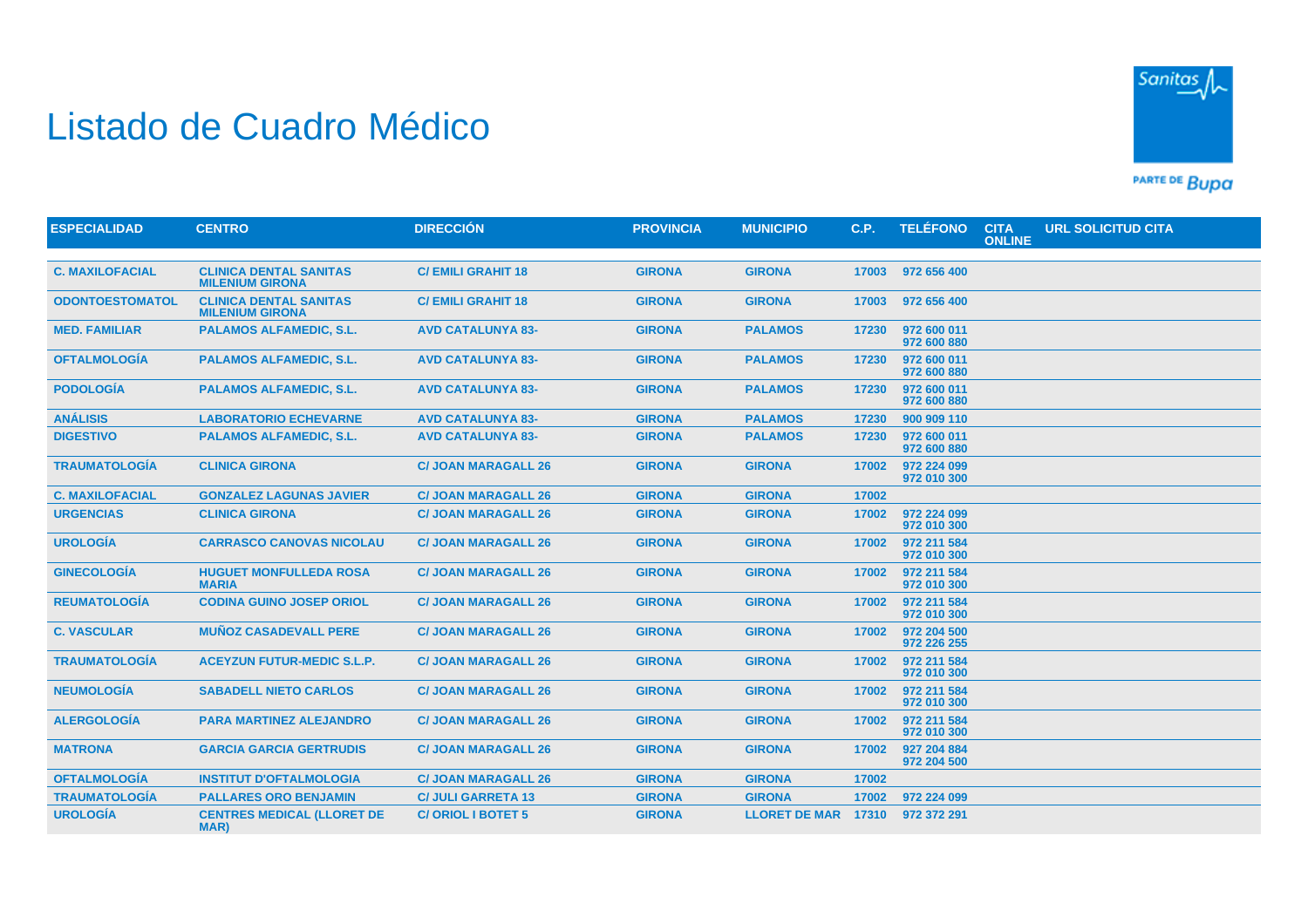| <b>C. VASCULAR</b>     | <b>INSTITUT CATALÀ DE SERVEIS</b><br><b>MÉDICS</b>                                                                                 | <b>C/ JOSEP MARIA GIRONELLA 11-13</b>            | <b>GIRONA</b> | <b>GIRONA</b>   |       | 17005 972 400 004          |
|------------------------|------------------------------------------------------------------------------------------------------------------------------------|--------------------------------------------------|---------------|-----------------|-------|----------------------------|
| <b>ALERGOLOGÍA</b>     | <b>INSTITUT CATALÀ DE SERVEIS</b><br><b>MÉDICS</b>                                                                                 | <b>C/JOSEP MARIA GIRONELLA 11-13</b>             | <b>GIRONA</b> | <b>GIRONA</b>   | 17005 | 972 400 004                |
| <b>GINECOLOGIA</b>     | <b>INSTITUT CATALÀ DE SERVEIS</b><br><b>MÉDICS</b>                                                                                 | <b>C/JOSEP MARIA GIRONELLA 11-13</b>             | <b>GIRONA</b> | <b>GIRONA</b>   | 17005 | 972 400 004                |
| <b>OFTALMOLOGIA</b>    | <b>INSTITUT CATALÀ DE SERVEIS</b><br><b>MEDICS</b>                                                                                 | <b>C/ JOSEP MARIA GIRONELLA 11-13</b>            | <b>GIRONA</b> | <b>GIRONA</b>   | 17005 | 972 400 004                |
| <b>CARDIOLOGÍA</b>     | <b>INSTITUT CATALÀ DE SERVEIS</b><br><b>MÉDICS</b>                                                                                 | <b>C/JOSEP MARIA GIRONELLA 11-13</b>             | <b>GIRONA</b> | <b>GIRONA</b>   | 17005 | 972 400 004                |
| <b>REUMATOLOGÍA</b>    | <b>INSTITUT CATALÀ DE SERVEIS</b><br><b>MÉDICS</b>                                                                                 | <b>C/JOSEP MARIA GIRONELLA 11-13</b>             | <b>GIRONA</b> | <b>GIRONA</b>   | 17005 |                            |
| <b>C. REPARADORA</b>   | <b>INSTITUT CATALÀ DE SERVEIS</b><br><b>MÉDICS</b>                                                                                 | <b>C/ JOSEP MARIA GIRONELLA 11-13</b>            | <b>GIRONA</b> | <b>GIRONA</b>   | 17005 | 972 400 004                |
| <b>HOSP, DE DIA</b>    | <b>INSTITUT CATALÀ DE SERVEIS</b><br><b>MEDICS</b>                                                                                 | <b>C/JOSEP MARIA GIRONELLA 11-13</b>             | <b>GIRONA</b> | <b>GIRONA</b>   | 17005 |                            |
| <b>MED. FAMILIAR</b>   | <b>POLIMEDIC, S.L.</b>                                                                                                             | <b>C/ ANSELM CLAVÉ 93</b>                        | <b>GIRONA</b> | <b>BLANES</b>   | 17300 | 972 353 525                |
| <b>C. VASCULAR</b>     | <b>POLIMEDIC, S.L.</b>                                                                                                             | <b>C/ ANSELM CLAVÉ 93</b>                        | <b>GIRONA</b> | <b>BLANES</b>   | 17300 | 972 353 525                |
| <b>CIRUGÍA GENERAL</b> | POLIMEDIC, S.L.                                                                                                                    | <b>C/ ANSELM CLAVÉ 93</b>                        | <b>GIRONA</b> | <b>BLANES</b>   | 17300 | 972 353 525                |
| <b>ANÁLISIS</b>        | synlab                                                                                                                             | <b>C/ ANSELM CLAVE 93</b>                        | <b>GIRONA</b> | <b>BLANES</b>   | 17300 | 972 353 525                |
| <b>RADIODIAGNÓST.</b>  | <b>BASSAGANYAS VILARRASA</b><br><b>RAFAEL</b>                                                                                      | <b>C/BERNAT VILAR 11</b>                         | <b>GIRONA</b> | <b>OLOT</b>     | 17800 | 972 261 388                |
| <b>RADIODIAGNOST.</b>  | <b>CENTRE DE GINECOLOGIA,</b><br><b>REPRODUCCIO, I PATOLOGIA</b><br><b>MAMARIA DE BLANES, SOCIEDAD</b><br><b>CIVI</b>              | <b>C/ ANSELM CLAVE 63</b>                        | <b>GIRONA</b> | <b>BLANES</b>   | 17300 | 972 333 362                |
| <b>GINECOLOGÍA</b>     | <b>CENTRE DE GINECOLOGIA,</b><br><b>REPRODUCCIO, I PATOLOGIA</b><br><b>MAMARIA DE BLANES, SOCIEDAD</b><br><b>CIVIL PROFESIONAL</b> | <b>C/ ANSELM CLAVÉ 63</b>                        | <b>GIRONA</b> | <b>BLANES</b>   | 17300 | 972 333 362                |
| <b>TRAUMATOLOGIA</b>   | <b>CLINICA SANTA CREU, S.L.</b>                                                                                                    | C/ PERE III 41                                   | <b>GIRONA</b> | <b>FIGUERES</b> | 17600 |                            |
| <b>REUMATOLOGÍA</b>    | <b>CLINICA SANTA CREU, S.L.</b>                                                                                                    | C/ PERE III 41                                   | <b>GIRONA</b> | <b>FIGUERES</b> | 17600 | 972 503 650                |
| <b>CIRUGÍA GENERAL</b> | <b>CLINICA SANTA CREU, S.L.</b>                                                                                                    | C/ PERE III 41                                   | <b>GIRONA</b> | <b>FIGUERES</b> | 17600 | 972 503 650                |
| <b>CIRUGÍA GENERAL</b> | <b>FORT CABAÑES JORGE</b>                                                                                                          | C/ PERE III 41                                   | <b>GIRONA</b> | <b>FIGUERES</b> | 17600 | 972 503 650                |
| <b>MED. INTERNA</b>    | <b>CLINICA SANTA CREU, S.L.</b>                                                                                                    | C/ PERE III 41                                   | <b>GIRONA</b> | <b>FIGUERES</b> | 17600 | 972 503 650                |
| <b>DIGESTIVO</b>       | <b>CLINICA SANTA CREU, S.L.</b>                                                                                                    | C/ PERE III 41                                   | <b>GIRONA</b> | <b>FIGUERES</b> | 17600 | 972 503 650                |
| <b>TRAUMATOLOGÍA</b>   | <b>TUBELLA PELLECIN JOAN</b>                                                                                                       | C/ PERE III 41                                   | <b>GIRONA</b> | <b>FIGUERES</b> | 17600 | 972 503 650                |
| <b>GINECOLOGÍA</b>     | <b>AZKARGORTA AMENABAR</b><br><b>ALEJANDRA</b>                                                                                     | C/ PERE III 41                                   | <b>GIRONA</b> | <b>FIGUERES</b> | 17600 | 972 503 650                |
| <b>TRAUMATOLOGÍA</b>   | <b>RIU GARCIA JAVIER</b>                                                                                                           | <b>C/ MOSSÉN LLUIS CONSTANS 130</b>              | <b>GIRONA</b> | <b>BANYOLES</b> | 17820 | 972 570 208                |
| <b>TRAUMATOLOGÍA</b>   | <b>CLINICA SALUS INFIRMORUM</b>                                                                                                    | <b>C/ MOSSÉN LLUIS CONSTANS 130</b>              | <b>GIRONA</b> | <b>BANYOLES</b> | 17820 | 972 573 202<br>972 570 208 |
| <b>DIGESTIVO</b>       | <b>POBLET MULET ENRIQUE</b>                                                                                                        | <b>C/JOAN REGLA 5</b>                            | <b>GIRONA</b> | <b>FIGUERES</b> | 17600 | 972 674 104                |
| <b>UROLOGIA</b>        | <b>PALAMOS ALFAMEDIC, S.L.</b>                                                                                                     | <b>RDA SANT ANTONI MARIA CLARET</b><br><b>20</b> | <b>GIRONA</b> | <b>GIRONA</b>   | 17002 | 972 410 404<br>972 212 491 |
| <b>UROLOGÍA</b>        | <b>CLINICA BOFILL</b>                                                                                                              | <b>RDA SANT ANTONI MARIA CLARET</b><br>20        | <b>GIRONA</b> | <b>GIRONA</b>   | 17002 | 972 204 350                |
| <b>CIRUGIA GENERAL</b> | <b>OLOT SALUT</b>                                                                                                                  | <b>RDA SANT ANTONI MARIA CLARET</b><br><b>20</b> | <b>GIRONA</b> | <b>GIRONA</b>   | 17002 | 972 410 404<br>972 204 350 |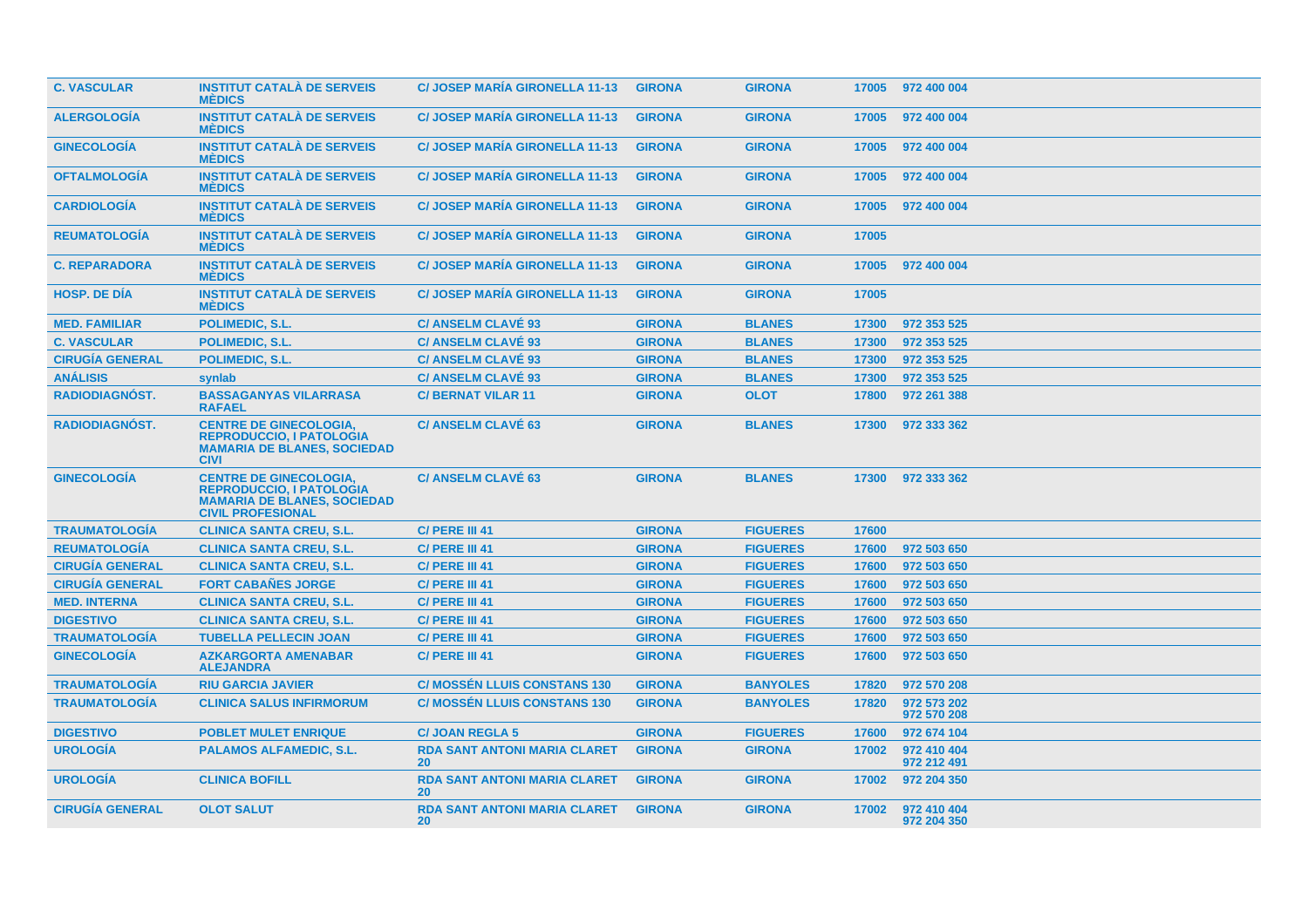| <b>TRAUMATOLOGIA</b>   | <b>PALAMOS ALFAMEDIC, S.L.</b>                               | <b>RDA SANT ANTONI MARIA CLARET</b><br>20 <sup>°</sup>               | <b>GIRONA</b> | <b>GIRONA</b>                          | 17002 | 972 410 404<br>972 212 491 |
|------------------------|--------------------------------------------------------------|----------------------------------------------------------------------|---------------|----------------------------------------|-------|----------------------------|
| <b>NEUROFISIOLOGÍA</b> | <b>BARNOSELL PI, FRANCISCO</b>                               | <b>RDA SANT ANTONI MARIA CLARET</b><br><b>20</b>                     | <b>GIRONA</b> | <b>GIRONA</b>                          | 17002 | 972 204 350                |
| <b>ANESTESIOLOGÍA</b>  | <b>LEMBY BJORN GUNNAR</b>                                    | <b>RDA SANT ANTONI MARIA CLARET</b><br><b>20</b>                     | <b>GIRONA</b> | <b>GIRONA</b>                          | 17002 | 672 393 880<br>972 204 350 |
| <b>MATRONA</b>         | <b>PLAZA SANCHEZ NATALIA</b>                                 | <b>RDA SANT ANTONI MARIA CLARET</b><br>20 <sup>°</sup>               | <b>GIRONA</b> | <b>GIRONA</b>                          | 17002 | 972 410 404                |
| <b>GINECOLOGÍA</b>     | <b>CENTRES MEDICAL (LLORET DE</b><br><b>MAR</b> )            | <b>RDA SANT ANTONI MARIA CLARET</b><br>20                            | <b>GIRONA</b> | <b>GIRONA</b>                          | 17002 | 972 410 404<br>972 212 491 |
| <b>O.R.L.</b>          | <b>PEREZ VILLA JESUS</b>                                     | <b>RDA SANT ANTONI MARIA CLARET</b><br><b>20</b>                     | <b>GIRONA</b> | <b>GIRONA</b>                          | 17002 | 972 410 404<br>972 212 491 |
| <b>CIRUGIA GENERAL</b> | <b>CLINICA BOFILL</b>                                        | <b>RDA SANT ANTONI MARIA CLARET</b><br>20 <sup>°</sup>               | <b>GIRONA</b> | <b>GIRONA</b>                          | 17002 | 972 204 350                |
| <b>NEUROCIRUGIA</b>    | <b>NEURO&amp;SPINE S.L</b>                                   | <b>RDA SANT ANTONI MARIA CLARET</b><br><b>20</b>                     | <b>GIRONA</b> | <b>GIRONA</b>                          | 17002 | 972 204 350                |
| <b>MED. INTERNA</b>    | <b>CENTRE MEDIC PALAFRUGELL, S.L.</b>                        | <b>RDA SANT ANTONI MARIA CLARET</b><br>20                            | <b>GIRONA</b> | <b>GIRONA</b>                          | 17002 | 972 410 404<br>972 212 491 |
| <b>CARDIOLOGIA</b>     | <b>CLINICA BOFILL</b>                                        | <b>RDA SANT ANTONI MARIA CLARET</b><br><b>20</b>                     | <b>GIRONA</b> | <b>GIRONA</b>                          | 17002 | 972 204 350                |
| <b>GINECOLOGIA</b>     | <b>CENTRE GIDONA</b>                                         | <b>C/BARCELONA 67</b>                                                | <b>GIRONA</b> | <b>GIRONA</b>                          | 17002 | 872 030 840<br>972 208 700 |
| <b>MED. FAMILIAR</b>   | <b>TABERNER MUNDET JORDI</b>                                 | <b>C/JAUME II 4</b>                                                  | <b>GIRONA</b> | <b>LA BISBAL</b><br><b>D'EMPORDA</b>   | 17100 | 972 641 707                |
| <b>PODOLOGÍA</b>       | <b>MARTINEZ OLLER ALBERTO</b>                                | C/ RAMBLA DE LA GENERALITAT 33 GIRONA                                |               | <b>SANT FELIU DE</b><br><b>GUIXOLS</b> | 17220 | 972 324 204                |
| <b>NEUMOLOGÍA</b>      | <b>BONNIN VILAPLANA MARC</b>                                 | <b>C/HEROINES DE STA. BÁRBARA 6</b>                                  | <b>GIRONA</b> | <b>GIRONA</b>                          | 17004 | 972 204 884<br>972 204 881 |
| <b>DIGESTIVO</b>       | <b>CAUSSE CLINIC</b>                                         | <b>C/HEROINES DE STA, BÁRBARA 6</b>                                  | <b>GIRONA</b> | <b>GIRONA</b>                          | 17004 | 972 204 884<br>972 204 904 |
| <b>TRAUMATOLOGÍA</b>   | <b>CAUSSE CLINIC</b>                                         | <b>C/HEROINES DE STA, BÁRBARA 6</b>                                  | <b>GIRONA</b> | <b>GIRONA</b>                          | 17004 | 972 204 884<br>972 204 904 |
| <b>MED. INTERNA</b>    | <b>CAUSSE CLINIC</b>                                         | <b>C/HEROINES DE STA. BÁRBARA 6</b>                                  | <b>GIRONA</b> | <b>GIRONA</b>                          | 17004 | 972 204 884<br>972 204 904 |
| <b>OFTALMOLOGÍA</b>    | <b>PALAMOS ALFAMEDIC, S.L.</b>                               | <b>C/HEROINES DE STA, BÁRBARA 6</b>                                  | <b>GIRONA</b> | <b>GIRONA</b>                          | 17004 | 972 204 884<br>972 204 881 |
| 0.R.L.                 | <b>O.R.L. GIRO-SERVEIS</b>                                   | <b>C/HEROINES DE STA, BÁRBARA 6</b>                                  | <b>GIRONA</b> | <b>GIRONA</b>                          | 17004 | 972 204 884<br>972 204 881 |
| <b>RADIODIAGNÓST.</b>  | <b>CENTRE MEDIC DIAGNOSTIC</b><br><b>ALOMAR GIRONA, S.L.</b> | <b>C/JOAQUIM VAYNEDA 12</b>                                          | <b>GIRONA</b> | <b>GIRONA</b>                          | 17001 | 972 414 532                |
| <b>DERMATOLOGIA</b>    | <b>CENTRE MEDIC ILLA DE SALUT</b>                            | C/ ARGIMONT 1-3 PISO 1º                                              | <b>GIRONA</b> | <b>SILS</b>                            | 17410 | 972 168 750                |
| <b>CIRUGÍA GENERAL</b> | <b>CENTRE MÈDIC ILLA DE SALUT</b>                            | C/ ARGIMONT 1-3 PISO 1º                                              | <b>GIRONA</b> | <b>SILS</b>                            | 17410 | 972 168 750                |
| <b>FISIOTERAPIA</b>    | <b>FISIOMEDIG GIRONA GROUP 2013</b><br><b>SLP</b>            | <b>AVD LLUIS PERICOT 49-51</b>                                       | <b>GIRONA</b> | <b>GIRONA</b>                          | 17003 | 972 214 741                |
| <b>REUMATOLOGÍA</b>    | <b>CENTRE MEDIC PALAFRUGELL, S.L.</b>                        | <b>PLZ CATALUNYA 3-5 PISO BAJO</b>                                   | <b>GIRONA</b> | <b>PALAFRUGELL</b>                     | 17200 | 972 306 565                |
| <b>TRAUMATOLOGÍA</b>   | <b>PALLARES ORO BENJAMIN</b>                                 | <b>C/ CANONGE DORCA 29 PISO BAJO</b>                                 | <b>GIRONA</b> | <b>GIRONA</b>                          | 17005 | 872 080 178                |
| <b>PSICOLOGÍA</b>      | <b>ACEYZUN FUTUR-MEDIC S.L.P.</b>                            | <b>C/ CARRETERA DE GIRONA 88</b>                                     | <b>GIRONA</b> | <b>SANT FELIU DE</b><br><b>GUIXOLS</b> | 17220 | 972 327 415<br>972 820 130 |
| <b>UROLOGÍA</b>        | <b>CARRASCO CANOVAS NICOLAU</b>                              | <b>C/ RONDA SANT ANTONI MARIA</b><br><b>CLARET 20 CLINICA BOFILL</b> | <b>GIRONA</b> | <b>GIRONA</b>                          | 17001 | 972 410 404<br>972 204 350 |
| <b>MED. FAMILIAR</b>   | <b>CENTRO MEDICO LORETO</b>                                  | <b>C/ VIRGEN DEL LORETO 53</b>                                       | <b>GIRONA</b> | LLORET DE MAR 17310                    |       | 972 369 612                |
|                        |                                                              |                                                                      |               |                                        |       |                            |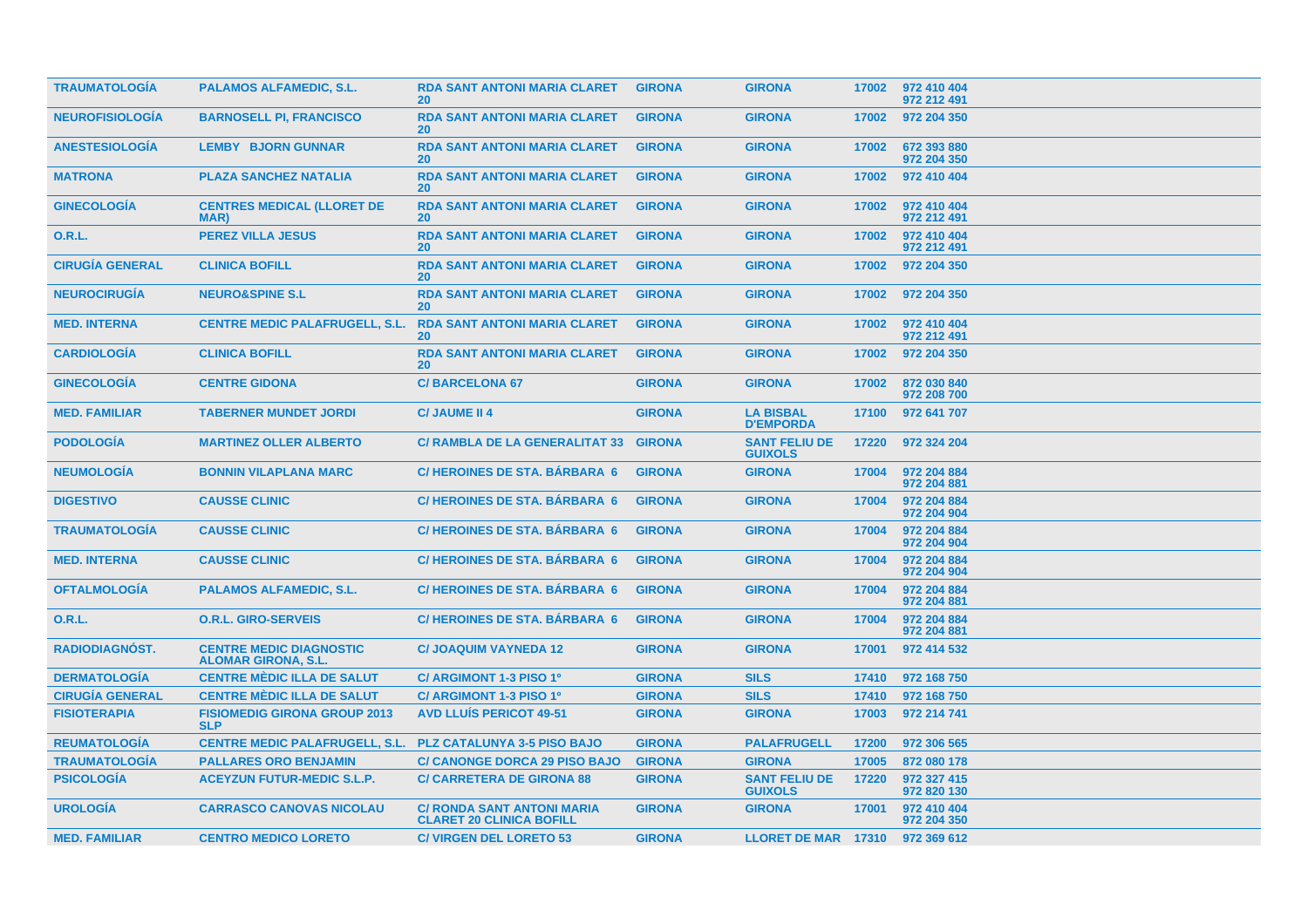| <b>TRAUMATOLOGIA</b>   | <b>PEREZ NAVARRO ANTONI</b>                                  | <b>C/PANYO<sub>16</sub></b>                      | <b>GIRONA</b> | <b>OLOT</b>                            | 17800 | 972 276 488                |
|------------------------|--------------------------------------------------------------|--------------------------------------------------|---------------|----------------------------------------|-------|----------------------------|
| <b>ENDOCRINOLOGÍA</b>  | <b>CENTRE MÈDIC ILLA DE SALUT</b>                            | <b>C/NOU 141</b>                                 | <b>GIRONA</b> | <b>FIGUERES</b>                        | 17600 | 972 503 030<br>972 332 460 |
| <b>PODOLOGÍA</b>       | <b>CENTRE MÈDIC ILLA DE SALUT</b>                            | <b>C/NOU 141</b>                                 | <b>GIRONA</b> | <b>FIGUERES</b>                        | 17600 | 972 503 030<br>972 332 460 |
| <b>FISIOTERAPIA</b>    | <b>CENTRE MEDIC PALAFRUGELL, S.L.</b>                        | <b>C/TARONGETA 105</b>                           | <b>GIRONA</b> | <b>PALAFRUGELL</b>                     | 17200 | 972 306 565                |
| <b>GINECOLOGÍA</b>     | <b>POLICLINIC LLORET DE MAR</b>                              | <b>AVD VILA DE BLANES 136</b>                    | <b>GIRONA</b> | <b>LLORET DE MAR</b>                   | 17310 | 972 367 994                |
| <b>UROLOGIA</b>        | <b>SANNA CENTRE DE SALUT</b>                                 | <b>C/SANTA EUGENIA 163</b>                       | <b>GIRONA</b> | <b>GIRONA</b>                          | 17006 | 638 590 707<br>972 239 905 |
| <b>ENDOCRINOLOGÍA</b>  | <b>GABIMEDI LLORET</b>                                       | <b>C/ MASIA DEL ROSER 12</b>                     | <b>GIRONA</b> | <b>LLORET DE MAR 17310</b>             |       | 972 377 000                |
| <b>CARDIOLOGÍA</b>     | <b>GABIMEDI LLORET</b>                                       | <b>C/ MASIA DEL ROSER 12</b>                     | <b>GIRONA</b> | <b>LLORET DE MAR</b>                   | 17310 | 972 377 000                |
| <b>PSICOLOGÍA</b>      | <b>CLINICA BOFILL</b>                                        | C/ MIGDIA 130 CALLE MIGDIA 130-<br><b>132 BJ</b> | <b>GIRONA</b> | <b>GIRONA</b>                          | 17003 | 972 221 104                |
| <b>DERMATOLOGÍA</b>    | <b>CLINICA BOFILL</b>                                        | C/ MIGDIA 130 CALLE MIGDIA 130-<br>132 BJ        | <b>GIRONA</b> | <b>GIRONA</b>                          | 17003 | 972 221 104                |
| <b>ENDOCRINOLOGIA</b>  | <b>CLINICA BOFILL</b>                                        | C/ MIGDIA 130 CALLE MIGDIA 130-<br>132 BJ        | <b>GIRONA</b> | <b>GIRONA</b>                          | 17003 | 972 221 104                |
| <b>TRAUMATOLOGÍA</b>   | <b>CLINICA BOFILL</b>                                        | <b>C/ MIGDIA 130 MIGDIA 130-132</b>              | <b>GIRONA</b> | <b>GIRONA</b>                          | 17003 | 972 221 104                |
| <b>UROLOGÍA</b>        | <b>CLINICA BOFILL</b>                                        | <b>C/ MIGDIA 130 MIGDIA 130-132</b>              | <b>GIRONA</b> | <b>GIRONA</b>                          | 17003 | 972 221 104                |
| <b>ANÁLISIS</b>        | synlab                                                       | <b>C/ GRAN VIA JAUME I 65</b>                    | <b>GIRONA</b> | <b>GIRONA</b>                          | 17002 | 933 636 000                |
| <b>ANÁLISIS</b>        | synlab                                                       | <b>C/ JULI GARRETA 4</b>                         | <b>GIRONA</b> | <b>CASTELL-</b><br><b>PLATJA D'ARO</b> | 17250 | 972 825 809                |
| <b>ANÁLISIS</b>        | <b>CENTRE D' ANALISIS GIRONA, S.A.</b>                       | <b>PSO CATALUNYA 23</b>                          | <b>GIRONA</b> | <b>TORROELLA DE</b><br><b>MONTGRI</b>  | 17257 | 972 764 179<br>972 760 149 |
| <b>GINECOLOGÍA</b>     | <b>CEM CATALUNYA</b>                                         | <b>C/BAIXADA DE LA COMA 15</b>                   | <b>GIRONA</b> | <b>CASSA DE LA</b><br><b>SELVA</b>     | 17244 | 972 464 606                |
| <b>ANATOMOPATOLO.</b>  | synlab                                                       | <b>C/ GRAN VIA JAUME 165</b>                     | <b>GIRONA</b> | <b>GIRONA</b>                          | 17002 | 972 217 082                |
| <b>RADIODIAGNÓST.</b>  | <b>CENTRE MEDIC DIAGNOSTIC</b><br><b>ALOMAR GIRONA, S.L.</b> | C/ROSELLO <sub>11</sub>                          | <b>GIRONA</b> | <b>PALAMOS</b>                         | 17230 | 972 312 130                |
| <b>AREAS PEDIATRI.</b> | <b>CLINICA BOFILL FIGUERES</b>                               | <b>C/SANT LLATZER 4</b>                          | <b>GIRONA</b> | <b>FIGUERES</b>                        | 17600 | 872 550 999                |
| <b>MED. FAMILIAR</b>   | <b>CLINICA BOFILL FIGUERES</b>                               | <b>C/SANT LLÀTZER 4</b>                          | <b>GIRONA</b> | <b>FIGUERES</b>                        | 17600 | 872 550 999                |
| <b>PSIQUIATRÍA</b>     | <b>CLINICA BOFILL FIGUERES</b>                               | <b>C/SANT LLATZER 4</b>                          | <b>GIRONA</b> | <b>FIGUERES</b>                        | 17600 | 872 550 999                |
| <b>OFTALMOLOGÍA</b>    | <b>CLINICA BOFILL PROACTIVE</b><br><b>HEALTH</b>             | <b>AVD S'AGARO S/N S/N</b>                       | <b>GIRONA</b> | <b>CASTELL-</b><br><b>PLATJA D'ARO</b> | 17250 | 872 598 000                |
| <b>MED. FAMILIAR</b>   | <b>CLINICA BOFILL PROACTIVE</b><br><b>HEALTH</b>             | <b>AVD S'AGARO S/N S/N</b>                       | <b>GIRONA</b> | <b>CASTELL-</b><br><b>PLATJA D'ARO</b> | 17250 | 872 598 000                |
| <b>NEUROLOGÍA</b>      | <b>GABIMEDI BLANES</b>                                       | <b>C/SES FLAQUES 7</b>                           | <b>GIRONA</b> | <b>BLANES</b>                          | 17300 | 972 010 128                |
| <b>CARDIOLOGÍA</b>     | <b>GABIMEDI BLANES</b>                                       | <b>C/SES FLAQUES 7</b>                           | <b>GIRONA</b> | <b>BLANES</b>                          | 17300 | 972 010 128                |
| <b>MED. FAMILIAR</b>   | <b>CLINICA EUPNEA</b>                                        | <b>PSO PASEO DEL MAR 39</b>                      | <b>GIRONA</b> | <b>PALAMOS</b>                         | 17230 | 872 217 591                |
| <b>ODONTOESTOMATOL</b> | <b>Abaden Dentistas</b>                                      | <b>C/SANT JOSEP 64</b>                           | <b>GIRONA</b> | <b>LLORET DE MAR</b>                   | 17310 | 972 369 065                |
| <b>ODONTOESTOMATOL</b> | <b>CLINICA DENTAL MONTGRI</b>                                | <b>C/RAMPI2</b>                                  | <b>GIRONA</b> | <b>TORROELLA DE</b><br><b>MONTGRI</b>  | 17257 | 637 476 399<br>972 761 261 |
| <b>ENFERMERÍA</b>      | <b>CENTRE MEDIC PUIGCERDA</b>                                | <b>C/PLA DEL FORT 7</b>                          | <b>GIRONA</b> | <b>PUIGCERDA</b>                       | 17520 | 972 883 085                |
| <b>FISIOTERAPIA</b>    | <b>OLOT SALUT</b>                                            | <b>C/MARIA VAYREDA 14</b>                        | <b>GIRONA</b> | <b>OLOT</b>                            | 17800 | 972 624 533                |
| <b>C. VASCULAR</b>     | <b>OLOT SALUT</b>                                            | <b>C/MARIA VAYREDA 14</b>                        | <b>GIRONA</b> | <b>OLOT</b>                            | 17800 | 972 624 533                |
| <b>URGENCIAS</b>       | <b>OLOT SALUT</b>                                            | <b>C/MARIA VAYREDA 14</b>                        | <b>GIRONA</b> | <b>OLOT</b>                            | 17800 | 972 624 533                |
| <b>REUMATOLOGIA</b>    | <b>OLOT SALUT</b>                                            | <b>C/MARIA VAYREDA 14</b>                        | <b>GIRONA</b> | <b>OLOT</b>                            | 17800 | 972 624 533                |
|                        |                                                              |                                                  |               |                                        |       |                            |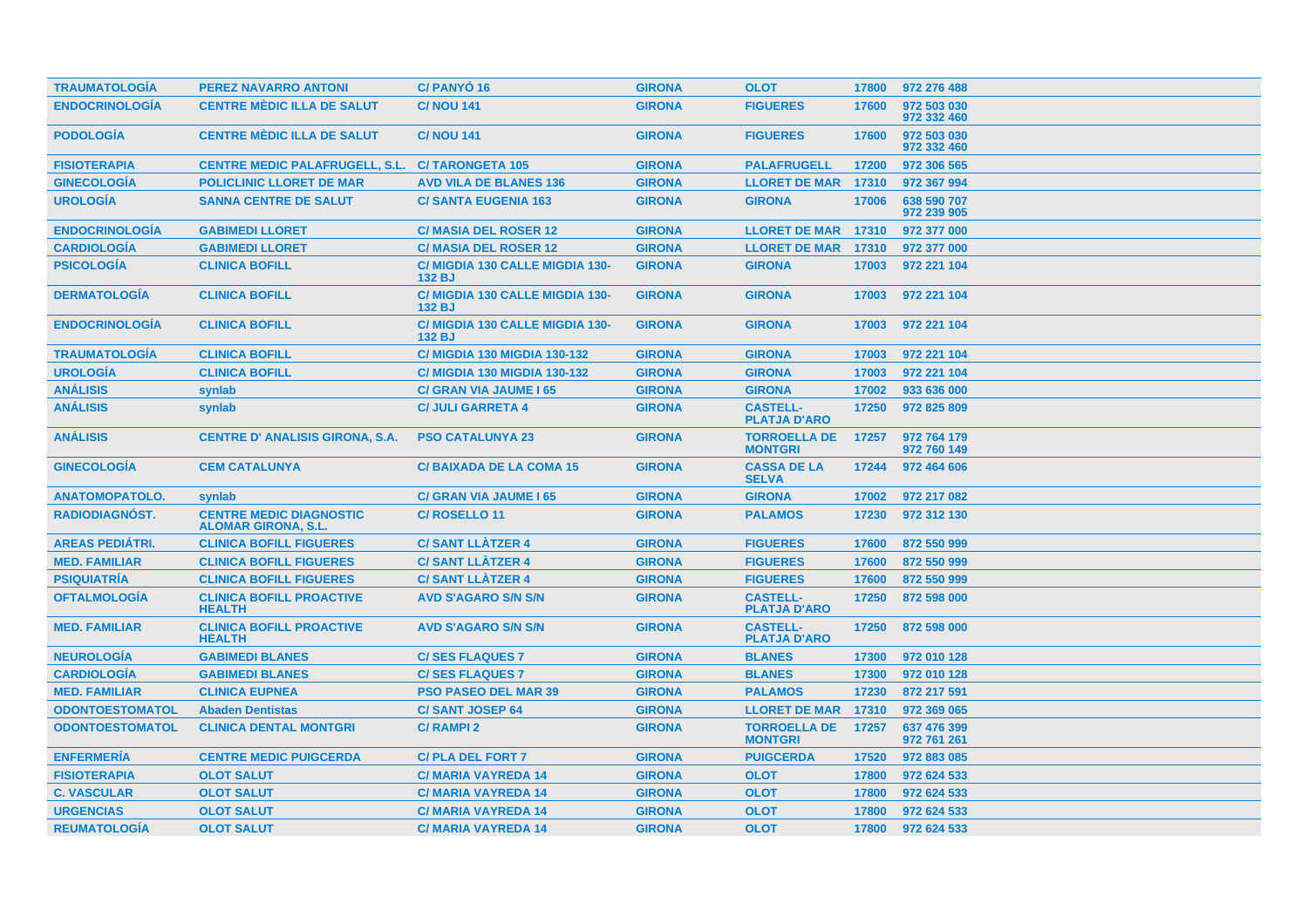| <b>ALERGOLOGÍA</b>     | <b>OLOT SALUT</b>                                         | <b>C/MARIA VAYREDA 14</b>                                                               | <b>GIRONA</b> | <b>OLOT</b>                | 17800 | 972 624 533                |
|------------------------|-----------------------------------------------------------|-----------------------------------------------------------------------------------------|---------------|----------------------------|-------|----------------------------|
| <b>DIGESTIVO</b>       | <b>OLOT SALUT</b>                                         | <b>C/MARIA VAYREDA 14</b>                                                               | <b>GIRONA</b> | <b>OLOT</b>                | 17800 | 972 624 533                |
| <b>DERMATOLOGÍA</b>    | <b>OLOT SALUT</b>                                         | <b>C/MARIA VAYREDA 14</b>                                                               | <b>GIRONA</b> | <b>OLOT</b>                | 17800 | 972 624 533                |
| <b>CARDIOLOGÍA</b>     | <b>OLOT SALUT</b>                                         | <b>C/MARIA VAYREDA 14</b>                                                               | <b>GIRONA</b> | <b>OLOT</b>                | 17800 | 972 624 533                |
| <b>PODOLOGIA</b>       | <b>MORAL MALAGON JORGE</b>                                | <b>C/ CARRER BERNAT BOADES, 27</b><br><b>BAIXOS 27 CLINICA DEL PEU</b><br><b>GIRONA</b> | <b>GIRONA</b> | <b>GIRONA</b>              | 17005 | 635 024 659<br>972 414 164 |
| <b>ANÁLISIS</b>        | <b>M.DURAN BELLIDO / DR.J.DURAN</b><br><b>COMPANY</b>     | <b>PLZ JOSEP PLA I CASADEVALL 11</b>                                                    | <b>GIRONA</b> | <b>GIRONA</b>              | 17001 | 972 211 704                |
| <b>UROLOGIA</b>        | <b>PALAMOS ALFAMEDIC, S.L.</b>                            | <b>AVD CATALUNYA 83-</b>                                                                | <b>GIRONA</b> | <b>PALAMOS</b>             | 17230 | 972 600 011<br>972 600 880 |
| <b>C. PEDIÁTRICA</b>   | <b>PERICH SERRA ELOI</b>                                  | <b>C/ JOAN MARAGALL 26</b>                                                              | <b>GIRONA</b> | <b>GIRONA</b>              | 17002 | 972 225 599<br>972 204 500 |
| <b>CARDIOLOGIA</b>     | <b>CLINICA GIRONA</b>                                     | <b>C/ JOAN MARAGALL 26</b>                                                              | <b>GIRONA</b> | <b>GIRONA</b>              | 17002 | 972 224 099<br>972 010 300 |
| <b>TRAUMATOLOGIA</b>   | <b>SANCHEZ BUSTOS EDUARDO</b>                             | <b>C/ JOAN MARAGALL 26</b>                                                              | <b>GIRONA</b> | <b>GIRONA</b>              | 17002 |                            |
| <b>DIGESTIVO</b>       | <b>GONZALEZ-HUIX MIRO</b>                                 | <b>C/ JOAN MARAGALL 26</b>                                                              | <b>GIRONA</b> | <b>GIRONA</b>              | 17002 | 972 211 584<br>972 210 965 |
| <b>GINECOLOGIA</b>     | <b>POLIMEDIC, S.L.</b>                                    | <b>C/ JOAN MARAGALL 26</b>                                                              | <b>GIRONA</b> | <b>GIRONA</b>              | 17002 | 972 211 584<br>972 010 300 |
| <b>NEUROFISIOLOGIA</b> | UNITAT DE SON CLINICA GIRONA                              | <b>C/ JOAN MARAGALL 26</b>                                                              | <b>GIRONA</b> | <b>GIRONA</b>              | 17002 | 972 204 884<br>972 204 500 |
| <b>OFTALMOLOGIA</b>    | <b>CEM CATALUNYA</b>                                      | <b>C/ JOAN MARAGALL 26</b>                                                              | <b>GIRONA</b> | <b>GIRONA</b>              | 17002 | 972 211 584<br>972 010 300 |
| <b>ANATOMOPATOLO.</b>  | <b>CLINICA GIRONA ANATOMIA</b><br><b>PATOLOGICA, S.L.</b> | <b>C/ JOAN MARAGALL 26</b>                                                              | <b>GIRONA</b> | <b>GIRONA</b>              | 17002 | 972 204 500                |
| <b>GINECOLOGÍA</b>     | <b>INSTITUT CATALÀ DE SERVEIS</b><br><b>MEDICS</b>        | <b>C/ JOAN MARAGALL 26</b>                                                              | <b>GIRONA</b> | <b>GIRONA</b>              | 17002 | 972 211 584<br>972 010 300 |
| <b>MATRONA</b>         | <b>JANOT REMOLINS ARIADNA</b>                             | <b>C/ JOAN MARAGALL 26</b>                                                              | <b>GIRONA</b> | <b>GIRONA</b>              | 17002 | 972 204 500                |
| <b>GINECOLOGÍA</b>     | <b>GUELL ROJO OLGA</b>                                    | <b>C/ JOAN MARAGALL 26</b>                                                              | <b>GIRONA</b> | <b>GIRONA</b>              | 17002 | 972 211 584<br>972 204 500 |
| <b>O.R.L.</b>          | <b>I.C.O.E.N</b>                                          | <b>C/ JOAN MARAGALL 26</b>                                                              | <b>GIRONA</b> | <b>GIRONA</b>              | 17002 | 972 211 584<br>972 010 300 |
| <b>TRAUMATOLOGÍA</b>   | <b>CARLOS PUENTE ALONSO</b>                               | <b>C/ JOAN MARAGALL 26</b>                                                              | <b>GIRONA</b> | <b>GIRONA</b>              | 17002 |                            |
| <b>OFTALMOLOGIA</b>    | <b>RAHWAN RAHWAN MOHAMED</b>                              | <b>C/ JOAN MARAGALL 26</b>                                                              | <b>GIRONA</b> | <b>GIRONA</b>              | 17002 | 972 211 584<br>972 010 300 |
| <b>CIRUGÍA GENERAL</b> | <b>UNITAT DE CIRURGIA GIRONA</b><br>(UCIG)                | <b>C/ JOAN MARAGALL 26</b>                                                              | <b>GIRONA</b> | <b>GIRONA</b>              | 17002 |                            |
| <b>TRAUMATOLOGÍA</b>   | <b>TUBELLA PELLECIN JOAN</b>                              | <b>C/ JOAN MARAGALL 26</b>                                                              | <b>GIRONA</b> | <b>GIRONA</b>              | 17002 | 972 211 584<br>972 010 300 |
| <b>GINECOLOGÍA</b>     | <b>MELENDEZ GINECOLEGS</b>                                | <b>C/ JOAN MARAGALL 26</b>                                                              | <b>GIRONA</b> | <b>GIRONA</b>              | 17002 | 972 211 584<br>972 204 500 |
| <b>NEUMOLOGÍA</b>      | <b>BONNIN VILAPLANA MARC</b>                              | <b>C/ JOAN MARAGALL 26</b>                                                              | <b>GIRONA</b> | <b>GIRONA</b>              | 17002 | 972 211 584<br>972 010 300 |
| <b>OFTALMOLOGIA</b>    | <b>CENTRES MEDICAL (LLORET DE</b><br>MAR)                 | <b>C/ORIOL I BOTET 5</b>                                                                | <b>GIRONA</b> | LLORET DE MAR 17310        |       | 972 372 291                |
| <b>TRAUMATOLOGIA</b>   | <b>CENTRES MEDICAL (LLORET DE</b><br><b>MAR</b>           | <b>C/ORIOL I BOTET 5</b>                                                                | <b>GIRONA</b> | <b>LLORET DE MAR 17310</b> |       | 972 372 291                |
| <b>PSIQUIATRIA</b>     | <b>INSTITUT CATALA DE SERVEIS</b><br><b>MÉDICS</b>        | <b>C/ JOSEP MARIA GIRONELLA 11-13</b>                                                   | <b>GIRONA</b> | <b>GIRONA</b>              |       | 17005 972 400 004          |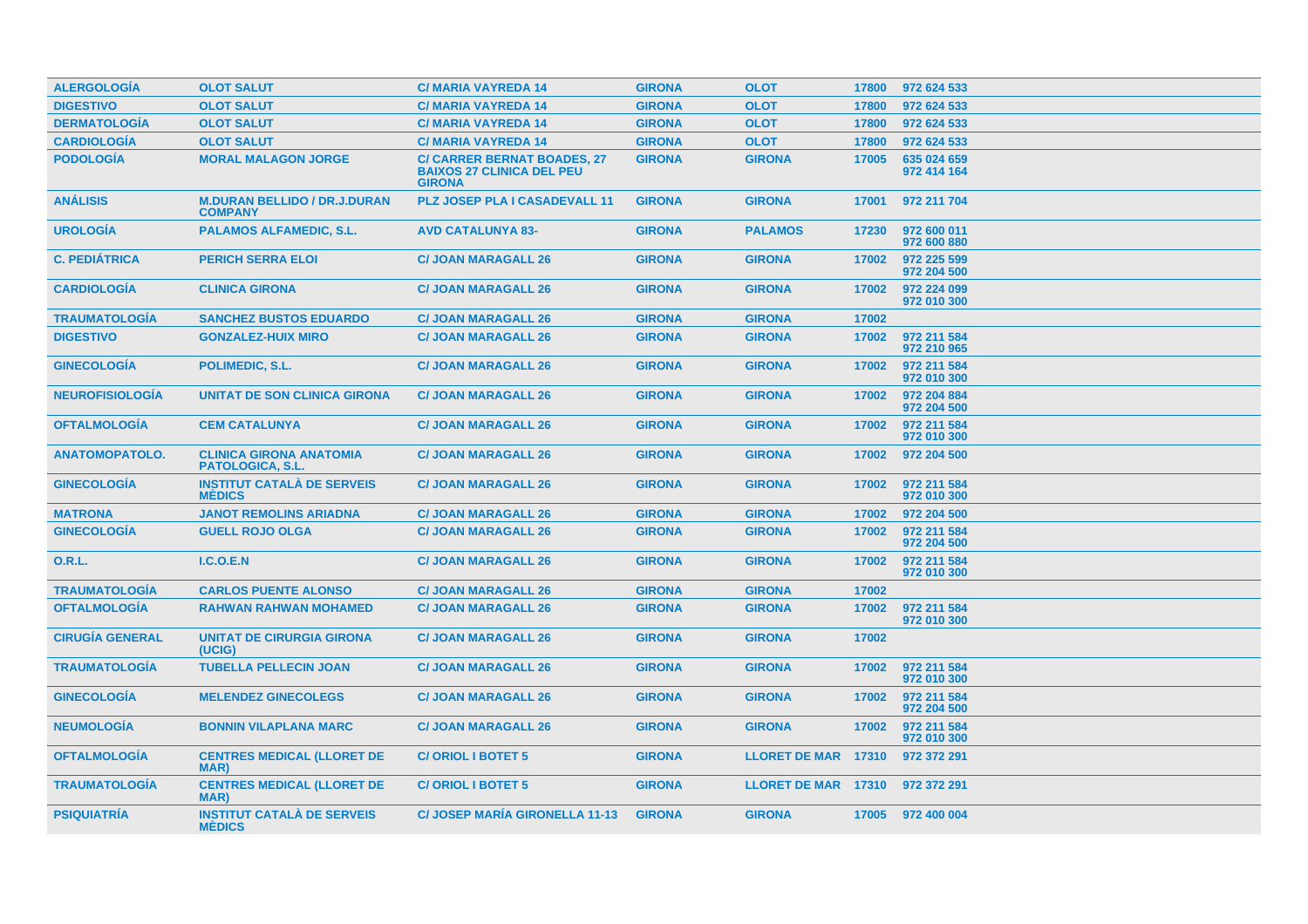| <b>CIRUGÍA GENERAL</b> | <b>INSTITUT CATALÀ DE SERVEIS</b><br><b>MÉDICS</b> | <b>C/JOSEP MARIA GIRONELLA 11-13</b>             | <b>GIRONA</b> | <b>GIRONA</b>       | 17005 |                            |
|------------------------|----------------------------------------------------|--------------------------------------------------|---------------|---------------------|-------|----------------------------|
| <b>MED. FAMILIAR</b>   | <b>MORENO SANJUAN ANTONIO</b>                      | <b>C/SANTA LUCIA 5</b>                           | <b>GIRONA</b> | LLORET DE MAR 17310 |       | 972 372 526                |
| <b>RADIODIAGNÓST.</b>  | <b>BASSAGANYAS VILARRASA</b><br><b>RAFAEL</b>      | <b>C/SANT PAU 33</b>                             | <b>GIRONA</b> | <b>FIGUERES</b>     | 17600 | 972 500 319                |
| <b>TRAUMATOLOGÍA</b>   | <b>ADEL ABU-HEWEIJ MARWAN</b>                      | <b>C/GIRONA1</b>                                 | <b>GIRONA</b> | <b>BLANES</b>       | 17300 | 972 336 205                |
| <b>ALERGOLOGÍA</b>     | <b>POLIMEDIC, S.L.</b>                             | <b>C/ ANSELM CLAVE 93</b>                        | <b>GIRONA</b> | <b>BLANES</b>       | 17300 | 972 353 525                |
| <b>PSIQUIATRÍA</b>     | <b>POLIMEDIC, S.L.</b>                             | <b>C/ ANSELM CLAVÉ 93</b>                        | <b>GIRONA</b> | <b>BLANES</b>       | 17300 | 972 353 525                |
| <b>UROLOGÍA</b>        | <b>CLINICA SANTA CREU, S.L.</b>                    | C/ PERE III 41                                   | <b>GIRONA</b> | <b>FIGUERES</b>     | 17600 | 972 503 650                |
| <b>GINECOLOGÍA</b>     | <b>DE PERAY BAIGES MANEL</b>                       | C/ PERE III 41                                   | <b>GIRONA</b> | <b>FIGUERES</b>     | 17600 | 972 503 650                |
| <b>ALERGOLOGÍA</b>     | <b>CLINICA SANTA CREU, S.L.</b>                    | C/ PERE III 41                                   | <b>GIRONA</b> | <b>FIGUERES</b>     | 17600 | 972 503 650                |
| <b>URGENCIAS</b>       | <b>CLINICA SALUS INFIRMORUM</b>                    | <b>C/ MOSSÉN LLUIS CONSTANS 130</b>              | <b>GIRONA</b> | <b>BANYOLES</b>     | 17820 | 972 573 202<br>972 570 208 |
| <b>C. PEDIÁTRICA</b>   | <b>PERICH SERRA ELOI</b>                           | <b>RDA SANT ANTONI MARIA CLARET</b><br><b>20</b> | <b>GIRONA</b> | <b>GIRONA</b>       | 17002 | 972 204 350                |
| <b>DIGESTIVO</b>       | <b>OLOT SALUT</b>                                  | <b>RDA SANT ANTONI MARIA CLARET</b><br><b>20</b> | <b>GIRONA</b> | <b>GIRONA</b>       | 17002 | 972 410 404<br>972 204 350 |
| <b>TRAUMATOLOGIA</b>   | <b>CENTRE MÈDIC ILLA DE SALUT</b>                  | <b>RDA SANT ANTONI MARIA CLARET</b><br><b>20</b> | <b>GIRONA</b> | <b>GIRONA</b>       | 17002 | 972 410 404<br>972 212 491 |
| <b>C. REPARADORA</b>   | <b>INSTITUT CATALA DE SERVEIS</b><br><b>MÉDICS</b> | <b>RDA SANT ANTONI MARIA CLARET</b><br><b>20</b> | <b>GIRONA</b> | <b>GIRONA</b>       | 17002 | 972 204 350                |
| <b>CARDIOLOGIA</b>     | <b>CENTRE MÈDIC ILLA DE SALUT</b>                  | <b>RDA SANT ANTONI MARIA CLARET</b><br><b>20</b> | <b>GIRONA</b> | <b>GIRONA</b>       | 17002 | 972 410 404<br>972 212 491 |
| <b>MED. INTERNA</b>    | <b>CLINICA BOFILL</b>                              | <b>RDA SANT ANTONI MARIA CLARET</b><br><b>20</b> | <b>GIRONA</b> | <b>GIRONA</b>       | 17002 | 972 204 350                |
| <b>ONCOLOGIA</b>       | <b>CLINICA BOFILL</b>                              | <b>RDA SANT ANTONI MARIA CLARET</b><br><b>20</b> | <b>GIRONA</b> | <b>GIRONA</b>       | 17002 | 872 080 915<br>972 204 350 |
| <b>MED. INTERNA</b>    | <b>CENTRE MÈDIC ILLA DE SALUT</b>                  | <b>RDA SANT ANTONI MARIA CLARET</b><br><b>20</b> | <b>GIRONA</b> | <b>GIRONA</b>       | 17002 | 972 410 404<br>972 212 491 |
| <b>ANESTESIOLOGÍA</b>  | <b>VILAPLANA BIRBA JOSE</b>                        | <b>RDA SANT ANTONI MARIA CLARET</b><br><b>20</b> | <b>GIRONA</b> | <b>GIRONA</b>       | 17002 | 972 410 404<br>972 212 491 |
| <b>ANESTESIOLOGÍA</b>  | <b>MARCH MAS FRANCISCO JAVIER</b>                  | <b>RDA SANT ANTONI MARIA CLARET</b><br><b>20</b> | <b>GIRONA</b> | <b>GIRONA</b>       | 17002 | 972 204 350                |
| <b>GINECOLOGÍA</b>     | <b>CENTRE MEDIC PALAFRUGELL, S.L.</b>              | <b>RDA SANT ANTONI MARIA CLARET</b><br><b>20</b> | <b>GIRONA</b> | <b>GIRONA</b>       | 17002 | 972 410 404<br>972 212 491 |
| <b>DERMATOLOGÍA</b>    | <b>INSTITUT CATALÀ DE SERVEIS</b><br><b>MEDICS</b> | <b>RDA SANT ANTONI MARIA CLARET</b><br><b>20</b> | <b>GIRONA</b> | <b>GIRONA</b>       | 17002 | 972 204 350                |
| <b>GINECOLOGIA</b>     | <b>CENTRE GIDONA</b>                               | <b>RDA SANT ANTONI MARIA CLARET</b><br><b>20</b> | <b>GIRONA</b> | <b>GIRONA</b>       | 17002 | 972 410 404<br>972 204 350 |
| <b>GINECOLOGIA</b>     | <b>RIERA SOCASAU JOAN CARLES</b>                   | <b>RDA SANT ANTONI MARIA CLARET</b><br><b>20</b> | <b>GIRONA</b> | <b>GIRONA</b>       | 17002 | 972 410 404<br>972 212 491 |
| <b>UROLOGÍA</b>        | <b>OLOT SALUT</b>                                  | <b>RDA SANT ANTONI MARIA CLARET</b><br><b>20</b> | <b>GIRONA</b> | <b>GIRONA</b>       | 17002 | 972 410 404<br>972 204 350 |
| <b>TRAUMATOLOGÍA</b>   | <b>RAMON ROIG, SL</b>                              | <b>RDA SANT ANTONI MARIA CLARET</b><br>20        | <b>GIRONA</b> | <b>GIRONA</b>       | 17002 | 972 410 404<br>972 204 350 |
| <b>ONCOLOGÍA</b>       | <b>CLINICA BOFILL</b>                              | <b>RDA SANT ANTONI MARIA CLARET</b><br>20        | <b>GIRONA</b> | <b>GIRONA</b>       | 17002 | 972 204 350                |
| <b>TRAUMATOLOGÍA</b>   | <b>CLINICA BOFILL</b>                              | <b>RDA SANT ANTONI MARIA CLARET</b><br><b>20</b> | <b>GIRONA</b> | <b>GIRONA</b>       |       | 17002 972 204 350          |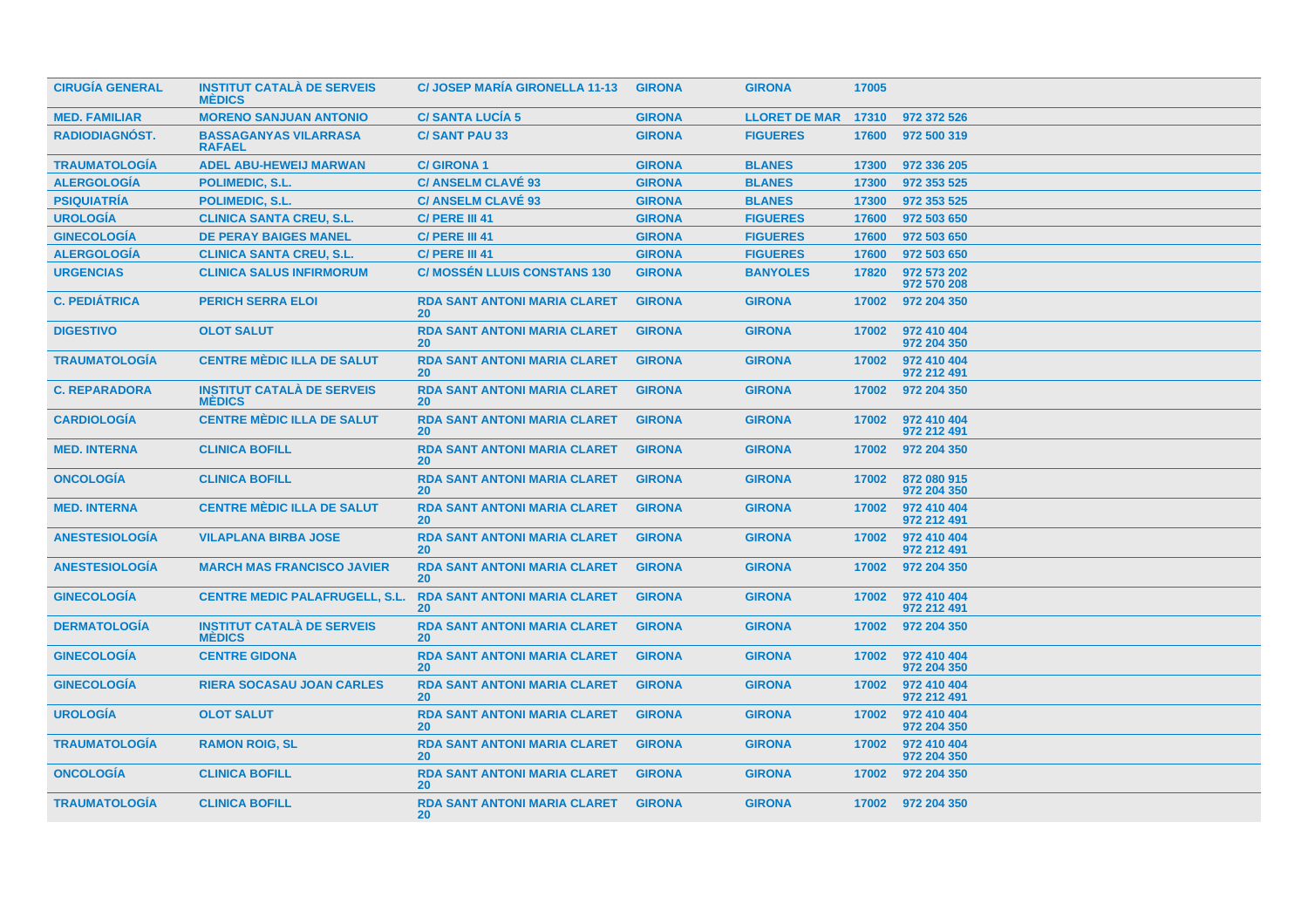| <b>GINECOLOGIA</b>     | <b>GOMEZ NICOLAU MONICA</b>                                         | <b>RDA SANT ANTONI MARIA CLARET</b><br>20 <sup>°</sup> | <b>GIRONA</b> | <b>GIRONA</b>                          | 17002                               | 972 410 404<br>972 204 350 |
|------------------------|---------------------------------------------------------------------|--------------------------------------------------------|---------------|----------------------------------------|-------------------------------------|----------------------------|
| <b>GINECOLOGÍA</b>     | <b>SANNA CENTRE DE SALUT</b>                                        | <b>RDA SANT ANTONI MARIA CLARET</b><br><b>20</b>       | <b>GIRONA</b> | <b>GIRONA</b>                          | 17002                               | 972 410 404<br>972 204 350 |
| <b>O.R.L.</b>          | <b>CLINICA BOFILL</b>                                               | <b>RDA SANT ANTONI MARIA CLARET</b><br><b>20</b>       | <b>GIRONA</b> | <b>GIRONA</b>                          | 17002                               | 972 204 350                |
| <b>URGENCIAS</b>       | <b>CENTRE SANITARI EMPORDANES,</b><br>S.L.                          | <b>C/BALMES1</b>                                       | <b>GIRONA</b> | <b>FIGUERES</b>                        | 17600<br><b>FIGUE</b><br><b>RES</b> | 972 511 479                |
| <b>TRANSPORTE</b>      | <b>CONSORCI DEL TRANSPORT</b><br><b>SANITARI REGIO GIRONA, S.A.</b> | <b>C/ MANEL BONMATI ROMAGUERA</b><br>11                | <b>GIRONA</b> | <b>GIRONA</b>                          | 17003                               | 972 410 010                |
| <b>DIGESTIVO</b>       | <b>MOT-LAS-FIB</b>                                                  | C/HEROINES DE STA. BÁRBARA 6                           | <b>GIRONA</b> | <b>GIRONA</b>                          | 17004                               | 972 204 900                |
| <b>ANESTESIOLOGIA</b>  | <b>CAUSSE CLINIC</b>                                                | C/HEROINES DE STA. BÁRBARA 6                           | <b>GIRONA</b> | <b>GIRONA</b>                          | 17004                               | 972 204 884<br>972 204 904 |
| <b>REUMATOLOGIA</b>    | <b>CAUSSE CLINIC</b>                                                | <b>C/HEROINES DE STA, BÁRBARA 6</b>                    | <b>GIRONA</b> | <b>GIRONA</b>                          | 17004                               | 972 204 884<br>972 204 904 |
| <b>RADIODIAGNOST.</b>  | <b>EUROGIRONA DIAGNOSTIC PER LA</b><br><b>IMATGE SLP</b>            | <b>C/HEROINES DE STA, BARBARA 6</b>                    | <b>GIRONA</b> | <b>GIRONA</b>                          | 17004                               | 972 204 904                |
| <b>GINECOLOGIA</b>     | <b>CENTRE GIDONA</b>                                                | <b>C/HEROINES DE STA, BARBARA 6</b>                    | <b>GIRONA</b> | <b>GIRONA</b>                          | 17004                               | 622 295 969<br>972 214 741 |
| <b>C. VASCULAR</b>     | <b>CAUSSE CLINIC</b>                                                | C/HEROINES DE STA. BÁRBARA 6                           | <b>GIRONA</b> | <b>GIRONA</b>                          | 17004                               | 972 204 884<br>972 204 904 |
| <b>TERAPIAS RESPIR</b> | LINDE MEDICA, S.L.U.                                                | <b>C/TORRE TAIALA 40</b>                               | <b>GIRONA</b> | <b>GIRONA</b>                          | 17007                               | 916 354 436<br>900 777 123 |
| <b>CIRUGÍA GENERAL</b> | <b>FORT CABANES JORGE</b>                                           | <b>C/POU DEL GLAC 29</b>                               | <b>GIRONA</b> | <b>OLOT</b>                            | 17800                               | 972 264 466<br>972 272 400 |
| <b>C. VASCULAR</b>     | <b>MEDICA GUIXOLS</b>                                               | <b>C/ JOAN MARAGALL 24</b>                             | <b>GIRONA</b> | <b>SANT FELIU DE</b><br><b>GUIXOLS</b> | 17220                               | 972 325 670                |
| <b>PSICOLOGÍA</b>      | <b>MUSQUERA MUSQUERA CARME</b>                                      | <b>C/VILAFANT 40</b>                                   | <b>GIRONA</b> | <b>FIGUERES</b>                        | 17600<br><b>FIGUE</b><br><b>RES</b> | 626 810 755                |
| <b>O.R.L.</b>          | <b>PEREZ VILLA JESUS</b>                                            | <b>C/ CAAMAÑO 7</b>                                    | <b>GIRONA</b> | <b>FIGUERES</b>                        | 17600                               | 972 504 291                |
| <b>CARDIOLOGÍA</b>     | <b>CENTRE MEDIC PALAFRUGELL, S.L.</b>                               | <b>PLZ CATALUNYA 3-5 PISO BAJO</b>                     | <b>GIRONA</b> | <b>PALAFRUGELL</b>                     | 17200                               | 972 306 565                |
| <b>UROLOGÍA</b>        | <b>CENTRE MEDIC PALAFRUGELL, S.L.</b>                               | <b>PLZ CATALUNYA 3-5 PISO BAJO</b>                     | <b>GIRONA</b> | <b>PALAFRUGELL</b>                     | 17200                               | 972 306 565                |
| <b>GINECOLOGIA</b>     | <b>ACEYZUN FUTUR-MEDIC S.L.P.</b>                                   | <b>C/ CARRETERA DE GIRONA 88</b>                       | <b>GIRONA</b> | <b>SANT FELIU DE</b><br><b>GUIXOLS</b> | 17220                               | 972 327 415<br>972 820 130 |
| RADIODIAGNÓST.         | <b>ACEYZUN FUTUR-MEDIC S.L.P.</b>                                   | <b>C/ CARRETERA DE GIRONA 88</b>                       | <b>GIRONA</b> | <b>SANT FELIU DE</b><br><b>GUIXOLS</b> | 17220                               | 972 327 415<br>972 820 130 |
| <b>MED. FAMILIAR</b>   | <b>CENTRE MEDES</b>                                                 | <b>C/SARDANA 29</b>                                    | <b>GIRONA</b> | <b>FIGUERES</b>                        | 17600                               | 972 675 000                |
| <b>MED. FAMILIAR</b>   | <b>TORRES RODRIGUEZ JUAN</b><br><b>AGUSTIN</b>                      | <b>C/JOSEP XIMENO 9</b>                                | <b>GIRONA</b> | <b>SANT HILARI</b><br><b>SACALM</b>    | 17403                               | 972 868 942                |
| <b>GINECOLOGÍA</b>     | <b>MELENDEZ GINECOLEGS</b>                                          | <b>C/ JULI GARRETA 10</b>                              | <b>GIRONA</b> | <b>GIRONA</b>                          | 17002                               | 972 202 979                |
| <b>MED. FAMILIAR</b>   | <b>PENA SANZ ARACELI</b>                                            | <b>C/JOSEP PLA 34 BAJOS</b>                            | <b>GIRONA</b> | LLORET DE MAR 17310                    |                                     | 972 370 162<br>639 048 955 |
| <b>ANÁLISIS</b>        | synlab                                                              | <b>C/ PRESIDENT MACIA 30</b>                           | <b>GIRONA</b> | <b>PALAMOS</b>                         | 17230                               | 972 600 162                |
| <b>RADIODIAGNÓST.</b>  | <b>CENTRE MEDIC PALAFRUGELL, S.L. C/ TARONGETA 105</b>              |                                                        | <b>GIRONA</b> | <b>PALAFRUGELL</b>                     | 17200                               | 972 306 565                |
| <b>UROLOGÍA</b>        | <b>POLICLINIC LLORET DE MAR</b>                                     | <b>AVD VILA DE BLANES 136</b>                          | <b>GIRONA</b> | <b>LLORET DE MAR</b>                   | 17310                               | 972 367 994                |
| <b>ODONTOESTOMATOL</b> | <b>POLICLINIC LLORET DE MAR</b>                                     | <b>AVD VILA DE BLANES 136</b>                          | <b>GIRONA</b> | LLORET DE MAR 17310                    |                                     | 972 367 994                |
| <b>RADIODIAGNÓST.</b>  | <b>POLICLINIC LLORET DE MAR</b>                                     | <b>AVD VILA DE BLANES 136</b>                          | <b>GIRONA</b> | <b>LLORET DE MAR 17310</b>             |                                     | 972 367 994                |
| <b>DERMATOLOGÍA</b>    | <b>POLICLINIC LLORET DE MAR</b>                                     | <b>AVD VILA DE BLANES 136</b>                          | <b>GIRONA</b> | LLORET DE MAR 17310                    |                                     | 972 367 994                |
|                        |                                                                     |                                                        |               |                                        |                                     |                            |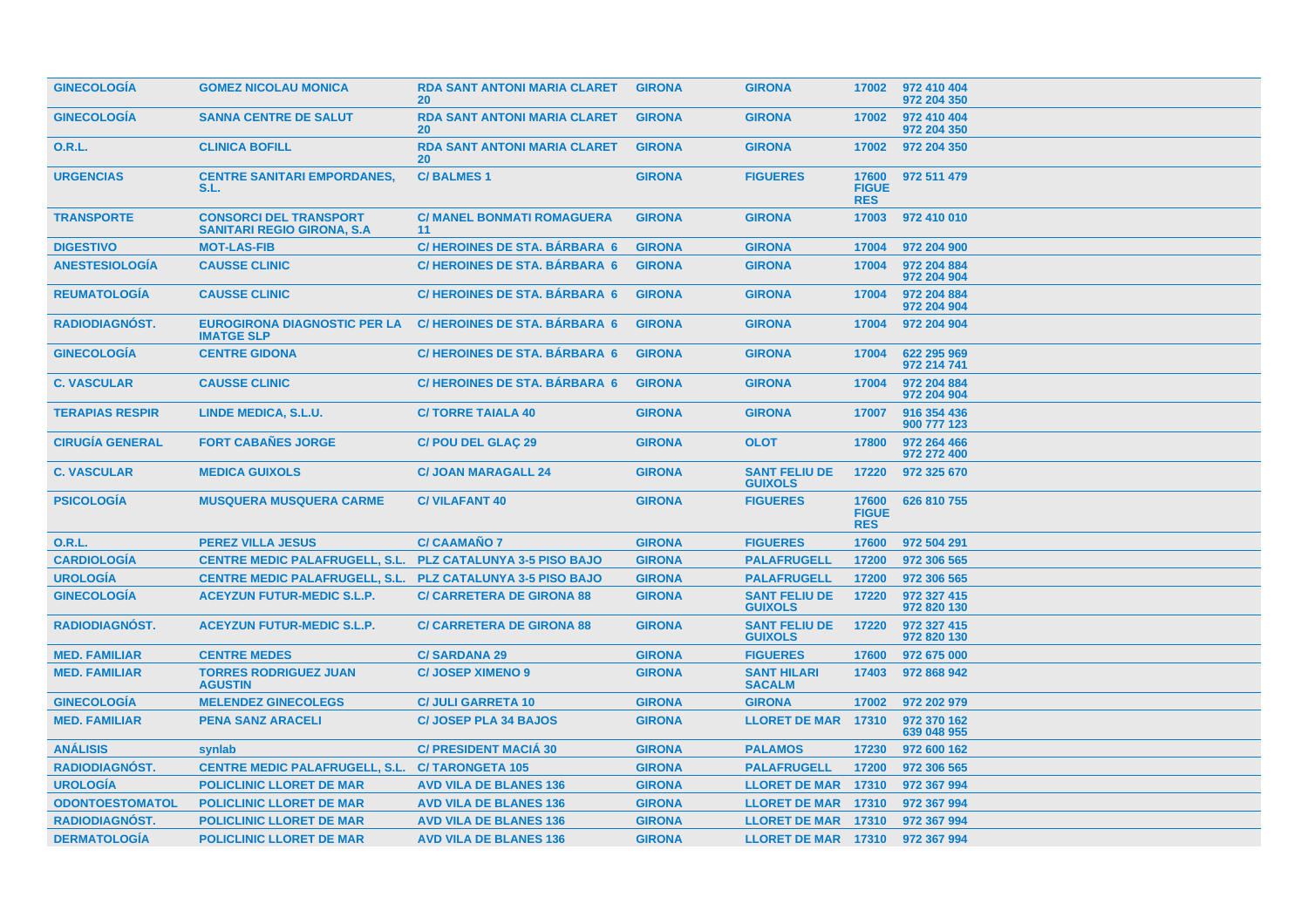| <b>ENFERMERIA</b>      | <b>POLICLINIC LLORET DE MAR</b>                                      | <b>AVD VILA DE BLANES 136</b>       | <b>GIRONA</b> | <b>LLORET DE MAR 17310</b>               |       | 972 367 994                |           |                                      |  |
|------------------------|----------------------------------------------------------------------|-------------------------------------|---------------|------------------------------------------|-------|----------------------------|-----------|--------------------------------------|--|
| <b>AREAS PEDIÁTRI.</b> | <b>SANNA CENTRE DE SALUT</b>                                         | <b>C/ SANTA EUGENIA 163</b>         | <b>GIRONA</b> | <b>GIRONA</b>                            | 17006 | 638 590 707<br>972 239 905 |           |                                      |  |
| <b>PSICOLOGÍA</b>      | <b>SANNA CENTRE DE SALUT</b>                                         | <b>C/SANTA EUGENIA 163</b>          | <b>GIRONA</b> | <b>GIRONA</b>                            | 17006 | 638 590 707<br>972 239 905 |           |                                      |  |
| <b>MED. FAMILIAR</b>   | <b>SANNA CENTRE DE SALUT</b>                                         | <b>C/SANTA EUGENIA 163</b>          | <b>GIRONA</b> | <b>GIRONA</b>                            | 17006 | 638 590 707<br>972 239 905 |           |                                      |  |
| <b>FISIOTERAPIA</b>    | <b>GABIMEDI LLORET</b>                                               | <b>C/ MASIA DEL ROSER 12</b>        | <b>GIRONA</b> | <b>LLORET DE MAR 17310</b>               |       | 972 377 000                |           |                                      |  |
| <b>CIRUGÍA GENERAL</b> | <b>GABIMEDI LLORET</b>                                               | <b>C/ MASIA DEL ROSER 12</b>        | <b>GIRONA</b> | <b>LLORET DE MAR 17310</b>               |       | 972 377 000                |           |                                      |  |
| <b>UROLOGÍA</b>        | <b>GABIMEDI LLORET</b>                                               | <b>C/ MASIA DEL ROSER 12</b>        | <b>GIRONA</b> | <b>LLORET DE MAR 17310</b>               |       | 972 377 000                |           |                                      |  |
| <b>FISIOTERAPIA</b>    | <b>CENTRE DE FISIOTERAPIA ROSES</b>                                  | <b>C/ RAMBLA RIERA GINJOLERS 53</b> | <b>GIRONA</b> | <b>ROSES</b>                             | 17480 | 972 256 593                |           |                                      |  |
| <b>ANÁLISIS</b>        | synlab                                                               | <b>C/ GRAN VIA JAUME I 65</b>       | <b>GIRONA</b> | <b>GIRONA</b>                            | 17002 | 972 217 082                |           |                                      |  |
| <b>ANÁLISIS</b>        | synlab                                                               | <b>AVD CATALUNYA 5</b>              | <b>GIRONA</b> | <b>PALAFRUGELL</b>                       | 17200 | 972 306 565                |           |                                      |  |
| <b>OFTALMOLOGÍA</b>    | <b>CLINICA BOFILL FIGUERES</b>                                       | <b>C/SANT LLATZER 4</b>             | <b>GIRONA</b> | <b>FIGUERES</b>                          | 17600 | 872 550 999                |           |                                      |  |
| <b>REUMATOLOGÍA</b>    | <b>CLINICA BOFILL FIGUERES</b>                                       | <b>C/SANT LLÀTZER 4</b>             | <b>GIRONA</b> | <b>FIGUERES</b>                          | 17600 | 872 550 999                |           |                                      |  |
| <b>ALERGOLOGÍA</b>     | <b>CLINICA BOFILL FIGUERES</b>                                       | <b>C/SANT LLATZER 4</b>             | <b>GIRONA</b> | <b>FIGUERES</b>                          | 17600 | 872 550 999                |           |                                      |  |
| <b>GINECOLOGÍA</b>     | <b>AZKARGORTA AMENABAR</b><br><b>ALEJANDRA</b>                       | <b>C/VILAFANT 57</b>                | <b>GIRONA</b> | <b>FIGUERES</b>                          | 17600 | 972 673 192<br>972 673 919 |           |                                      |  |
| <b>TRAUMATOLOGÍA</b>   | <b>CLINICA BOFILL PROACTIVE</b><br><b>HEALTH</b>                     | <b>AVD S'AGARO S/N S/N</b>          | <b>GIRONA</b> | <b>CASTELL-</b><br><b>PLATJA D'ARO</b>   | 17250 | 872 598 000                |           |                                      |  |
| <b>ENFERMERÍA</b>      | <b>CLINICA BOFILL PROACTIVE</b><br><b>HEALTH</b>                     | <b>AVD S'AGARO S/N S/N</b>          | <b>GIRONA</b> | <b>CASTELL-</b><br><b>PLATJA D'ARO</b>   | 17250 | 872 598 000                |           |                                      |  |
| <b>UROLOGÍA</b>        | <b>CLINICA BOFILL PROACTIVE</b><br><b>HEALTH</b>                     | <b>AVD S'AGARO S/N S/N</b>          | <b>GIRONA</b> | <b>CASTELL-</b><br><b>PLATJA D'ARO</b>   | 17250 | 872 598 000                |           |                                      |  |
| <b>PSIQUIATRIA</b>     | <b>CLINICA BOFILL PROACTIVE</b><br><b>HEALTH</b>                     | <b>AVD S'AGARO S/N S/N</b>          | <b>GIRONA</b> | <b>CASTELL-</b><br><b>PLATJA D'ARO</b>   | 17250 | 872 598 000                |           |                                      |  |
| <b>CIRUGÍA GENERAL</b> | <b>GOMEZ CASTELLA JOAN FERRAN</b>                                    | <b>C/ JULI GARRETA 9</b>            | <b>GIRONA</b> | <b>GIRONA</b>                            | 17001 | 972 221 920                |           |                                      |  |
| <b>C. VASCULAR</b>     | UNITAT D'ANGIOLOGIA I CIRURGIA<br><b>CARDIOVASCULAR GIRON</b>        | <b>C/ JULI GARRETA 10</b>           | <b>GIRONA</b> | <b>GIRONA</b>                            | 17001 | 972 483 838                |           |                                      |  |
| <b>PSICOLOGÍA</b>      | <b>CENTRE MEDIC PUIGCERDA</b>                                        | <b>C/PLA DEL FORT 7</b>             | <b>GIRONA</b> | <b>PUIGCERDA</b>                         | 17520 | 972 883 085                |           |                                      |  |
| <b>TRAUMATOLOGIA</b>   | <b>CENTRE MEDIC PUIGCERDA</b>                                        | <b>C/PLA DEL FORT 7</b>             | <b>GIRONA</b> | <b>PUIGCERDA</b>                         | 17520 | 972 883 085                |           |                                      |  |
| <b>RADIODIAGNOST.</b>  | <b>CENTRE MEDIC DIAGNOSTIC</b><br><b>ALOMAR GIRONA, S.L.</b>         | <b>C/BASSA DEL CANEM 46</b>         | <b>GIRONA</b> | <b>BANYOLES</b>                          | 17820 | 972 414 532                |           |                                      |  |
| <b>UROLOGÍA</b>        | <b>OLOT SALUT</b>                                                    | <b>C/MARIA VAYREDA 14</b>           | <b>GIRONA</b> | <b>OLOT</b>                              | 17800 | 972 624 533                |           |                                      |  |
| <b>TRAUMATOLOGÍA</b>   | <b>OLOT SALUT</b>                                                    | <b>C/MARIA VAYREDA 14</b>           | <b>GIRONA</b> | <b>OLOT</b>                              | 17800 | 972 624 533                |           |                                      |  |
| <b>MATRONA</b>         | <b>OLOT SALUT</b>                                                    | <b>C/MARIA VAYREDA 14</b>           | <b>GIRONA</b> | <b>OLOT</b>                              | 17800 | 972 624 533                |           |                                      |  |
| <b>RADIODIAGNÓST.</b>  | <b>OLOT SALUT</b>                                                    | <b>C/MARIA VAYREDA 14</b>           | <b>GIRONA</b> | <b>OLOT</b>                              | 17800 | 972 624 533                |           |                                      |  |
| <b>TRANSPORTE</b>      | <b>AMBULANCIES LA SELVA</b>                                          | <b>C/VALLORS 20</b>                 | <b>GIRONA</b> | <b>SANTA COLOMA</b><br><b>DE FARNERS</b> | 17430 | 606 327 776                |           |                                      |  |
| <b>C. VASCULAR</b>     | <b>UNITAT D'ANGIOLOGIA I CIRURGIA</b><br><b>CARDIOVASCULAR GIRON</b> | <b>C/ JULI GARRETA 9</b>            | <b>GIRONA</b> | <b>GIRONA</b>                            | 17002 | 972 221 920                |           |                                      |  |
| <b>GINECOLOGIA</b>     | <b>GUELL ROJO OLGA</b>                                               | <b>C/ JULI GARRETA 10</b>           | <b>GIRONA</b> | <b>GIRONA</b>                            | 17002 | 972 483 838                | <b>SI</b> | Pulsa aguí para pedir tu cita online |  |
| <b>GINECOLOGÍA</b>     | QUEROL - F. ROJO, S.C.P.                                             | <b>C/ JULI GARRETA 10</b>           | <b>GIRONA</b> | <b>GIRONA</b>                            | 17002 | 972 483 838<br>972 227 108 |           |                                      |  |
| <b>GINECOLOGIA</b>     | <b>MONTALVO IBARRA MIGUEL</b><br><b>EDUARDO</b>                      | <b>C/ GRAN VIA JAUME I 78</b>       | <b>GIRONA</b> | <b>GIRONA</b>                            | 17001 | 972 207 653                |           |                                      |  |
| <b>REUMATOLOGIA</b>    | <b>PALAMOS ALFAMEDIC, S.L.</b>                                       | <b>AVD CATALUNYA 83-</b>            | <b>GIRONA</b> | <b>PALAMOS</b>                           | 17230 | 972 600 011<br>972 600 880 |           |                                      |  |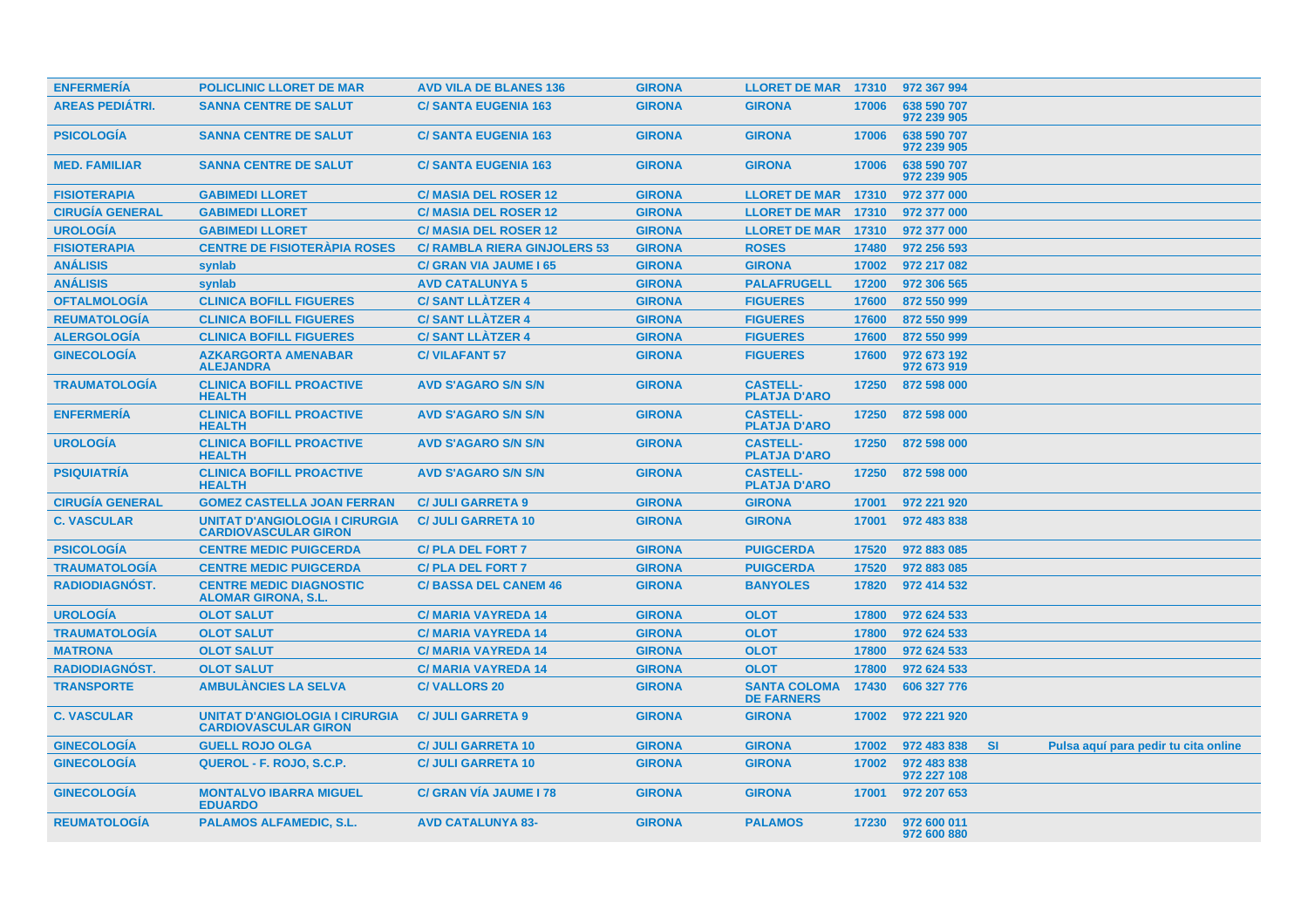| <b>TRAUMATOLOGÍA</b>   | <b>PALAMOS ALFAMEDIC, S.L.</b>                                                                                                     | <b>AVD CATALUNYA 83-</b>            | <b>GIRONA</b> | <b>PALAMOS</b>       |       | 17230 972 600 011<br>972 600 880 |
|------------------------|------------------------------------------------------------------------------------------------------------------------------------|-------------------------------------|---------------|----------------------|-------|----------------------------------|
| <b>TRAUMATOLOGIA</b>   | <b>RIU GARCIA JAVIER</b>                                                                                                           | <b>C/ JOAN MARAGALL 26</b>          | <b>GIRONA</b> | <b>GIRONA</b>        | 17002 | 972 211 584<br>972 010 300       |
| <b>UROLOGIA</b>        | <b>PALAMOS ALFAMEDIC, S.L.</b>                                                                                                     | <b>C/ JOAN MARAGALL 26</b>          | <b>GIRONA</b> | <b>GIRONA</b>        | 17002 | 972 211 584<br>972 010 300       |
| <b>CIRUGÍA GENERAL</b> | <b>POLICLINIC LLORET DE MAR</b>                                                                                                    | <b>C/ JOAN MARAGALL 26</b>          | <b>GIRONA</b> | <b>GIRONA</b>        | 17002 | 972 010 300                      |
| <b>MED. INTERNA</b>    | <b>CLINICA GIRONA</b>                                                                                                              | <b>C/ JOAN MARAGALL 26</b>          | <b>GIRONA</b> | <b>GIRONA</b>        | 17002 | 972 224 099                      |
| <b>GINECOLOGIA</b>     | <b>GOMEZ NICOLAU MONICA</b>                                                                                                        | <b>C/ JOAN MARAGALL 26</b>          | <b>GIRONA</b> | <b>GIRONA</b>        | 17002 | 972 211 584<br>972 204 500       |
| <b>ALERGOLOGIA</b>     | <b>CLINICA GIRONA</b>                                                                                                              | <b>C/ JOAN MARAGALL 26</b>          | <b>GIRONA</b> | <b>GIRONA</b>        | 17002 | 972 224 099<br>972 010 300       |
| <b>MATRONA</b>         | <b>SALA ANGELATS MARIA DOLORS</b>                                                                                                  | <b>C/ JOAN MARAGALL 26</b>          | <b>GIRONA</b> | <b>GIRONA</b>        | 17002 | 927 204 884<br>972 204 500       |
| <b>O.R.L.</b>          | <b>IBAÑEZ ESCRIBANO MARTA EVA</b>                                                                                                  | <b>C/ JOAN MARAGALL 26</b>          | <b>GIRONA</b> | <b>GIRONA</b>        | 17002 | 972 211 584<br>972 010 300       |
| <b>AREAS PEDIÁTRI.</b> | <b>CLINICA GIRONA</b>                                                                                                              | <b>C/ JOAN MARAGALL 26</b>          | <b>GIRONA</b> | <b>GIRONA</b>        | 17002 | 972 224 099<br>972 010 300       |
| <b>GINECOLOGÍA</b>     | <b>CENTRE GIDONA</b>                                                                                                               | <b>C/ JOAN MARAGALL 26</b>          | <b>GIRONA</b> | <b>GIRONA</b>        | 17002 | 972 204 500                      |
| <b>C. CARDIOVASC.</b>  | <b>UNITAT D'ANGIOLOGIA I CIRURGIA</b><br><b>CARDIOVASCULAR GIRON</b>                                                               | <b>C/ JOAN MARAGALL 26</b>          | <b>GIRONA</b> | <b>GIRONA</b>        | 17002 | 972 211 584<br>972 010 300       |
| <b>TRAUMATOLOGIA</b>   | <b>PALAMOS ALFAMEDIC, S.L.</b>                                                                                                     | <b>C/ JOAN MARAGALL 26</b>          | <b>GIRONA</b> | <b>GIRONA</b>        | 17002 | 972 211 584<br>972 010 300       |
| <b>NEUROLOGIA</b>      | <b>UNITAT DE SON CLINICA GIRONA</b>                                                                                                | <b>C/ JOAN MARAGALL 26</b>          | <b>GIRONA</b> | <b>GIRONA</b>        | 17002 | 972 211 584<br>972 204 500       |
| <b>CIRUGIA GENERAL</b> | <b>MUÑOZ CASADEVALL PERE</b>                                                                                                       | <b>C/ JOAN MARAGALL 26</b>          | <b>GIRONA</b> | <b>GIRONA</b>        | 17002 | 972 204 500<br>972 226 255       |
| <b>ANESTESIOLOGÍA</b>  | <b>ANESTESIA GIRONA SLP</b>                                                                                                        | <b>C/ JOAN MARAGALL 26</b>          | <b>GIRONA</b> | <b>GIRONA</b>        | 17002 | 972 211 584<br>972 204 500       |
| <b>TRAUMATOLOGÍA</b>   | <b>ORTHODEX, S.C.</b>                                                                                                              | <b>C/ JOAN MARAGALL 26</b>          | <b>GIRONA</b> | <b>GIRONA</b>        | 17002 | 972 211 584<br>972 010 300       |
| <b>C. MAXILOFACIAL</b> | <b>GONZALEZ LAGUNAS JAVIER</b>                                                                                                     | <b>C/ JULI GARRETA 13</b>           | <b>GIRONA</b> | <b>GIRONA</b>        | 17002 | 972 211 584                      |
| <b>FISIOTERAPIA</b>    | <b>CENTRES MEDICAL (LLORET DE</b><br>MAR)                                                                                          | <b>C/ORIOL I BOTET 5</b>            | <b>GIRONA</b> | <b>LLORET DE MAR</b> | 17310 | 972 372 291                      |
| <b>DERMATOLOGIA</b>    | <b>CONSULTORI DERMATOLOGIC</b><br><b>DOCTORS QUINTANA</b>                                                                          | C/IBERIA 12                         | <b>GIRONA</b> | <b>GIRONA</b>        | 17005 | 972 245 180                      |
| <b>RADIODIAGNOST.</b>  | POLIMEDIC, S.L.                                                                                                                    | <b>C/ ANSELM CLAVE 93</b>           | <b>GIRONA</b> | <b>BLANES</b>        | 17300 | 972 353 525                      |
| <b>RADIODIAGNOST.</b>  | <b>CENTRE DE GINECOLOGIA,</b><br><b>REPRODUCCIO, I PATOLOGIA</b><br><b>MAMARIA DE BLANES, SOCIEDAD</b><br><b>CIVIL PROFESIONAL</b> | <b>C/ ANSELM CLAVE 63</b>           | <b>GIRONA</b> | <b>BLANES</b>        | 17300 | 972 333 362                      |
| <b>RADIODIAGNÓST.</b>  | <b>CLINICA SANTA CREU, S.L.</b>                                                                                                    | C/ PERE III 41                      | <b>GIRONA</b> | <b>FIGUERES</b>      | 17600 | 972 503 650                      |
| <b>DERMATOLOGÍA</b>    | <b>CLINICA SANTA CREU, S.L.</b>                                                                                                    | C/ PERE III 41                      | <b>GIRONA</b> | <b>FIGUERES</b>      | 17600 | 972 503 650                      |
| <b>MED. INTERNA</b>    | <b>CLINICA BOFILL</b>                                                                                                              | C/ PERE III 41                      | <b>GIRONA</b> | <b>FIGUERES</b>      | 17600 | 972 503 650                      |
| <b>URGENCIAS</b>       | <b>CLINICA SANTA CREU, S.L.</b>                                                                                                    | C/ PERE III 41                      | <b>GIRONA</b> | <b>FIGUERES</b>      | 17600 | 972 503 650                      |
| <b>TRAUMATOLOGIA</b>   | <b>GABINET D'ESPECIALITATS</b><br><b>MEDIQUES ,S.L</b>                                                                             | <b>C/ MOSSÉN LLUIS CONSTANS 130</b> | <b>GIRONA</b> | <b>BANYOLES</b>      | 17820 | 972 573 202<br>972 570 208       |
| <b>FISIOTERAPIA</b>    | <b>CLINICA SALUS INFIRMORUM</b>                                                                                                    | <b>C/ MOSSÉN LLUIS CONSTANS 130</b> | <b>GIRONA</b> | <b>BANYOLES</b>      | 17820 | 972 573 202<br>972 570 208       |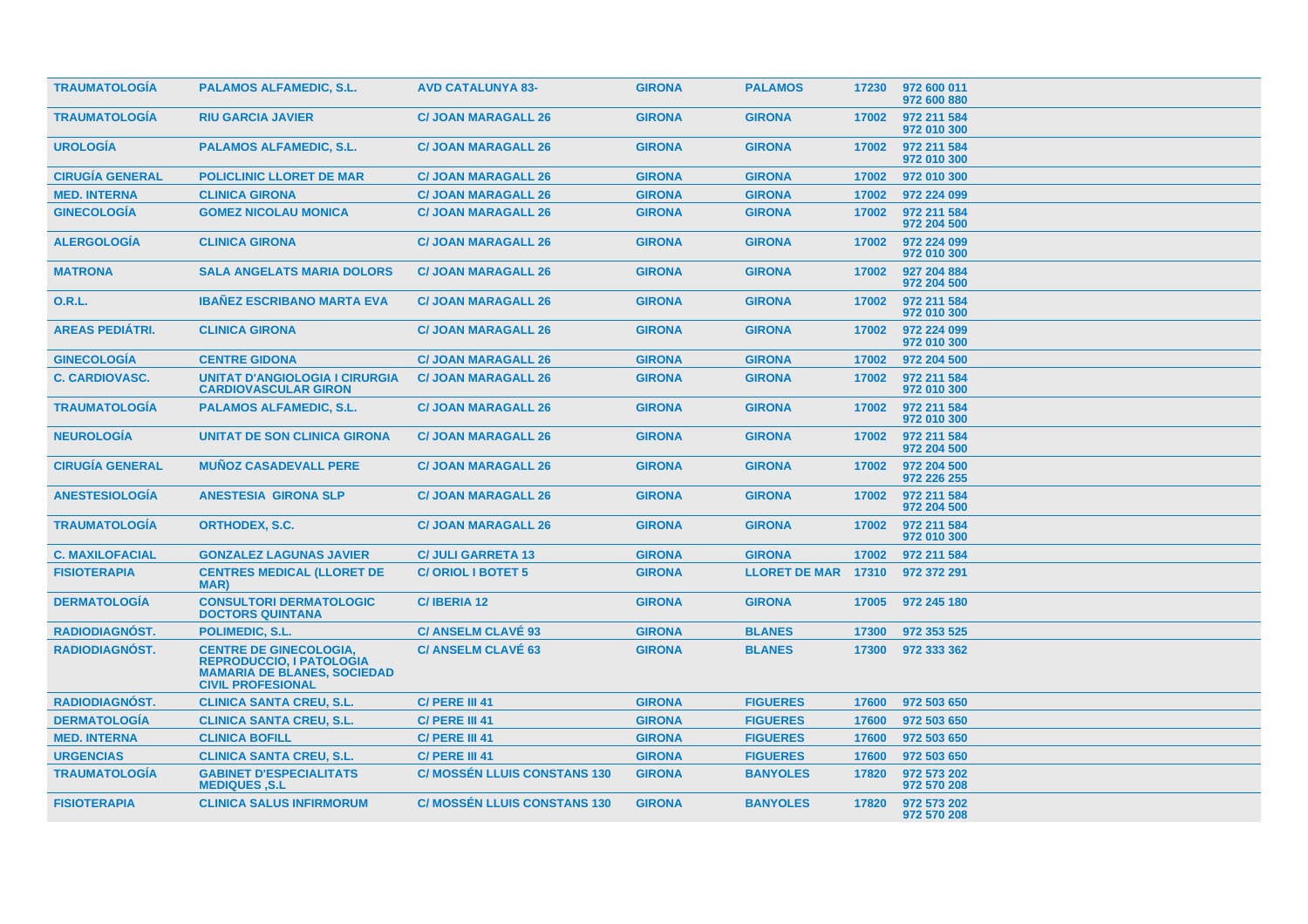| <b>RADIODIAGNOST.</b>  | <b>CLINICA SALUS INFIRMORUM</b>                    | <b>C/ MOSSEN LLUIS CONSTANS 130</b>                    | <b>GIRONA</b> | <b>BANYOLES</b> | 17820 | 972 573 202<br>972 570 208 |
|------------------------|----------------------------------------------------|--------------------------------------------------------|---------------|-----------------|-------|----------------------------|
| <b>OFTALMOLOGÍA</b>    | <b>CENTRE MÈDIC ILLA DE SALUT</b>                  | <b>RDA SANT ANTONI MARIA CLARET</b><br><b>20</b>       | <b>GIRONA</b> | <b>GIRONA</b>   | 17002 | 972 410 404<br>972 212 491 |
| <b>GINECOLOGÍA</b>     | <b>POLIMEDIC, S.L.</b>                             | <b>RDA SANT ANTONI MARIA CLARET</b><br><b>20</b>       | <b>GIRONA</b> | <b>GIRONA</b>   | 17002 | 972 410 404<br>972 212 491 |
| O.R.L.                 | <b>FAVRE GABRIELLE CHRISTIANE</b><br><b>MARIA</b>  | <b>RDA SANT ANTONI MARIA CLARET</b><br>20 <sup>°</sup> | <b>GIRONA</b> | <b>GIRONA</b>   | 17002 | 672 393 880<br>972 204 350 |
| <b>CIRUGÍA GENERAL</b> | <b>VIELLA REGLA PAULI</b>                          | <b>RDA SANT ANTONI MARIA CLARET</b><br><b>20</b>       | <b>GIRONA</b> | <b>GIRONA</b>   | 17002 |                            |
| <b>TRAUMATOLOGÍA</b>   | <b>DAZA MESAS JUAN RAMON</b>                       | <b>RDA SANT ANTONI MARIA CLARET</b><br><b>20</b>       | <b>GIRONA</b> | <b>GIRONA</b>   | 17002 | 972 410 404<br>972 212 491 |
| <b>ANESTESIOLOGIA</b>  | <b>CLINICA BOFILL</b>                              | <b>RDA SANT ANTONI MARIA CLARET</b><br><b>20</b>       | <b>GIRONA</b> | <b>GIRONA</b>   | 17002 | 972 204 350                |
| <b>OFTALMOLOGÍA</b>    | <b>MEDICA GUIXOLS</b>                              | <b>RDA SANT ANTONI MARIA CLARET</b><br>20 <sup>°</sup> | <b>GIRONA</b> | <b>GIRONA</b>   | 17002 | 972 410 404<br>972 212 491 |
| <b>PSIQUIATRIA</b>     | <b>INSTITUT CATALÀ DE SERVEIS</b><br><b>MEDICS</b> | <b>RDA SANT ANTONI MARIA CLARET</b><br><b>20</b>       | <b>GIRONA</b> | <b>GIRONA</b>   | 17002 | 972 204 350                |
| <b>GINECOLOGIA</b>     | <b>IBORRA SANJOSE MARIA LUISA</b>                  | <b>RDA SANT ANTONI MARIA CLARET</b><br>20 <sup>°</sup> | <b>GIRONA</b> | <b>GIRONA</b>   | 17002 | 972 410 404<br>972 212 491 |
| <b>GINECOLOGÍA</b>     | <b>ALCALDE ROYO MONTSERRAT</b>                     | <b>RDA SANT ANTONI MARIA CLARET</b><br><b>20</b>       | <b>GIRONA</b> | <b>GIRONA</b>   | 17002 | 972 410 404<br>972 212 491 |
| <b>TRAUMATOLOGÍA</b>   | <b>INSTITUT BORI</b>                               | <b>RDA SANT ANTONI MARIA CLARET</b><br><b>20</b>       | <b>GIRONA</b> | <b>GIRONA</b>   | 17002 | 972 410 404<br>972 204 350 |
| <b>GINECOLOGIA</b>     | <b>RUIZ MARTINEZ JOSE</b>                          | <b>RDA SANT ANTONI MARIA CLARET</b><br><b>20</b>       | <b>GIRONA</b> | <b>GIRONA</b>   | 17002 | 972 410 404<br>972 212 491 |
| <b>O.R.L.</b>          | <b>OLOT SALUT</b>                                  | <b>RDA SANT ANTONI MARIA CLARET</b><br><b>20</b>       | <b>GIRONA</b> | <b>GIRONA</b>   | 17002 | 972 410 404<br>972 204 350 |
| <b>CIRUGÍA GENERAL</b> | <b>CENTRE MÈDIC ILLA DE SALUT</b>                  | <b>RDA SANT ANTONI MARIA CLARET</b><br><b>20</b>       | <b>GIRONA</b> | <b>GIRONA</b>   | 17002 | 972 410 404<br>972 212 491 |
| <b>CIRUGÍA GENERAL</b> | <b>PALAMOS ALFAMEDIC, S.L.</b>                     | <b>RDA SANT ANTONI MARIA CLARET</b><br><b>20</b>       | <b>GIRONA</b> | <b>GIRONA</b>   | 17002 | 972 410 404<br>972 212 491 |
| <b>TRAUMATOLOGÍA</b>   | <b>RIU GARCIA JAVIER</b>                           | <b>RDA SANT ANTONI MARIA CLARET</b><br><b>20</b>       | <b>GIRONA</b> | <b>GIRONA</b>   | 17002 | 972 410 404<br>972 212 491 |
| <b>URGENCIAS</b>       | <b>CLINICA BOFILL</b>                              | <b>RDA SANT ANTONI MARIA CLARET</b><br><b>20</b>       | <b>GIRONA</b> | <b>GIRONA</b>   | 17002 | 972 204 350                |
| <b>ANESTESIOLOGÍA</b>  | <b>LLUIS ODUBER ANESTESISTA</b>                    | <b>RDA SANT ANTONI MARIA CLARET</b><br><b>20</b>       | <b>GIRONA</b> | <b>GIRONA</b>   | 17002 | 672 393 880<br>972 204 350 |
| <b>TRAUMATOLOGÍA</b>   | <b>OLOT SALUT</b>                                  | <b>RDA SANT ANTONI MARIA CLARET</b><br><b>20</b>       | <b>GIRONA</b> | <b>GIRONA</b>   | 17002 | 972 410 404<br>972 204 350 |
| <b>ANÁLISIS</b>        | <b>ROQUETA ESTEVE RIMBAU</b>                       | <b>RDA SANT ANTONI MARIA CLARET</b><br><b>20</b>       | <b>GIRONA</b> | <b>GIRONA</b>   | 17002 | 972 217 082<br>972 204 350 |
| <b>O.R.L.</b>          | <b>TRIAS MIS ENRIC</b>                             | <b>RDA SANT ANTONI MARIA CLARET</b><br><b>20</b>       | <b>GIRONA</b> | <b>GIRONA</b>   | 17002 | 972 410 404<br>972 212 491 |
| <b>GINECOLOGÍA</b>     | <b>GABIMEDI SANTA COLOMA DE</b><br><b>FARNERS</b>  | <b>RDA SANT ANTONI MARIA CLARET</b><br><b>20</b>       | <b>GIRONA</b> | <b>GIRONA</b>   | 17002 | 972 204 500<br>972 204 250 |
| <b>AREAS PEDIÁTRI.</b> | <b>FAIG I AUMALLE NURIA</b>                        | <b>RDA SANT ANTONI MARIA CLARET</b><br><b>20</b>       | <b>GIRONA</b> | <b>GIRONA</b>   | 17002 | 972 410 404<br>972 212 491 |
| <b>OFTALMOLOGÍA</b>    | <b>CENTRE OFTALMOLOGIC FIGUERES</b>                | <b>RDA SANT ANTONI MARIA CLARET</b><br><b>20</b>       | <b>GIRONA</b> | <b>GIRONA</b>   | 17002 | 972 410 404                |
| <b>CIRUGIA GENERAL</b> | <b>UNITAT DE CIRURGIA GIRONA</b><br>(UCIG)         | <b>C/ JULI GARRETA 9</b>                               | <b>GIRONA</b> | <b>GIRONA</b>   | 17002 | 972 214 949<br>972 227 703 |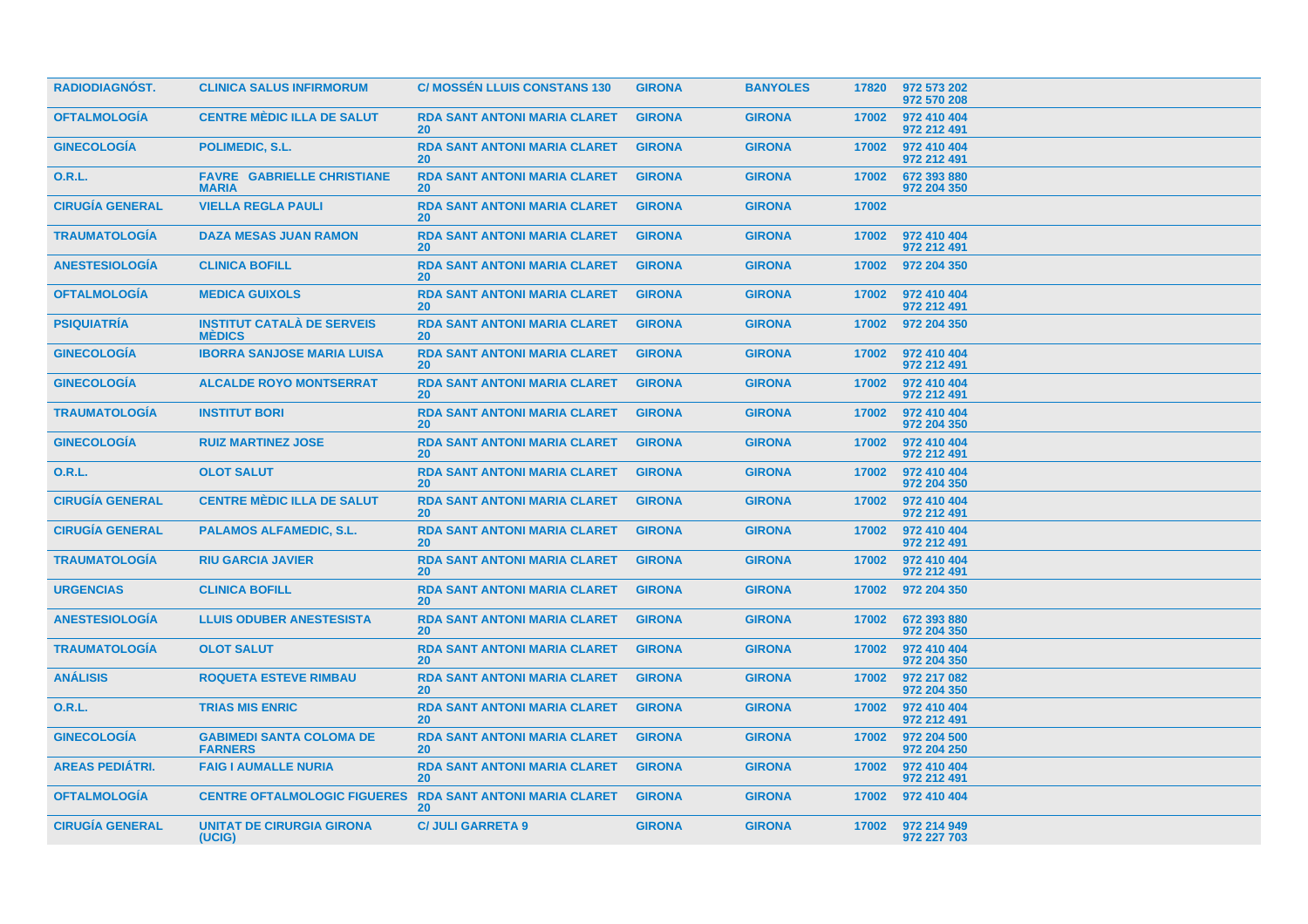| <b>FISIOTERAPIA</b>    | <b>ARRIOLA GRACIA MARTA</b>                                       | <b>C/ JULI GARRETA 1</b>                  | <b>GIRONA</b> | <b>GIRONA</b>                          | 17002 | 972 213 428                |
|------------------------|-------------------------------------------------------------------|-------------------------------------------|---------------|----------------------------------------|-------|----------------------------|
| <b>PODOLOGÍA</b>       | <b>BLANQUERA CAÑIGUERAL SARA</b>                                  | <b>C/JOSEP BAS 2</b>                      | <b>GIRONA</b> | <b>CASTELL-</b><br><b>PLATJA D'ARO</b> | 17250 | 972 817 130                |
| <b>C. PEDIÁTRICA</b>   | <b>CAUSSE CLINIC</b>                                              | <b>C/HEROINES DE STA. BÁRBARA 6</b>       | <b>GIRONA</b> | <b>GIRONA</b>                          | 17004 | 972 204 884<br>972 204 904 |
| <b>CIRUGÍA GENERAL</b> | <b>CAUSSE CLINIC</b>                                              | <b>C/HEROINES DE STA. BÁRBARA 6</b>       | <b>GIRONA</b> | <b>GIRONA</b>                          | 17004 | 972 204 884<br>972 204 904 |
| <b>GINECOLOGÍA</b>     | <b>MELENDEZ GINECOLEGS</b>                                        | <b>C/HEROINES DE STA, BÁRBARA 6</b>       | <b>GIRONA</b> | <b>GIRONA</b>                          | 17004 | 622 295 969<br>972 214 741 |
| <b>OFTALMOLOGÍA</b>    | <b>SANNA CENTRE DE SALUT</b>                                      | <b>C/HEROINES DE STA, BARBARA 6</b>       | <b>GIRONA</b> | <b>GIRONA</b>                          | 17004 | 622 295 969<br>972 214 741 |
| <b>UROLOGÍA</b>        | <b>INSTITUT CATALÀ DE SERVEIS</b><br><b>MÉDICS</b>                | <b>C/HEROINES DE STA, BÁRBARA 6</b>       | <b>GIRONA</b> | <b>GIRONA</b>                          | 17004 | 972 204 884<br>972 204 881 |
| <b>GINECOLOGIA</b>     | <b>CAUSSE CLINIC</b>                                              | C/HEROINES DE STA. BÁRBARA 6              | <b>GIRONA</b> | <b>GIRONA</b>                          | 17004 | 972 204 884<br>972 204 904 |
| O.R.L.                 | <b>CAUSSE CLINIC</b>                                              | <b>C/HEROINES DE STA, BÁRBARA 6</b>       | <b>GIRONA</b> | <b>GIRONA</b>                          | 17004 | 972 204 884<br>972 204 904 |
| <b>UROLOGÍA</b>        | <b>CAUSSE CLINIC</b>                                              | <b>C/HEROINES DE STA, BÁRBARA 6</b>       | <b>GIRONA</b> | <b>GIRONA</b>                          | 17004 | 972 204 884<br>972 204 904 |
| <b>GINECOLOGÍA</b>     | <b>HUGUET MONFULLEDA ROSA</b><br><b>MARIA</b>                     | <b>C/JOAN MARAGALL 23</b>                 | <b>GIRONA</b> | <b>GIRONA</b>                          | 17002 | 972 201 718                |
| <b>MED. FAMILIAR</b>   | <b>CENTRE MÈDIC ILLA DE SALUT</b>                                 | C/ ARGIMONT 1-3 PISO 1º                   | <b>GIRONA</b> | <b>SILS</b>                            | 17410 | 972 168 750                |
| <b>FISIOTERAPIA</b>    | <b>MEDICA GUIXOLS</b>                                             | <b>C/JOAN MARAGALL 24</b>                 | <b>GIRONA</b> | <b>SANT FELIU DE</b><br><b>GUIXOLS</b> | 17220 | 972 325 670                |
| <b>OFTALMOLOGIA</b>    | <b>MEDICA GUIXOLS</b>                                             | <b>C/ JOAN MARAGALL 24</b>                | <b>GIRONA</b> | <b>SANT FELIU DE</b><br><b>GUIXOLS</b> | 17220 | 972 325 670                |
| <b>ENFERMERÍA</b>      | <b>CENTRE MEDIC PALAFRUGELL, S.L.</b>                             | <b>PLZ CATALUNYA 3-5 PISO BAJO</b>        | <b>GIRONA</b> | <b>PALAFRUGELL</b>                     | 17200 | 972 306 565                |
| RADIODIAGNÓST.         | <b>CENTRE MEDIC PALAFRUGELL, S.L.</b>                             | <b>PLZ CATALUNYA 3-5 PISO BAJO</b>        | <b>GIRONA</b> | <b>PALAFRUGELL</b>                     | 17200 | 972 306 565                |
| <b>CIRUGÍA GENERAL</b> | <b>CENTRE MEDIC PALAFRUGELL, S.L. PLZ CATALUNYA 3-5 PISO BAJO</b> |                                           | <b>GIRONA</b> | <b>PALAFRUGELL</b>                     | 17200 | 972 306 565                |
| <b>ALERGOLOGÍA</b>     | <b>PARA MARTINEZ ALEJANDRO</b>                                    | C/ PERE III 41                            | <b>GIRONA</b> | <b>FIGUERES</b>                        | 17600 | 972 503 650                |
| <b>UROLOGÍA</b>        | <b>ACEYZUN FUTUR-MEDIC S.L.P.</b>                                 | <b>C/ CARRETERA DE GIRONA 88</b>          | <b>GIRONA</b> | <b>SANT FELIU DE</b><br><b>GUIXOLS</b> | 17220 | 972 327 415<br>972 820 130 |
| <b>FISIOTERAPIA</b>    | <b>ACEYZUN FUTUR-MEDIC S.L.P.</b>                                 | <b>C/CARRETERA DE GIRONA 88</b>           | <b>GIRONA</b> | <b>SANT FELIU DE</b><br><b>GUIXOLS</b> | 17220 | 972 327 415<br>972 820 130 |
| <b>TRAUMATOLOGÍA</b>   | <b>ACEYZUN FUTUR-MEDIC S.L.P.</b>                                 | <b>C/ CARRETERA DE GIRONA 88</b>          | <b>GIRONA</b> | <b>SANT FELIU DE</b><br><b>GUIXOLS</b> | 17220 | 972 327 415<br>972 820 130 |
| <b>GINECOLOGÍA</b>     | <b>CENTRE MEDES</b>                                               | <b>C/SARDANA 29</b>                       | <b>GIRONA</b> | <b>FIGUERES</b>                        | 17600 | 972 675 000                |
| <b>ENFERMERÍA</b>      | <b>CENTRE MÈDIC ILLA DE SALUT</b>                                 | <b>C/NOU 141</b>                          | <b>GIRONA</b> | <b>FIGUERES</b>                        | 17600 | 972 503 030<br>972 332 460 |
| <b>FISIOTERAPIA</b>    | <b>POLICLINIC LLORET DE MAR</b>                                   | <b>AVD VILA DE BLANES 136</b>             | <b>GIRONA</b> | <b>LLORET DE MAR 17310</b>             |       | 972 367 994                |
| <b>PSICOLOGÍA</b>      | <b>POLICLINIC LLORET DE MAR</b>                                   | <b>AVD VILA DE BLANES 136</b>             | <b>GIRONA</b> | LLORET DE MAR 17310                    |       | 972 367 994                |
| <b>ENFERMERÍA</b>      | <b>SANNA CENTRE DE SALUT</b>                                      | <b>C/SANTA EUGENIA 163</b>                | <b>GIRONA</b> | <b>GIRONA</b>                          | 17006 | 638 590 707<br>972 239 905 |
| <b>ALERGOLOGIA</b>     | <b>SANNA CENTRE DE SALUT</b>                                      | <b>C/SANTA EUGENIA 163</b>                | <b>GIRONA</b> | <b>GIRONA</b>                          | 17006 | 638 590 707<br>972 239 905 |
| <b>DERMATOLOGÍA</b>    | <b>GABIMEDI LLORET</b>                                            | <b>C/MASIA DEL ROSER 12</b>               | <b>GIRONA</b> | <b>LLORET DE MAR 17310</b>             |       | 972 377 000                |
| <b>O.R.L.</b>          | <b>GABIMEDI LLORET</b>                                            | <b>C/ MASIA DEL ROSER 12</b>              | <b>GIRONA</b> | <b>LLORET DE MAR 17310</b>             |       | 972 377 000                |
| <b>PSIQUIATRÍA</b>     | <b>CLINICA BOFILL</b>                                             | C/ MIGDIA 130 CALLE MIGDIA 130-<br>132 BJ | <b>GIRONA</b> | <b>GIRONA</b>                          | 17003 | 972 221 104                |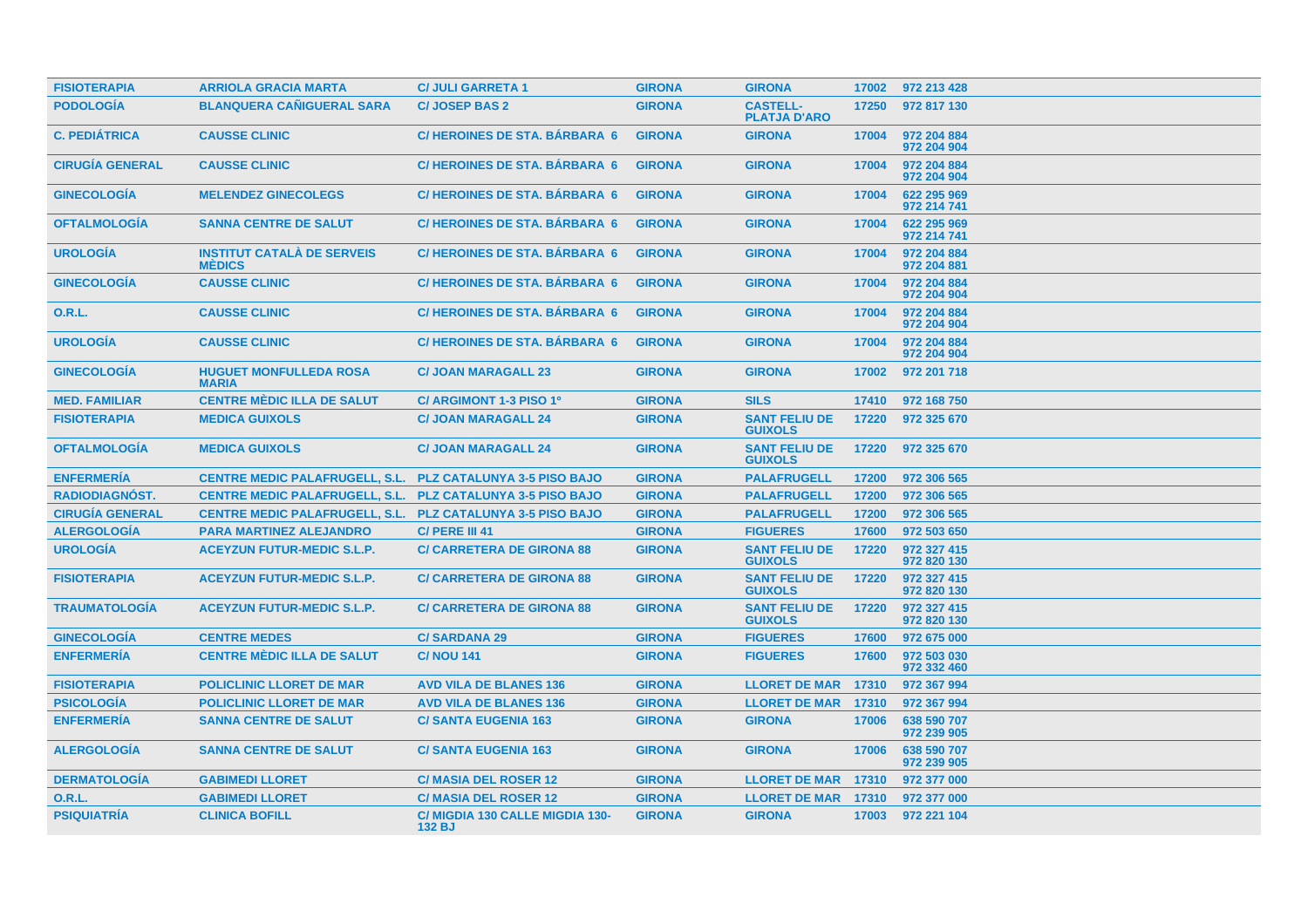| <b>CARDIOLOGÍA</b>     | <b>CLINICA BOFILL</b>                                        | <b>C/ MIGDIA 130 CALLE MIGDIA 130-</b><br>132 BJ              | <b>GIRONA</b> | <b>GIRONA</b>                          | 17003 | 972 221 104                |
|------------------------|--------------------------------------------------------------|---------------------------------------------------------------|---------------|----------------------------------------|-------|----------------------------|
| <b>GINECOLOGÍA</b>     | <b>CLINICA BOFILL</b>                                        | C/ MIGDIA 130 CALLE MIGDIA 130-<br>132 BJ                     | <b>GIRONA</b> | <b>GIRONA</b>                          | 17003 | 972 221 104                |
| <b>ANESTESIOLOGÍA</b>  | <b>CLINICA BOFILL</b>                                        | <b>C/ MIGDIA 130 MIGDIA 130-132</b>                           | <b>GIRONA</b> | <b>GIRONA</b>                          | 17003 | 972 221 104                |
| <b>PODOLOGÍA</b>       | <b>CEM CATALUNYA</b>                                         | <b>C/BAIXADA DE LA COMA 15</b>                                | <b>GIRONA</b> | <b>CASSA DE LA</b><br><b>SELVA</b>     | 17244 | 972 464 606                |
| <b>AREAS PEDIATRI.</b> | <b>ESSENTIA CENTRE MÉDIC</b>                                 | <b>PSO VICENÇ BOU 35</b>                                      | <b>GIRONA</b> | <b>TORROELLA DE</b><br><b>MONTGRI</b>  | 17257 | 972 761 568                |
| <b>MED. FAMILIAR</b>   | <b>ESSENTIA CENTRE MÉDIC</b>                                 | <b>PSO VICENC BOU 35</b>                                      | <b>GIRONA</b> | <b>TORROELLA DE</b><br><b>MONTGRI</b>  | 17257 | 972 761 568                |
| <b>ANÁLISIS</b>        | synlab                                                       | <b>C/HEROINES SANTA BARBARA 6</b>                             | <b>GIRONA</b> | <b>GIRONA</b>                          | 17004 | 972 204 900                |
| RADIODIAGNÓST.         | <b>CENTRE MEDIC DIAGNOSTIC</b><br><b>ALOMAR GIRONA, S.L.</b> | <b>CRA DE LA CANYA 47</b>                                     | <b>GIRONA</b> | <b>OLOT</b>                            | 17800 | 972 274 259                |
| <b>ANÁLISIS</b>        | <b>CENTRE D' ANALISIS GIRONA, S.A.</b>                       | C/DE LA VILA 38                                               | <b>GIRONA</b> | <b>LLORET DE MAR 17310</b>             |       | 972 366 364<br>972 168 750 |
| <b>UROLOGÍA</b>        | <b>CLINICA BOFILL FIGUERES</b>                               | <b>C/SANT LLATZER 4</b>                                       | <b>GIRONA</b> | <b>FIGUERES</b>                        | 17600 | 872 550 999                |
| <b>TRAUMATOLOGIA</b>   | <b>CLINICA BOFILL FIGUERES</b>                               | <b>C/SANT LLATZER 4</b>                                       | <b>GIRONA</b> | <b>FIGUERES</b>                        | 17600 | 872 550 999                |
| <b>MED. FAMILIAR</b>   | <b>JANE CASAS JOAN ENRIC</b>                                 | <b>AVD VILA DE BLANES 44 TODA LA</b><br><b>PRIMERA PLANTA</b> | <b>GIRONA</b> | <b>LLORET DE MAR</b>                   | 17310 | 972 364 511<br>972 362 161 |
| <b>DIGESTIVO</b>       | <b>CLINICA BOFILL PROACTIVE</b><br><b>HEALTH</b>             | <b>AVD S'AGARO S/N S/N</b>                                    | <b>GIRONA</b> | <b>CASTELL-</b><br><b>PLATJA D'ARO</b> | 17250 | 872 598 000                |
| <b>URGENCIAS</b>       | <b>CLINICA BOFILL PROACTIVE</b><br><b>HEALTH</b>             | <b>AVD S'AGARO S/N S/N</b>                                    | <b>GIRONA</b> | <b>CASTELL-</b><br><b>PLATJA D'ARO</b> | 17250 | 872 598 000                |
| <b>MED. FAMILIAR</b>   | <b>GABIMEDI BLANES</b>                                       | <b>C/SES FLAQUES 7</b>                                        | <b>GIRONA</b> | <b>BLANES</b>                          | 17300 | 972 010 128                |
| <b>PSIQUIATRÍA</b>     | <b>IGLESIAS GONZALEZ MARIA</b>                               | <b>C/ ULTONIA 12</b>                                          | <b>GIRONA</b> | <b>GIRONA</b>                          | 17002 | 608 210 284<br>972 223 224 |
| <b>ALERGOLOGÍA</b>     | <b>CLINICA EUPNEA</b>                                        | <b>PSO PASEO DEL MAR 39</b>                                   | <b>GIRONA</b> | <b>PALAMOS</b>                         | 17230 | 872 217 591                |
| <b>CIRUGÍA GENERAL</b> | <b>GOMEZ CASTELLA JOAN FERRAN</b>                            | <b>C/ JULI GARRETA 9</b>                                      | <b>GIRONA</b> | <b>FIGUERES</b>                        | 17600 | 972 221 920                |
| <b>GINECOLOGÍA</b>     | <b>OLOT SALUT</b>                                            | <b>C/MARIA VAYREDA 14</b>                                     | <b>GIRONA</b> | <b>OLOT</b>                            | 17800 | 972 624 533                |
| <b>AREAS PEDIÁTRI.</b> | <b>OLOT SALUT</b>                                            | <b>C/MARIA VAYREDA 14</b>                                     | <b>GIRONA</b> | <b>OLOT</b>                            | 17800 | 972 624 533                |
| O.R.L.                 | <b>OLOT SALUT</b>                                            | <b>C/MARIA VAYREDA 14</b>                                     | <b>GIRONA</b> | <b>OLOT</b>                            | 17800 | 972 624 533                |
| <b>ANÁLISIS</b>        | synlab                                                       | <b>C/ FRANCESC MACIA 63 LOCAL 4</b>                           | <b>GIRONA</b> | <b>SALT</b>                            | 17190 | 972 478 281                |
| <b>UROLOGÍA</b>        | <b>INSTITUT D?UROLOGIA DE GIRONA,</b><br>S.L.                | <b>C/ JULI GARRETA 9</b>                                      | <b>GIRONA</b> | <b>GIRONA</b>                          | 17002 | 972 221 920                |
| RADIODIAGNÓST.         | <b>CARDIOGIRONA</b>                                          | <b>PLZ JOSEP PLA I CASADEVALL 11</b>                          | <b>GIRONA</b> | <b>GIRONA</b>                          | 17001 | 972 204 882                |
| <b>GINECOLOGÍA</b>     | <b>PALAMOS ALFAMEDIC, S.L.</b>                               | <b>AVD CATALUNYA 83-</b>                                      | <b>GIRONA</b> | <b>PALAMOS</b>                         | 17230 | 972 600 011<br>972 600 880 |
| <b>O.R.L.</b>          | <b>PALAMOS ALFAMEDIC, S.L.</b>                               | <b>AVD CATALUNYA 83-</b>                                      | <b>GIRONA</b> | <b>PALAMOS</b>                         | 17230 | 972 600 011<br>972 600 880 |
| <b>TRAUMATOLOGÍA</b>   | <b>ICOT GIRONA</b>                                           | <b>C/ JOAN MARAGALL 26</b>                                    | <b>GIRONA</b> | <b>GIRONA</b>                          | 17002 | 972 211 584<br>972 010 300 |
| <b>O.R.L.</b>          | POLIMEDIC, S.L.                                              | <b>C/ JOAN MARAGALL 26</b>                                    | <b>GIRONA</b> | <b>GIRONA</b>                          | 17002 | 972 211 584<br>972 010 300 |
| <b>GINECOLOGIA</b>     | QUEROL - F. ROJO, S.C.P.                                     | <b>C/ JOAN MARAGALL 26</b>                                    | <b>GIRONA</b> | <b>GIRONA</b>                          | 17002 | 972 211 584<br>972 010 300 |
| <b>ONCOLOGÍA</b>       | <b>GABINET ONCOLOGIC, S.C.</b>                               | <b>C/ JOAN MARAGALL 26</b>                                    | <b>GIRONA</b> | <b>GIRONA</b>                          | 17002 | 972 204 500                |
| <b>MED. INTERNA</b>    | <b>CLINICA GIRONA</b>                                        | <b>C/ JOAN MARAGALL 26</b>                                    | <b>GIRONA</b> | <b>GIRONA</b>                          | 17002 | 972 224 099<br>972 010 300 |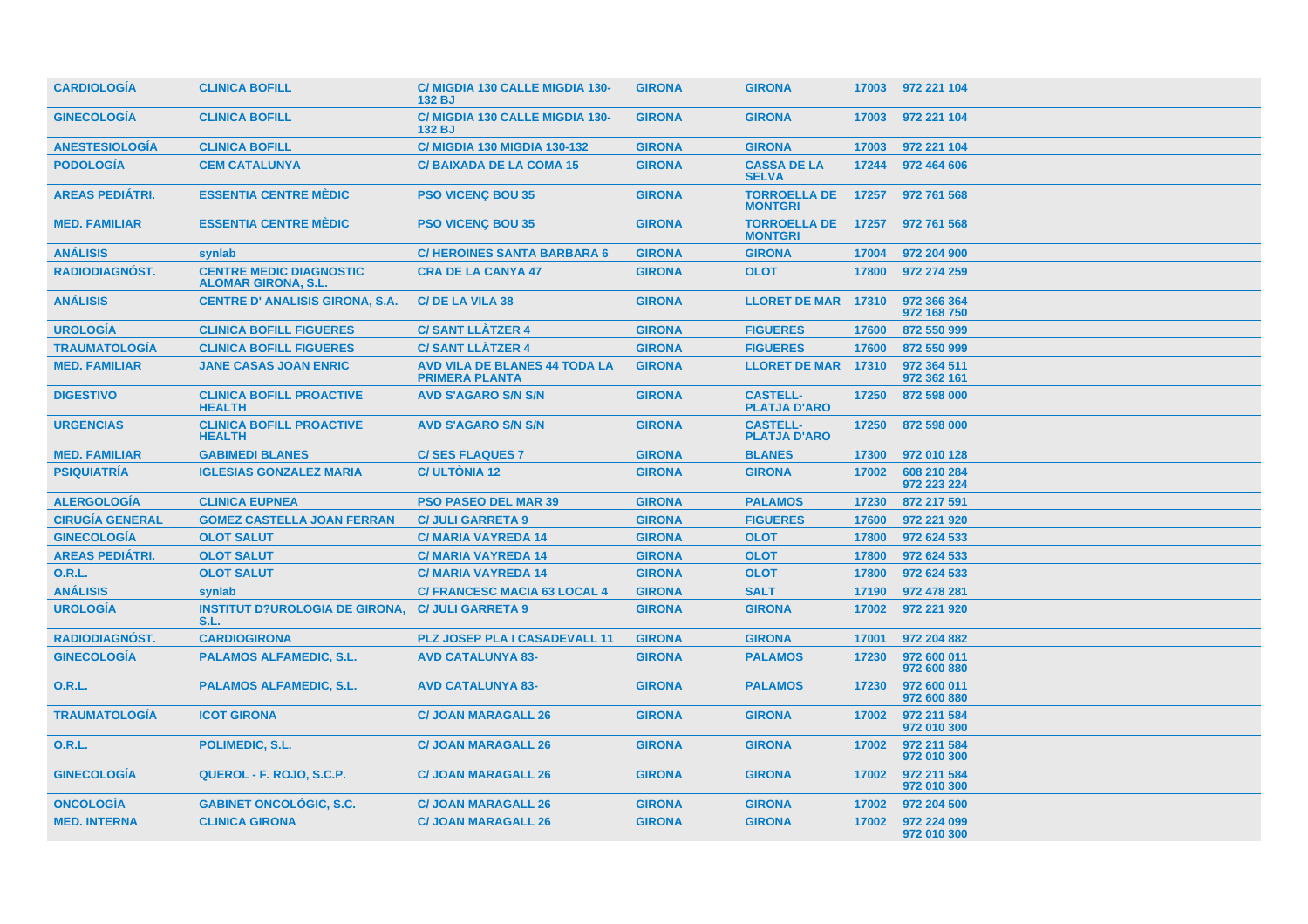| <b>GINECOLOGÍA</b>     | <b>SUBIROS ALSINA PEDRO</b>                        | <b>C/ JOAN MARAGALL 26</b>                       | <b>GIRONA</b> | <b>GIRONA</b>              | 17002 |                            |
|------------------------|----------------------------------------------------|--------------------------------------------------|---------------|----------------------------|-------|----------------------------|
| <b>DIGESTIVO</b>       | <b>MARTINEZ CALCERRADA JOSE</b><br><b>MARIA</b>    | <b>C/ JOAN MARAGALL 26</b>                       | <b>GIRONA</b> | <b>GIRONA</b>              | 17002 |                            |
| <b>AREAS PEDIÁTRI.</b> | <b>PASCUAL SALA POMPEYO</b>                        | <b>C/ JOAN MARAGALL 26</b>                       | <b>GIRONA</b> | <b>GIRONA</b>              | 17002 | 972 211 584<br>972 010 300 |
| <b>CIRUGÍA GENERAL</b> | <b>INSTITUT CATALÀ DE SERVEIS</b><br><b>MÉDICS</b> | <b>C/ JOAN MARAGALL 26</b>                       | <b>GIRONA</b> | <b>GIRONA</b>              | 17002 | 972 211 584<br>972 010 300 |
| <b>CIRUGÍA GENERAL</b> | <b>PALAMOS ALFAMEDIC, S.L.</b>                     | <b>C/ JOAN MARAGALL 26</b>                       | <b>GIRONA</b> | <b>GIRONA</b>              | 17002 | 972 211 584<br>972 010 300 |
| <b>UROLOGÍA</b>        | <b>MORA NADAL JUAN IGNACIO</b>                     | <b>C/ JOAN MARAGALL 26</b>                       | <b>GIRONA</b> | <b>GIRONA</b>              | 17002 | 972 211 584<br>972 010 300 |
| <b>NEUROLOGÍA</b>      | UNITAT DE SON CLINICA GIRONA                       | <b>C/ JOAN MARAGALL 26</b>                       | <b>GIRONA</b> | <b>GIRONA</b>              | 17002 | 972 211 584<br>972 010 300 |
| <b>FISIOTERAPIA</b>    | <b>CLINICA GIRONA</b>                              | <b>C/ JULI GARRETA 13</b>                        | <b>GIRONA</b> | <b>GIRONA</b>              | 17002 | 972 226 255                |
| <b>NEUROLOGÍA</b>      | <b>REIXACH CASULA RICARDO</b>                      | <b>C/ JULI GARRETA 13</b>                        | <b>GIRONA</b> | <b>GIRONA</b>              | 17002 | 972 211 584<br>972 204 500 |
| <b>OFTALMOLOGÍA</b>    | <b>INSTITUT D'OFTALMOLOGIA</b>                     | <b>C/ JULI GARRETA 13</b>                        | <b>GIRONA</b> | <b>GIRONA</b>              | 17002 | 972 412 413                |
| <b>O.R.L.</b>          | <b>CENTRES MEDICAL (LLORET DE</b><br>MAR)          | <b>C/ORIOL I BOTET 5</b>                         | <b>GIRONA</b> | <b>LLORET DE MAR 17310</b> |       | 972 372 291                |
| <b>REUMATOLOGÍA</b>    | <b>CENTRES MEDICAL (LLORET DE</b><br>MAR)          | <b>C/ORIOL I BOTET 5</b>                         | <b>GIRONA</b> | LLORET DE MAR 17310        |       | 972 372 291                |
| <b>O.R.L.</b>          | <b>INSTITUT CATALÀ DE SERVEIS</b><br><b>MÈDICS</b> | <b>C/JOSEP MARÍA GIRONELLA 11-13</b>             | <b>GIRONA</b> | <b>GIRONA</b>              | 17005 | 972 400 004                |
| <b>RADIODIAGNÓST.</b>  | <b>DIIMA CLINICA GIRONA</b>                        | <b>C/ JULI GARRETA 9</b>                         | <b>GIRONA</b> | <b>GIRONA</b>              | 17002 | 972 219 680                |
| <b>FISIOTERAPIA</b>    | <b>POLIMEDIC, S.L.</b>                             | <b>C/ ANSELM CLAVÉ 93</b>                        | <b>GIRONA</b> | <b>BLANES</b>              | 17300 | 972 353 525                |
| <b>TRAUMATOLOGIA</b>   | <b>POLIMEDIC, S.L.</b>                             | <b>C/ ANSELM CLAVE 93</b>                        | <b>GIRONA</b> | <b>BLANES</b>              | 17300 | 972 353 525                |
| <b>ENFERMERÍA</b>      | <b>POLIMEDIC, S.L.</b>                             | <b>C/ ANSELM CLAVÉ 93</b>                        | <b>GIRONA</b> | <b>BLANES</b>              | 17300 | 972 353 525                |
| <b>AREAS PEDIÁTRI.</b> | <b>POLIMEDIC, S.L.</b>                             | <b>C/ ANSELM CLAVÉ 93</b>                        | <b>GIRONA</b> | <b>BLANES</b>              | 17300 | 972 353 525                |
| <b>DIGESTIVO</b>       | POLIMEDIC, S.L.                                    | <b>C/ ANSELM CLAVÉ 93</b>                        | <b>GIRONA</b> | <b>BLANES</b>              | 17300 | 972 353 525                |
| <b>UROLOGÍA</b>        | <b>CENTRE MÈDIC ILLA DE SALUT</b>                  | C/ PERE III 41                                   | <b>GIRONA</b> | <b>FIGUERES</b>            | 17600 | 972 503 650                |
| <b>CARDIOLOGÍA</b>     | <b>CLINICA SANTA CREU, S.L.</b>                    | C/ PERE III 41                                   | <b>GIRONA</b> | <b>FIGUERES</b>            | 17600 | 972 503 650                |
| <b>OFTALMOLOGIA</b>    | <b>MEDICA GUIXOLS</b>                              | C/ PERE III 41                                   | <b>GIRONA</b> | <b>FIGUERES</b>            | 17600 | 972 503 650                |
| <b>GINECOLOGÍA</b>     | <b>MEDICA GUIXOLS</b>                              | C/ PERE III 41                                   | <b>GIRONA</b> | <b>FIGUERES</b>            | 17600 | 972 503 650                |
| <b>HEMATOLOGÍA</b>     | <b>CLINICA SANTA CREU, S.L.</b>                    | C/ PERE III 41                                   | <b>GIRONA</b> | <b>FIGUERES</b>            | 17600 | 972 503 650                |
| <b>ENDOCRINOLOGÍA</b>  | <b>CLINICA SANTA CREU, S.L.</b>                    | C/ PERE III 41                                   | <b>GIRONA</b> | <b>FIGUERES</b>            | 17600 | 972 503 650                |
| <b>HOSP. GENERAL</b>   | <b>CLINICA SALUS INFIRMORUM</b>                    | <b>C/ MOSSEN LLUIS CONSTANS 130</b>              | <b>GIRONA</b> | <b>BANYOLES</b>            | 17820 | 972 573 202<br>972 570 208 |
| <b>URGENCIAS</b>       | <b>CENTRE SANITARI EMPORDANES,</b><br>S.L.         | <b>C/ MOSSEN LLUIS CONSTANS 130</b>              | <b>GIRONA</b> | <b>BANYOLES</b>            | 17820 | 972 573 202<br>972 570 208 |
| <b>DERMATOLOGIA</b>    | <b>CENTRE MEDES</b>                                | <b>C/ MOSSEN LLUIS CONSTANS 130</b>              | <b>GIRONA</b> | <b>BANYOLES</b>            | 17820 | 972 573 202<br>972 570 208 |
| <b>ENFERMERÍA</b>      | <b>CLINICA SALUS INFIRMORUM</b>                    | <b>C/ MOSSEN LLUIS CONSTANS 130</b>              | <b>GIRONA</b> | <b>BANYOLES</b>            | 17820 | 972 573 202<br>972 570 208 |
| <b>ENDOCRINOLOGIA</b>  | <b>VALENT FERRER ROSER</b>                         | <b>RDA SANT ANTONI MARIA CLARET</b><br>20        | <b>GIRONA</b> | <b>GIRONA</b>              | 17002 | 972 410 404                |
| <b>TRAUMATOLOGIA</b>   | <b>ICOT GIRONA</b>                                 | <b>RDA SANT ANTONI MARIA CLARET</b><br><b>20</b> | <b>GIRONA</b> | <b>GIRONA</b>              | 17002 | 972 410 404<br>972 204 350 |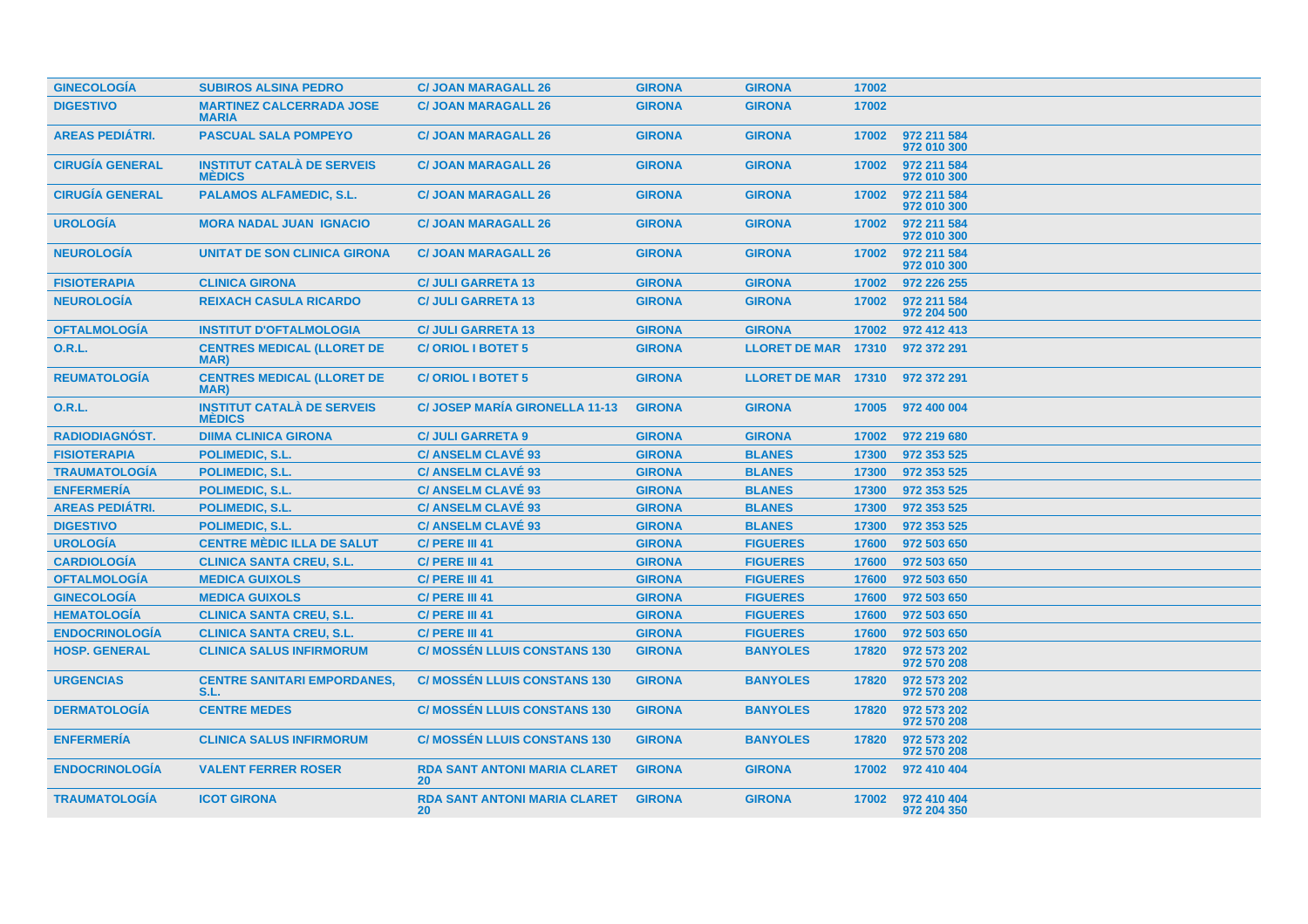| <b>C. PEDIÁTRICA</b>   | <b>PERICH SERRA ELOI</b>                           | <b>RDA SANT ANTONI MARIA CLARET</b><br><b>20</b> | <b>GIRONA</b> | <b>GIRONA</b> | 17002 | 972 410 404<br>972 204 350 |
|------------------------|----------------------------------------------------|--------------------------------------------------|---------------|---------------|-------|----------------------------|
| <b>GINECOLOGÍA</b>     | <b>DE PERAY BAIGES MANEL</b>                       | <b>RDA SANT ANTONI MARIA CLARET</b><br><b>20</b> | <b>GIRONA</b> | <b>GIRONA</b> | 17002 | 972 410 404<br>972 212 491 |
| <b>UROLOGÍA</b>        | <b>CARRASCO CANOVAS NICOLAU</b>                    | <b>RDA SANT ANTONI MARIA CLARET</b><br>20        | <b>GIRONA</b> | <b>GIRONA</b> | 17002 | 972 410 404<br>972 212 491 |
| <b>DERMATOLOGÍA</b>    | <b>CENTRE MÈDIC ILLA DE SALUT</b>                  | <b>RDA SANT ANTONI MARIA CLARET</b><br><b>20</b> | <b>GIRONA</b> | <b>GIRONA</b> | 17002 | 972 410 404<br>972 212 491 |
| <b>GINECOLOGÍA</b>     | <b>DOMINGUEZ PALICIO NURIA</b>                     | <b>RDA SANT ANTONI MARIA CLARET</b><br><b>20</b> | <b>GIRONA</b> | <b>GIRONA</b> | 17002 | 972 410 404<br>972 212 491 |
| <b>ALERGOLOGÍA</b>     | <b>PARA MARTINEZ ALEJANDRO</b>                     | <b>RDA SANT ANTONI MARIA CLARET</b><br><b>20</b> | <b>GIRONA</b> | <b>GIRONA</b> | 17002 | 972 410 404                |
| <b>ENFERMERÍA</b>      | <b>CLINICA BOFILL</b>                              | <b>RDA SANT ANTONI MARIA CLARET</b><br>20        | <b>GIRONA</b> | <b>GIRONA</b> | 17002 | 872 080 915<br>972 204 350 |
| <b>GINECOLOGIA</b>     | <b>GISPERT GIRBAU MERITXELL</b>                    | <b>RDA SANT ANTONI MARIA CLARET</b><br><b>20</b> | <b>GIRONA</b> | <b>GIRONA</b> | 17002 | 972 410 404<br>972 212 491 |
| <b>OFTALMOLOGIA</b>    | <b>CENTRE MEDIC PALAFRUGELL, S.L.</b>              | <b>RDA SANT ANTONI MARIA CLARET</b><br>20        | <b>GIRONA</b> | <b>GIRONA</b> | 17002 | 972 410 404<br>972 212 491 |
| <b>DIGESTIVO</b>       | <b>CLINICA BOFILL FIGUERES</b>                     | <b>RDA SANT ANTONI MARIA CLARET</b><br><b>20</b> | <b>GIRONA</b> | <b>GIRONA</b> | 17002 | 972 204 350                |
| <b>GINECOLOGIA</b>     | <b>HUGUET MONFULLEDA ROSA</b><br><b>MARIA</b>      | <b>RDA SANT ANTONI MARIA CLARET</b><br>20        | <b>GIRONA</b> | <b>GIRONA</b> | 17002 | 972 204 350                |
| <b>NEUMOLOGIA</b>      | <b>SABADELL NIETO CARLOS</b>                       | <b>RDA SANT ANTONI MARIA CLARET</b><br><b>20</b> | <b>GIRONA</b> | <b>GIRONA</b> |       | 17002 972 410 404          |
| <b>AREAS PEDIÁTRI.</b> | NINOI, S.C.                                        | <b>RDA SANT ANTONI MARIA CLARET</b><br><b>20</b> | <b>GIRONA</b> | <b>GIRONA</b> | 17002 | 972 204 350                |
| <b>REUMATOLOGIA</b>    | <b>INSTITUT CATALÀ DE SERVEIS</b><br><b>MEDICS</b> | <b>RDA SANT ANTONI MARIA CLARET</b><br><b>20</b> | <b>GIRONA</b> | <b>GIRONA</b> | 17002 | 972 204 350                |
| <b>AREAS PEDIATRI.</b> | <b>CENTRES MEDICAL (LLORET DE</b><br>MAR)          | <b>RDA SANT ANTONI MARIA CLARET</b><br><b>20</b> | <b>GIRONA</b> | <b>GIRONA</b> | 17002 | 972 410 404<br>972 212 491 |
| RADIODIAGNÓST.         | <b>CLINICA BOFILL</b>                              | <b>RDA SANT ANTONI MARIA CLARET</b><br>20        | <b>GIRONA</b> | <b>GIRONA</b> | 17002 | 972 204 350<br>872 080 915 |
| <b>PSICOLOGIA</b>      | <b>CLINICA BOFILL</b>                              | <b>RDA SANT ANTONI MARIA CLARET</b><br>20        | <b>GIRONA</b> | <b>GIRONA</b> | 17002 | 872 080 915<br>972 204 350 |
| <b>REUMATOLOGÍA</b>    | <b>CENTRE MEDIC PALAFRUGELL, S.L.</b>              | <b>RDA SANT ANTONI MARIA CLARET</b><br><b>20</b> | <b>GIRONA</b> | <b>GIRONA</b> | 17002 | 972 410 404<br>972 212 491 |
| <b>GINECOLOGÍA</b>     | <b>CEM CATALUNYA</b>                               | <b>RDA SANT ANTONI MARIA CLARET</b><br><b>20</b> | <b>GIRONA</b> | <b>GIRONA</b> | 17002 | 972 410 404<br>972 212 491 |
| <b>DERMATOLOGÍA</b>    | <b>CENTRES MEDICAL (LLORET DE</b><br><b>MAR</b>    | <b>RDA SANT ANTONI MARIA CLARET</b><br><b>20</b> | <b>GIRONA</b> | <b>GIRONA</b> | 17002 | 972 410 404<br>972 212 491 |
| <b>DIGESTIVO</b>       | <b>CLINICA BOFILL</b>                              | <b>RDA SANT ANTONI MARIA CLARET</b><br>20        | <b>GIRONA</b> | <b>GIRONA</b> | 17002 | 872 080 915<br>972 204 350 |
| <b>DIGESTIVO</b>       | <b>GONZALEZ-HUIX MIRO</b>                          | <b>C/ JULI GARRETA 9</b>                         | <b>GIRONA</b> | <b>GIRONA</b> | 17002 | 972 208 744                |
| <b>O.R.L.</b>          | <b>TRIAS MIS ENRIC</b>                             | <b>C/ JULI GARRETA 12</b>                        | <b>GIRONA</b> | <b>GIRONA</b> | 17002 | 972 224 771                |
| <b>RADIODIAGNÓST.</b>  | <b>RESONANCIA GIRONA, S.A.</b>                     | <b>C/LORENZANA 36</b>                            | <b>GIRONA</b> | <b>GIRONA</b> | 17002 | 972 410 256                |
| <b>ANÁLISIS</b>        | <b>CENTRE D' ANALISIS GIRONA, S.A.</b>             | C/ JULI GARRETA 11 1º                            | <b>GIRONA</b> | <b>GIRONA</b> | 17002 | 972 414 300<br>972 414 040 |
| <b>PODOLOGÍA</b>       | <b>CAUSSE CLINIC</b>                               | <b>C/HEROINES DE STA, BÁRBARA 6</b>              | <b>GIRONA</b> | <b>GIRONA</b> | 17004 | 972 204 884<br>972 204 904 |
| <b>OFTALMOLOGIA</b>    | <b>POLIMEDIC, S.L.</b>                             | <b>C/HEROINES DE STA. BÁRBARA 6</b>              | <b>GIRONA</b> | <b>GIRONA</b> | 17004 | 972 204 884<br>972 204 881 |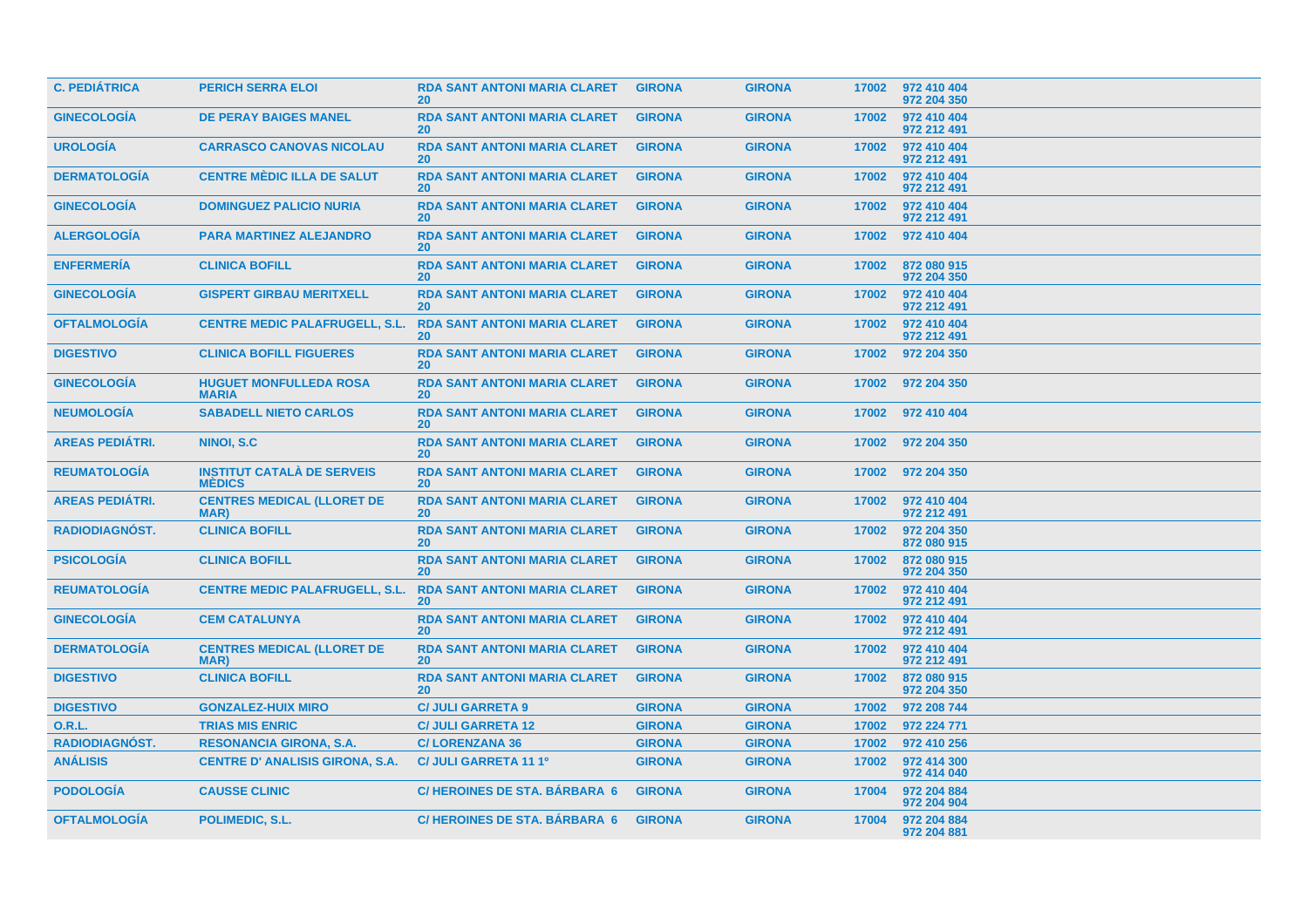| <b>URGENCIAS</b>       | <b>CAUSSE CLINIC</b>                                   | <b>C/HEROINES DE STA, BÁRBARA 6</b> | <b>GIRONA</b> | <b>GIRONA</b>                                  | 17004 | 972 204 884<br>972 204 904 |
|------------------------|--------------------------------------------------------|-------------------------------------|---------------|------------------------------------------------|-------|----------------------------|
| <b>CIRUGÍA GENERAL</b> | <b>PLANELLAS CIRURGIANS</b>                            | <b>C/HEROINES DE STA. BÁRBARA 6</b> | <b>GIRONA</b> | <b>GIRONA</b>                                  | 17004 | 972 204 884<br>972 204 881 |
| <b>REUMATOLOGIA</b>    | <b>PALAMOS ALFAMEDIC, S.L.</b>                         | <b>C/HEROINES DE STA, BARBARA 6</b> | <b>GIRONA</b> | <b>GIRONA</b>                                  | 17004 | 972 204 884<br>972 204 881 |
| <b>CARDIOLOGÍA</b>     | <b>CAUSSE CLINIC</b>                                   | C/HEROINES DE STA. BÁRBARA 6        | <b>GIRONA</b> | <b>GIRONA</b>                                  | 17004 | 972 204 884<br>972 204 904 |
| <b>NEUROFISIOLOGÍA</b> | <b>CAUSSE CLINIC</b>                                   | <b>C/HEROINES DE STA, BARBARA 6</b> | <b>GIRONA</b> | <b>GIRONA</b>                                  | 17004 | 972 204 884<br>972 204 904 |
| <b>AREAS PEDIÁTRI.</b> | <b>CAUSSE CLINIC</b>                                   | <b>C/HEROINES DE STA. BÁRBARA 6</b> | <b>GIRONA</b> | <b>GIRONA</b>                                  | 17004 | 972 204 884<br>972 204 904 |
| <b>GINECOLOGÍA</b>     | <b>PALAMOS ALFAMEDIC, S.L.</b>                         | <b>C/HEROINES DE STA, BARBARA 6</b> | <b>GIRONA</b> | <b>GIRONA</b>                                  | 17004 | 972 204 884<br>972 204 881 |
| <b>GINECOLOGÍA</b>     | <b>GOMEZ NICOLAU MONICA</b>                            | <b>C/ RONDA DEL PEDRO 8</b>         | <b>GIRONA</b> | <b>L'ESCALA</b>                                | 17130 | 972 771 949                |
| <b>FISIOTERAPIA</b>    | <b>FISIOMEDIC FARNERS</b>                              | <b>C/BANYS18</b>                    | <b>GIRONA</b> | <b>SANTA COLOMA</b><br><b>DE FARNERS</b>       | 17430 | 972 843 271                |
| <b>C. MAXILOFACIAL</b> | <b>DARDER TUBERT LIDIA</b>                             | <b>C/MUNTANER 15</b>                | <b>GIRONA</b> | <b>FIGUERES</b>                                | 17600 | 972 509 067                |
| <b>GINECOLOGIA</b>     | <b>GIAH</b>                                            | <b>C/ JOAN MARAGALL 23</b>          | <b>GIRONA</b> | <b>GIRONA</b>                                  | 17002 | 972 201 718                |
| <b>GINECOLOGÍA</b>     | <b>ALCALDE ROYO MONTSERRAT</b>                         | <b>C/ JOAN MARAGALL 23</b>          | <b>GIRONA</b> | <b>GIRONA</b>                                  | 17002 | 972 201 718                |
| <b>GINECOLOGÍA</b>     | <b>GABIMEDI SANTA COLOMA DE</b><br><b>FARNERS</b>      | <b>C/ FRANCES CAMPRODON 40</b>      | <b>GIRONA</b> | <b>SANTA COLOMA</b><br><b>DE FARNERS</b>       | 17430 | 972 877 473                |
| <b>FISIOTERAPIA</b>    | <b>GABIMEDI SANTA COLOMA DE</b><br><b>FARNERS</b>      | <b>C/ FRANCES CAMPRODON 40</b>      | <b>GIRONA</b> | <b>SANTA COLOMA 17430</b><br><b>DE FARNERS</b> |       | 972 877 473                |
| <b>DERMATOLOGÍA</b>    | <b>GABINET D'ESPECIALITATS</b><br><b>MEDIQUES .S.L</b> | <b>C/POU DEL GLAÇ 29</b>            | <b>GIRONA</b> | <b>OLOT</b>                                    | 17800 | 972 272 400                |
| <b>MED. FAMILIAR</b>   | <b>GABINET D'ESPECIALITATS</b><br><b>MEDIQUES, S.L</b> | <b>C/POU DEL GLAÇ 29</b>            | <b>GIRONA</b> | <b>OLOT</b>                                    | 17800 | 972 272 400                |
| <b>UROLOGÍA</b>        | <b>MEDICA GUIXOLS</b>                                  | <b>C/ JOAN MARAGALL 24</b>          | <b>GIRONA</b> | <b>SANT FELIU DE</b><br><b>GUIXOLS</b>         | 17220 | 605 844 525<br>972 325 670 |
| <b>OFTALMOLOGIA</b>    | <b>RAHWAN RAHWAN MOHAMED</b>                           | C/ GRAN VÍA JAUME I 41              | <b>GIRONA</b> | <b>GIRONA</b>                                  | 17001 | 972 201 061                |
| <b>NEFROLOGIA</b>      | <b>FAUR DIANA ADRIANA</b>                              | <b>C/ JULI GARRETA 13</b>           | <b>GIRONA</b> | <b>GIRONA</b>                                  | 17002 | 972 211 584<br>972 224 099 |
| <b>MED. FAMILIAR</b>   | RODRIGUEZ PERPIÑA MARIA PILAR                          | <b>C/ FRANCESC CIURANA 17</b>       | <b>GIRONA</b> | <b>GIRONA</b>                                  | 17002 | 972 411 405                |
| <b>PODOLOGÍA</b>       | <b>CENTRE MEDIC PALAFRUGELL, S.L.</b>                  | <b>PLZ CATALUNYA 3-5 PISO BAJO</b>  | <b>GIRONA</b> | <b>PALAFRUGELL</b>                             | 17200 | 972 306 565                |
| <b>PSICOLOGÍA</b>      | <b>CENTRE MEDIC PALAFRUGELL, S.L.</b>                  | <b>PLZ CATALUNYA 3-5 PISO BAJO</b>  | <b>GIRONA</b> | <b>PALAFRUGELL</b>                             | 17200 | 972 306 565                |
| <b>ANÁLISIS</b>        | <b>ROQUETA ESTEVE RIMBAU</b>                           | <b>C/PANYO<sub>16</sub></b>         | <b>GIRONA</b> | <b>OLOT</b>                                    | 17800 | 972 276 488                |
| <b>CIRUGÍA GENERAL</b> | <b>PLANELLAS CIRURGIANS</b>                            | <b>C/ JULI GARRETA 10</b>           | <b>GIRONA</b> | <b>GIRONA</b>                                  | 17002 | 972 483 838                |
| <b>ANÁLISIS</b>        | <b>CENTRE D' ANALISIS GIRONA, S.A.</b>                 | <b>C/ PRESIDENT MACIÁ 30</b>        | <b>GIRONA</b> | <b>PALAMOS</b>                                 | 17230 | 972 600 162                |
| <b>MED. FAMILIAR</b>   | <b>POLICLINIC LLORET DE MAR</b>                        | <b>AVD VILA DE BLANES 136</b>       | <b>GIRONA</b> | <b>LLORET DE MAR</b>                           | 17310 | 972 367 994                |
| <b>PSIQUIATRÍA</b>     | <b>POLICLINIC LLORET DE MAR</b>                        | <b>AVD VILA DE BLANES 136</b>       | <b>GIRONA</b> | <b>LLORET DE MAR 17310</b>                     |       | 972 367 994                |
| <b>AREAS PEDIÁTRI.</b> | <b>POLICLINIC LLORET DE MAR</b>                        | <b>AVD VILA DE BLANES 136</b>       | <b>GIRONA</b> | <b>LLORET DE MAR 17310</b>                     |       | 972 367 994                |
| <b>CIRUGÍA GENERAL</b> | <b>POLICLINIC LLORET DE MAR</b>                        | <b>AVD VILA DE BLANES 136</b>       | <b>GIRONA</b> | LLORET DE MAR 17310                            |       | 972 367 994                |
| <b>GINECOLOGÍA</b>     | <b>SANNA CENTRE DE SALUT</b>                           | <b>C/SANTA EUGENIA 163</b>          | <b>GIRONA</b> | <b>GIRONA</b>                                  | 17006 | 638 590 707<br>972 239 905 |
| <b>TRAUMATOLOGIA</b>   | <b>GABIMEDI LLORET</b>                                 | <b>C/MASIA DEL ROSER 12</b>         | <b>GIRONA</b> | <b>LLORET DE MAR</b>                           | 17310 | 972 377 000                |
| <b>GINECOLOGÍA</b>     | <b>CENTRE DE GENETICA GIRONA</b>                       | <b>C/BARCELONA 2</b>                | <b>GIRONA</b> | <b>GIRONA</b>                                  | 17002 | 972 217 407                |
|                        |                                                        |                                     |               |                                                |       |                            |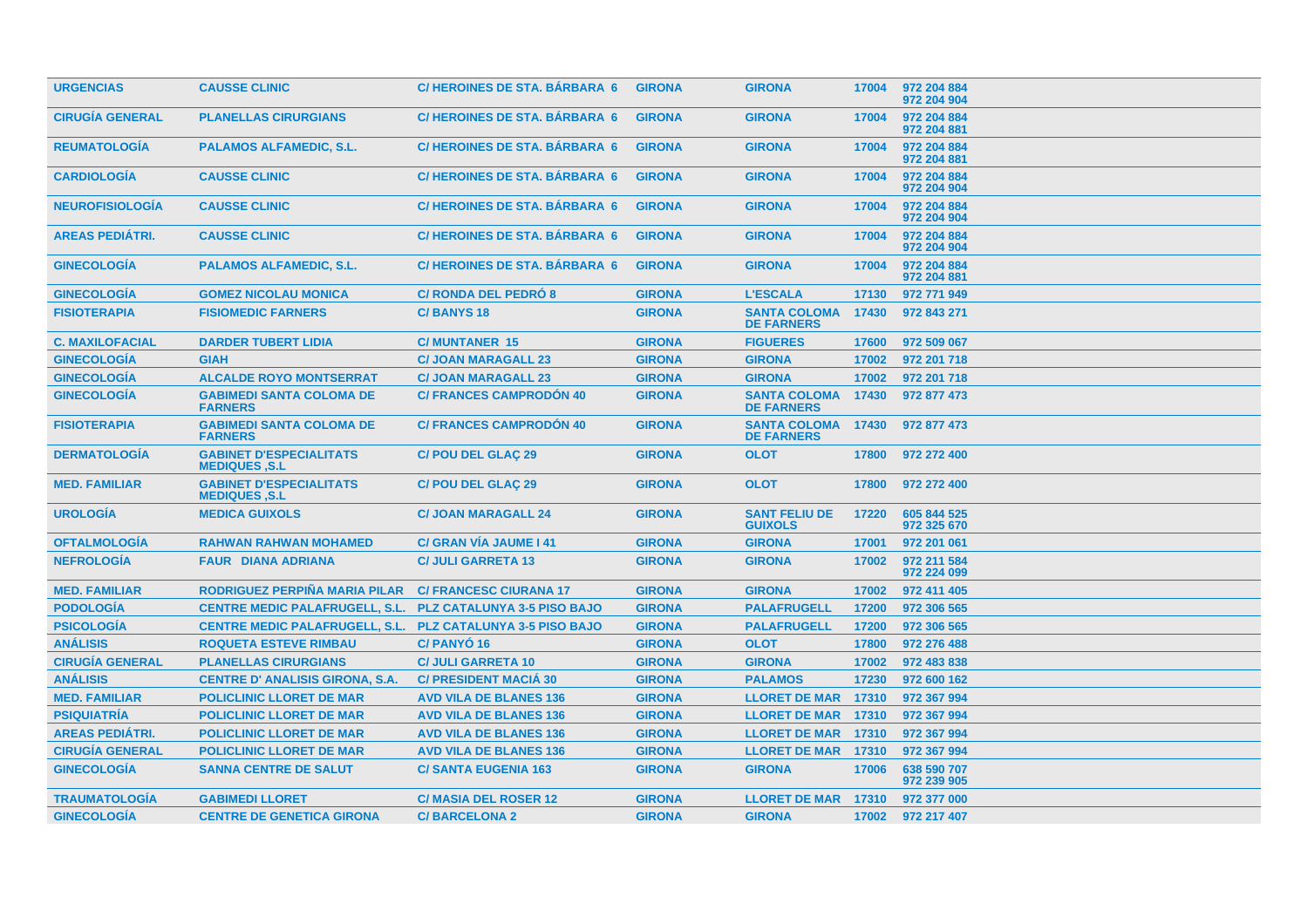| <b>FISIOTERAPIA</b>    | <b>CEM CATALUNYA</b>                                                 | <b>C/BAIXADA DE LA COMA 15</b>                                                            | <b>GIRONA</b> | <b>CASSA DE LA</b><br><b>SELVA</b>     |       | 17244 972 464 606          |
|------------------------|----------------------------------------------------------------------|-------------------------------------------------------------------------------------------|---------------|----------------------------------------|-------|----------------------------|
| <b>GINECOLOGIA</b>     | <b>RIERA SOCASAU JOAN CARLES</b>                                     | <b>C/ LLATZER 4 PLAZA TRIANGULAR</b>                                                      | <b>GIRONA</b> | <b>FIGUERES</b>                        | 17600 | 872 550 999                |
| <b>CIRUGÍA GENERAL</b> | <b>GOMEZ CASTELLA JOAN FERRAN</b>                                    | <b>C/SANT LLATZER 4</b>                                                                   | <b>GIRONA</b> | <b>FIGUERES</b>                        | 17600 | 872 550 989                |
| <b>PSICOLOGÍA</b>      | <b>CLINICA BOFILL FIGUERES</b>                                       | <b>C/SANT LLATZER 4</b>                                                                   | <b>GIRONA</b> | <b>FIGUERES</b>                        | 17600 | 872 550 999                |
| <b>C. VASCULAR</b>     | <b>CLINICA BOFILL FIGUERES</b>                                       | <b>C/SANT LLATZER 4</b>                                                                   | <b>GIRONA</b> | <b>FIGUERES</b>                        | 17600 | 872 550 999                |
| <b>CARDIOLOGÍA</b>     | <b>CLINICA BOFILL FIGUERES</b>                                       | <b>C/SANT LLATZER 4</b>                                                                   | <b>GIRONA</b> | <b>FIGUERES</b>                        | 17600 | 872 550 999                |
| <b>RADIODIAGNOST.</b>  | <b>AZKARGORTA AMENABAR</b><br><b>ALEJANDRA</b>                       | <b>C/VILAFANT 57</b>                                                                      | <b>GIRONA</b> | <b>FIGUERES</b>                        | 17600 | 972 673 192<br>972 673 919 |
| <b>C. REPARADORA</b>   | <b>CLINICA BOFILL PROACTIVE</b><br><b>HEALTH</b>                     | <b>AVD S'AGARO S/N S/N</b>                                                                | <b>GIRONA</b> | <b>CASTELL-</b><br><b>PLATJA D'ARO</b> | 17250 | 872 598 000                |
| <b>PSICOLOGÍA</b>      | <b>CLINICA BOFILL PROACTIVE</b><br><b>HEALTH</b>                     | <b>AVD S'AGARO S/N S/N</b>                                                                | <b>GIRONA</b> | <b>CASTELL-</b><br><b>PLATJA D'ARO</b> | 17250 | 872 598 000                |
| O.R.L.                 | <b>CLINICA BOFILL PROACTIVE</b><br><b>HEALTH</b>                     | <b>AVD S'AGARO S/N S/N</b>                                                                | <b>GIRONA</b> | <b>CASTELL-</b><br><b>PLATJA D'ARO</b> | 17250 | 872 598 000                |
| <b>GINECOLOGÍA</b>     | <b>CLINICA BOFILL PROACTIVE</b><br><b>HEALTH</b>                     | <b>AVD S'AGARO S/N S/N</b>                                                                | <b>GIRONA</b> | <b>CASTELL-</b><br><b>PLATJA D'ARO</b> | 17250 | 872 598 000                |
| <b>ANÁLISIS</b>        | <b>CENTRE D' ANALISIS GIRONA, S.A.</b>                               | <b>C/TORRES JONAMA 64</b>                                                                 | <b>GIRONA</b> | <b>PALAFRUGELL</b>                     | 17210 | 972 610 800                |
| <b>ANÁLISIS</b>        | <b>CENTRE D' ANALISIS GIRONA, S.A.</b>                               | <b>VI GRAN VIA DE PAU CASALS 2</b>                                                        | <b>GIRONA</b> | <b>ROSES</b>                           | 17480 | 972 151 015                |
| <b>FISIOTERAPIA</b>    | <b>GIL JUANMIQUEL ESTHER</b>                                         | <b>C/POMPEU FABRA 8</b>                                                                   | <b>GIRONA</b> | <b>VIDRERES</b>                        | 17411 | 972 811 118                |
| <b>PSICOLOGIA</b>      | <b>GABIMEDI BLANES</b>                                               | <b>C/SES FLAQUES 7</b>                                                                    | <b>GIRONA</b> | <b>BLANES</b>                          | 17300 | 972 010 128                |
| <b>LOGOPEDIA</b>       | <b>FERRAN TEIXIDO MERITXELL</b>                                      | <b>C/ULTONIA 12</b>                                                                       | <b>GIRONA</b> | <b>GIRONA</b>                          | 17002 | 608 210 284<br>972 223 224 |
| <b>ODONTOESTOMATOL</b> | <b>Abaden Dentistas</b>                                              | <b>PLZ SOLIDARITAT 7-8</b>                                                                | <b>GIRONA</b> | <b>BLANES</b>                          | 17300 | 972 336 912                |
| <b>OFTALMOLOGÍA</b>    | <b>INSTITUT OFTALMOLOGIC FELIP,</b><br>S.L.U                         | <b>C/ ANSELM CLAVE 86</b>                                                                 | <b>GIRONA</b> | <b>BLANES</b>                          | 17300 | 972 350 477                |
| <b>C. CARDIOVASC.</b>  | <b>UNITAT D'ANGIOLOGIA I CIRURGIA</b><br><b>CARDIOVASCULAR GIRON</b> | <b>C/ JULI GARRETA 10</b>                                                                 | <b>GIRONA</b> | <b>GIRONA</b>                          | 17001 | 972 483 838                |
| <b>PSICOLOGÍA</b>      | <b>IJSALUT</b>                                                       | <b>C/ RONDA MONESTIR 90</b>                                                               | <b>GIRONA</b> | <b>BANYOLES</b>                        | 17820 | 972 573 533                |
| <b>ANÁLISIS</b>        | <b>NIMGENETICS GENOMICA Y</b><br><b>MEDICINA, S.L.</b>               | <b>C/ ATENCIÓN TELEFÓNICA</b><br><b>NIMGENETICS S/N CALL CENTER</b><br><b>NIMGENETICS</b> | <b>GIRONA</b> | <b>GIRONA</b>                          | 17001 | 652 893 953                |
| <b>ENDOCRINOLOGIA</b>  | <b>OLOT SALUT</b>                                                    | <b>C/MARIA VAYREDA 14</b>                                                                 | <b>GIRONA</b> | <b>OLOT</b>                            | 17800 | 972 624 533                |
| <b>C. MAXILOFACIAL</b> | <b>MAXILOESTETIC SLU</b>                                             | C/PL. JOSEP PLA 11                                                                        | <b>GIRONA</b> | <b>GIRONA</b>                          | 17001 | 972 201 084<br>972 220 994 |
| <b>GINECOLOGIA</b>     | <b>LUPES ASSOCIATS</b><br><b>PROFESSIONALS</b>                       | <b>C/ JULI GARRETA 10</b>                                                                 | <b>GIRONA</b> | <b>GIRONA</b>                          | 17002 | 972 483 838                |
| <b>AREAS PEDIÁTRI.</b> | <b>PASCUAL SALA POMPEYO</b>                                          | <b>C/ JULI GARRETA 10</b>                                                                 | <b>GIRONA</b> | <b>GIRONA</b>                          | 17002 | 972 483 535                |
| <b>REUMATOLOGÍA</b>    | <b>CODINA GUINO JOSEP ORIOL</b>                                      | <b>PLZ JOSEP PLA I CASADEVALL 11</b>                                                      | <b>GIRONA</b> | <b>GIRONA</b>                          | 17001 | 972 204 882<br>972 201 084 |
| <b>GINECOLOGÍA</b>     | <b>DOMINGUEZ PALICIO NURIA</b>                                       | <b>PLZ JOSEP PLA I CASADEVALL 11</b>                                                      | <b>GIRONA</b> | <b>GIRONA</b>                          | 17001 | 972 204 882                |
| <b>CARDIOLOGÍA</b>     | <b>PALAMOS ALFAMEDIC, S.L.</b>                                       | <b>AVD CATALUNYA 83-</b>                                                                  | <b>GIRONA</b> | <b>PALAMOS</b>                         | 17230 | 972 600 011<br>972 600 880 |
| <b>C. REPARADORA</b>   | <b>INSTITUT CATALÀ DE SERVEIS</b><br><b>MÉDICS</b>                   | <b>C/ JOAN MARAGALL 26</b>                                                                | <b>GIRONA</b> | <b>GIRONA</b>                          | 17002 | 972 211 584<br>972 010 300 |
| <b>UROLOGIA</b>        | <b>CLINICA GIRONA</b>                                                | <b>C/ JOAN MARAGALL 26</b>                                                                | <b>GIRONA</b> | <b>GIRONA</b>                          | 17002 | 972 224 099<br>972 010 300 |
| <b>DERMATOLOGIA</b>    | <b>ROCA MIRALLES MERCEDES</b>                                        | <b>C/ JOAN MARAGALL 26</b>                                                                | <b>GIRONA</b> | <b>GIRONA</b>                          | 17002 | 972 211 584<br>972 010 300 |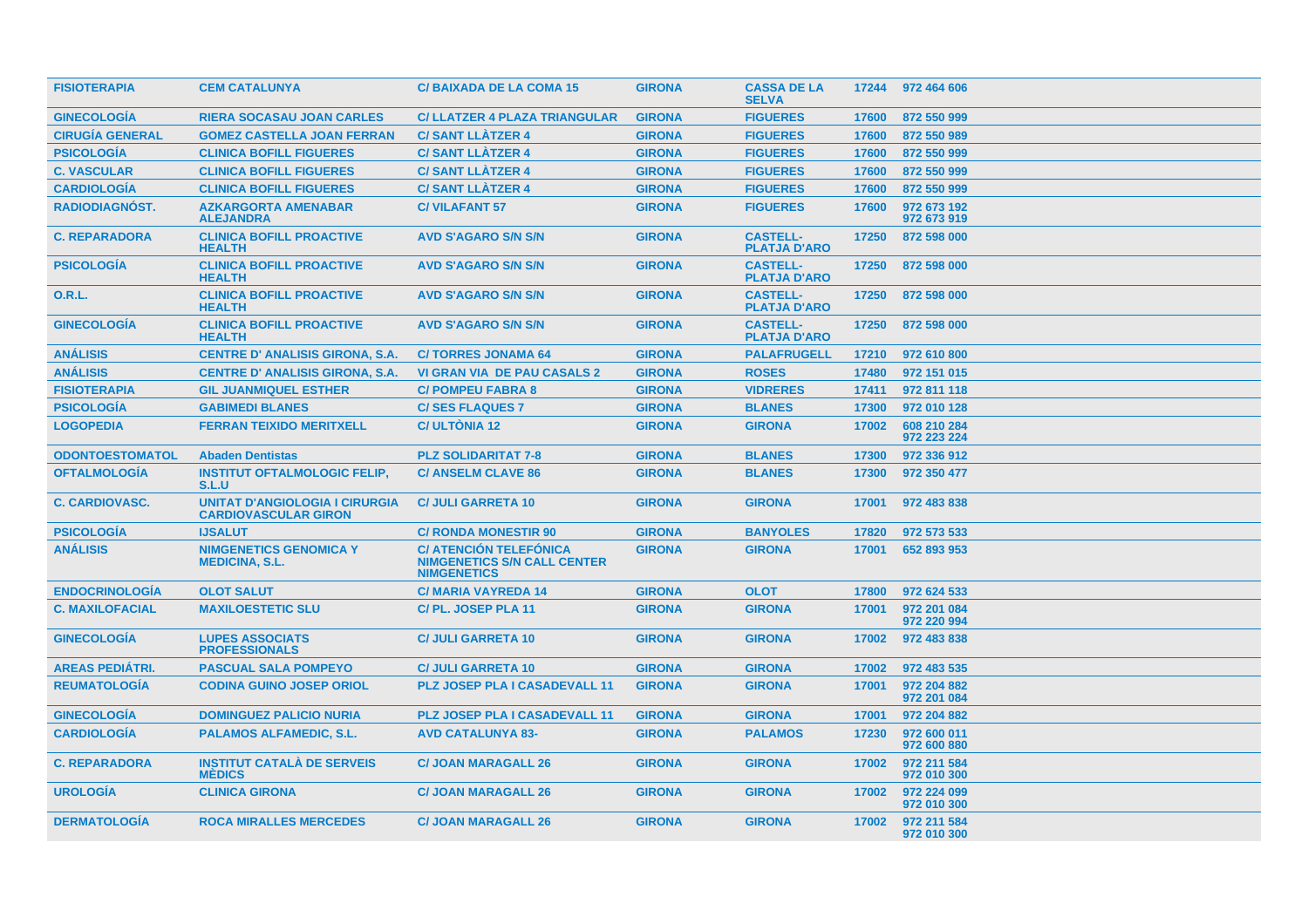| <b>AREAS PEDIATRI.</b> | NINOI, S.C.                                        | <b>C/ JOAN MARAGALL 26</b>                       | <b>GIRONA</b> | <b>GIRONA</b>              | 17002 | 972 211 584<br>972 010 300 |
|------------------------|----------------------------------------------------|--------------------------------------------------|---------------|----------------------------|-------|----------------------------|
| <b>GINECOLOGIA</b>     | <b>CENTRE MÈDIC ILLA DE SALUT</b>                  | <b>C/ JOAN MARAGALL 26</b>                       | <b>GIRONA</b> | <b>GIRONA</b>              | 17002 | 972 211 584<br>972 010 300 |
| <b>OFTALMOLOGIA</b>    | <b>CENTRE MÉDIC ILLA DE SALUT</b>                  | <b>C/ JOAN MARAGALL 26</b>                       | <b>GIRONA</b> | <b>GIRONA</b>              | 17002 | 972 211 584<br>972 010 300 |
| <b>TRAUMATOLOGÍA</b>   | <b>SANNA CENTRE DE SALUT</b>                       | <b>C/ JOAN MARAGALL 26</b>                       | <b>GIRONA</b> | <b>GIRONA</b>              | 17002 | 972 211 584<br>972 010 300 |
| <b>DIGESTIVO</b>       | <b>CLINICA GIRONA</b>                              | <b>C/ JOAN MARAGALL 26</b>                       | <b>GIRONA</b> | <b>GIRONA</b>              | 17002 | 972 224 099<br>972 010 300 |
| <b>CIRUGÍA GENERAL</b> | <b>PLANELLAS CIRURGIANS</b>                        | <b>C/ JOAN MARAGALL 26</b>                       | <b>GIRONA</b> | <b>GIRONA</b>              | 17002 | 972 211 584<br>972 010 300 |
| <b>NEUROFISIOLOGÍA</b> | <b>BARNOSELL PI, FRANCISCO</b>                     | <b>C/ JULI GARRETA 13</b>                        | <b>GIRONA</b> | <b>GIRONA</b>              | 17002 | 972 211 584<br>972 204 500 |
| <b>CARDIOLOGIA</b>     | <b>CENTRES MEDICAL (LLORET DE</b><br>MAR)          | <b>C/ORIOL I BOTET 5</b>                         | <b>GIRONA</b> | <b>LLORET DE MAR 17310</b> |       | 972 372 291                |
| <b>RADIODIAGNÓST.</b>  | <b>CENTRES MEDICAL (LLORET DE</b><br>MAR)          | <b>C/ORIOL I BOTET 5</b>                         | <b>GIRONA</b> | <b>LLORET DE MAR 17310</b> |       | 972 372 291                |
| <b>UROLOGÍA</b>        | <b>INSTITUT CATALÀ DE SERVEIS</b><br><b>MEDICS</b> | <b>C/JOSEP MARIA GIRONELLA 11-13</b>             | <b>GIRONA</b> | <b>GIRONA</b>              | 17005 |                            |
| <b>MED. FAMILIAR</b>   | <b>INSTITUT CATALÀ DE SERVEIS</b><br><b>MÉDICS</b> | <b>C/JOSEP MARIA GIRONELLA 11-13</b>             | <b>GIRONA</b> | <b>GIRONA</b>              | 17005 | 972 400 004                |
| <b>RADIODIAGNÓST.</b>  | <b>INSTITUT CATALÀ DE SERVEIS</b><br><b>MÉDICS</b> | <b>C/JOSEP MARIA GIRONELLA 11-13</b>             | <b>GIRONA</b> | <b>GIRONA</b>              | 17005 | 972 400 004                |
| <b>DIGESTIVO</b>       | <b>INSTITUT CATALÀ DE SERVEIS</b><br><b>MÉDICS</b> | <b>C/ JOSEP MARIA GIRONELLA 11-13</b>            | <b>GIRONA</b> | <b>GIRONA</b>              | 17005 | 972 400 004                |
| <b>TRAUMATOLOGIA</b>   | <b>PEREZ NAVARRO ANTONI</b>                        | C/ PERE III 41                                   | <b>GIRONA</b> | <b>FIGUERES</b>            | 17600 | 972 503 650                |
| <b>GINECOLOGÍA</b>     | <b>CLINICA SANTA CREU, S.L.</b>                    | C/ PERE III 41                                   | <b>GIRONA</b> | <b>FIGUERES</b>            | 17600 | 972 503 650                |
| <b>PLAN DE SALUD</b>   | <b>CLINICA SANTA CREU, S.L.</b>                    | C/ PERE III 41                                   | <b>GIRONA</b> | <b>FIGUERES</b>            | 17600 | 972 503 650                |
| <b>ANESTESIOLOGÍA</b>  | <b>CLINICA SANTA CREU, S.L.</b>                    | C/ PERE III 41                                   | <b>GIRONA</b> | <b>FIGUERES</b>            | 17600 | 972 503 650                |
| <b>DIGESTIVO</b>       | <b>POBLET MULET ENRIQUE</b>                        | C/ PERE III 41                                   | <b>GIRONA</b> | <b>FIGUERES</b>            | 17600 | 972 503 650                |
| <b>CARDIOLOGÍA</b>     | <b>CENTRE MEDES</b>                                | <b>C/ MOSSÉN LLUIS CONSTANS 130</b>              | <b>GIRONA</b> | <b>BANYOLES</b>            | 17820 | 972 573 202<br>972 570 208 |
| <b>MED. FAMILIAR</b>   | <b>LOPEZ CORBACHO DANIEL</b>                       | <b>C/PUIGBELL 23</b>                             | <b>GIRONA</b> | <b>ANGLES</b>              | 17160 | 972 423 761                |
| 0.R.L.                 | POLIMEDIC, S.L.                                    | <b>RDA SANT ANTONI MARIA CLARET</b><br>20        | <b>GIRONA</b> | <b>GIRONA</b>              | 17002 | 972 410 404<br>972 212 491 |
| <b>NEUMOLOGÍA</b>      | <b>BONNIN VILAPLANA MARC</b>                       | <b>RDA SANT ANTONI MARIA CLARET</b><br>20        | <b>GIRONA</b> | <b>GIRONA</b>              | 17002 | 972 410 404<br>972 212 491 |
| <b>CARDIOLOGÍA</b>     | <b>CENTRE MEDIC PALAFRUGELL, S.L.</b>              | <b>RDA SANT ANTONI MARIA CLARET</b><br>20        | <b>GIRONA</b> | <b>GIRONA</b>              | 17002 | 972 410 404<br>972 212 491 |
| <b>REUMATOLOGIA</b>    | <b>CENTRES MEDICAL (LLORET DE</b><br>MAR)          | <b>RDA SANT ANTONI MARIA CLARET</b><br><b>20</b> | <b>GIRONA</b> | <b>GIRONA</b>              | 17002 | 972 410 404<br>972 212 491 |
| <b>CIRUGÍA GENERAL</b> | <b>VIELLA REGLA PAULI</b>                          | <b>RDA SANT ANTONI MARIA CLARET</b><br><b>20</b> | <b>GIRONA</b> | <b>GIRONA</b>              | 17002 | 972 204 350                |
| 0.R.L.                 | <b>O.R.L. GIRO-SERVEIS</b>                         | <b>RDA SANT ANTONI MARIA CLARET</b><br>20        | <b>GIRONA</b> | <b>GIRONA</b>              | 17002 | 972 204 350                |
| <b>DIGESTIVO</b>       | <b>DIGESTIU GIRONA</b>                             | <b>RDA SANT ANTONI MARIA CLARET</b><br><b>20</b> | <b>GIRONA</b> | <b>GIRONA</b>              | 17002 | 972 410 404<br>972 212 491 |
| <b>PSIQUIATRIA</b>     | <b>SANNA CENTRE DE SALUT</b>                       | <b>RDA SANT ANTONI MARIA CLARET</b><br><b>20</b> | <b>GIRONA</b> | <b>GIRONA</b>              | 17002 | 972 410 404<br>972 212 491 |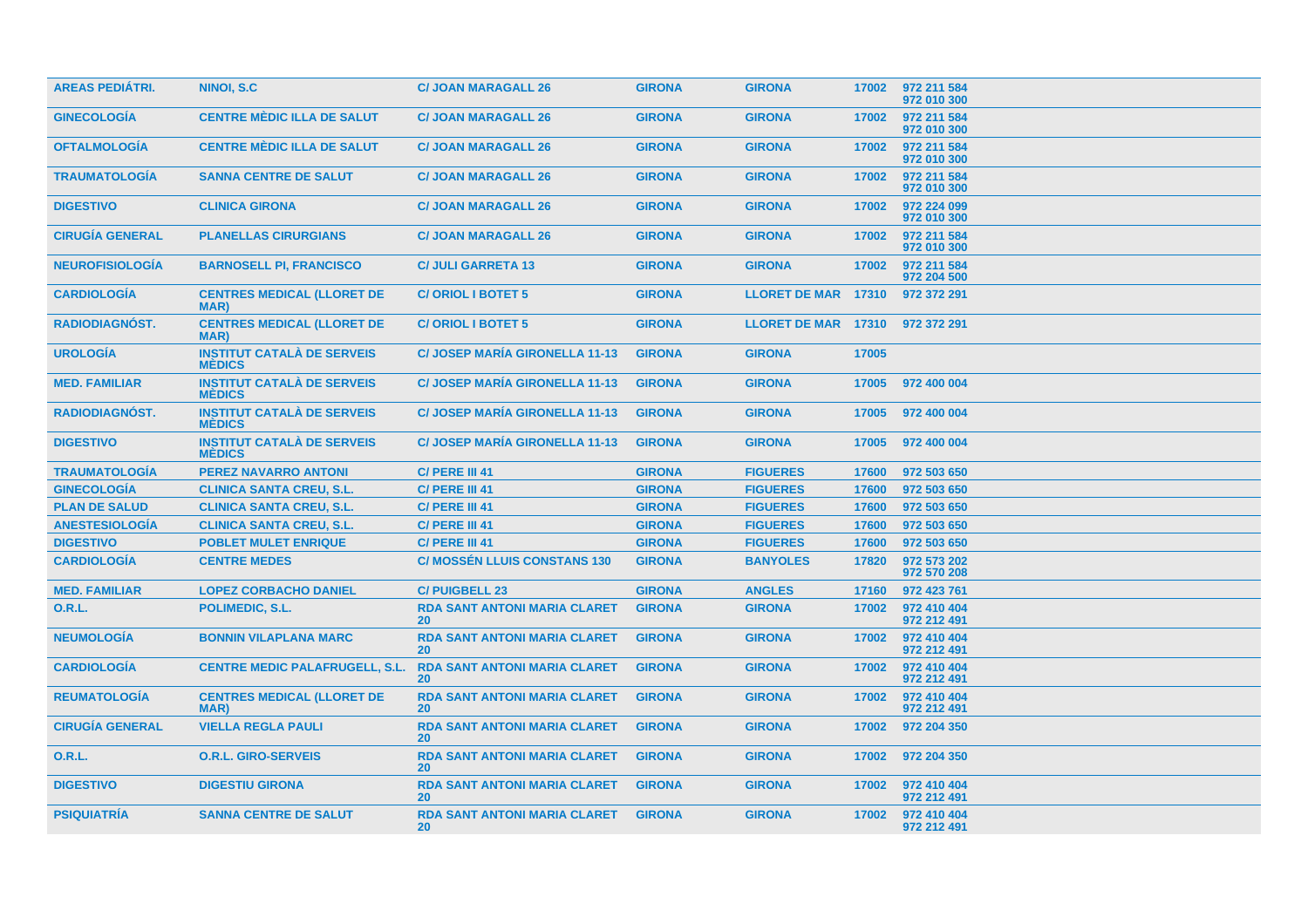| <b>CIRUGIA GENERAL</b> | <b>FORT CABAÑES JORGE</b>                                 | <b>RDA SANT ANTONI MARIA CLARET</b><br><b>20</b> | <b>GIRONA</b> | <b>GIRONA</b>                          |                                     | 17002 972 410 404<br>972 212 491 |
|------------------------|-----------------------------------------------------------|--------------------------------------------------|---------------|----------------------------------------|-------------------------------------|----------------------------------|
| <b>DIGESTIVO</b>       | <b>CLINICA BOFILL</b>                                     | <b>RDA SANT ANTONI MARIA CLARET</b><br><b>20</b> | <b>GIRONA</b> | <b>GIRONA</b>                          | 17002                               | 972 204 350                      |
| <b>ANESTESIOLOGIA</b>  | <b>JONAMA DE FERNANDEZ SEVILLA</b><br><b>MARIA TERESA</b> | <b>RDA SANT ANTONI MARIA CLARET</b><br><b>20</b> | <b>GIRONA</b> | <b>GIRONA</b>                          | 17002                               | 972 204 350                      |
| <b>DERMATOLOGIA</b>    | <b>ROCA MIRALLES MERCEDES</b>                             | <b>RDA SANT ANTONI MARIA CLARET</b><br><b>20</b> | <b>GIRONA</b> | <b>GIRONA</b>                          | 17002                               | 972 410 404                      |
| <b>TRAUMATOLOGIA</b>   | <b>PEREZ NAVARRO ANTONI</b>                               | <b>RDA SANT ANTONI MARIA CLARET</b><br><b>20</b> | <b>GIRONA</b> | <b>GIRONA</b>                          | 17002                               | 972 410 404<br>972 212 491       |
| <b>OFTALMOLOGÍA</b>    | <b>CLINICA BOFILL</b>                                     | <b>RDA SANT ANTONI MARIA CLARET</b><br><b>20</b> | <b>GIRONA</b> | <b>GIRONA</b>                          | 17002                               | 872 080 915<br>972 204 350       |
| <b>MATRONA</b>         | <b>AYATS VIDAL ANNA</b>                                   | <b>RDA SANT ANTONI MARIA CLARET</b><br>20        | <b>GIRONA</b> | <b>GIRONA</b>                          | 17002                               | 972 204 350                      |
| <b>DIGESTIVO</b>       | <b>MARTINEZ CALCERRADA JOSE</b><br><b>MARIA</b>           | <b>RDA SANT ANTONI MARIA CLARET</b><br>20        | <b>GIRONA</b> | <b>GIRONA</b>                          | 17002                               | 972 410 404<br>972 204 350       |
| <b>OFTALMOLOGIA</b>    | <b>RAHWAN RAHWAN MOHAMED</b>                              | <b>RDA SANT ANTONI MARIA CLARET</b><br><b>20</b> | <b>GIRONA</b> | <b>GIRONA</b>                          | 17002                               | 972 410 404<br>972 212 491       |
| <b>AREAS PEDIÁTRI.</b> | <b>ALMIRALL I BANQUE JOSEFA</b>                           | <b>RDA SANT ANTONI MARIA CLARET</b><br><b>20</b> | <b>GIRONA</b> | <b>GIRONA</b>                          | 17002                               | 972 410 404<br>972 212 491       |
| <b>O.R.L.</b>          | <b>FAVRE GABRIELLE CHRISTIANE</b><br><b>MARIA</b>         | <b>RDA SANT ANTONI MARIA CLARET</b><br><b>20</b> | <b>GIRONA</b> | <b>GIRONA</b>                          | 17002                               | 972 410 404<br>972 212 491       |
| <b>C. VASCULAR</b>     | <b>CLINICA BOFILL</b>                                     | <b>RDA SANT ANTONI MARIA CLARET</b><br><b>20</b> | <b>GIRONA</b> | <b>GIRONA</b>                          | 17002                               | 972 204 350                      |
| <b>GINECOLOGIA</b>     | <b>MONTALVO IBARRA MIGUEL</b><br><b>EDUARDO</b>           | <b>RDA SANT ANTONI MARIA CLARET</b><br><b>20</b> | <b>GIRONA</b> | <b>GIRONA</b>                          | 17002                               | 972 410 404<br>972 212 491       |
| <b>ENDOCRINOLOGIA</b>  | <b>CLINICA BOFILL</b>                                     | <b>RDA SANT ANTONI MARIA CLARET</b><br><b>20</b> | <b>GIRONA</b> | <b>GIRONA</b>                          | 17002                               | 872 080 915<br>972 204 350       |
| <b>MED. FAMILIAR</b>   | <b>CLINICA BOFILL</b>                                     | <b>RDA SANT ANTONI MARIA CLARET</b><br><b>20</b> | <b>GIRONA</b> | <b>GIRONA</b>                          | 17002                               | 972 204 350                      |
| <b>AREAS PEDIÁTRI.</b> | <b>INSTITUT CATALÀ DE SERVEIS</b><br><b>MÉDICS</b>        | <b>RDA SANT ANTONI MARIA CLARET</b><br><b>20</b> | <b>GIRONA</b> | <b>GIRONA</b>                          |                                     | 17002 972 204 350                |
| <b>AREAS PEDIÁTRI.</b> | POLIMEDIC, S.L.                                           | <b>RDA SANT ANTONI MARIA CLARET</b><br><b>20</b> | <b>GIRONA</b> | <b>GIRONA</b>                          | 17002                               | 972 410 404<br>972 212 491       |
| <b>ANESTESIOLOGIA</b>  | <b>LEDESMA VAZQUEZ MANUEL</b>                             | <b>RDA SANT ANTONI MARIA CLARET</b><br>20        | <b>GIRONA</b> | <b>GIRONA</b>                          | 17002                               | 972 410 404<br>972 212 491       |
| <b>GINECOLOGIA</b>     | <b>RUIZ MARTINEZ JOSE</b>                                 | <b>C/ CARMEL 52</b>                              | <b>GIRONA</b> | <b>PALAMOS</b>                         | 17230                               | 972 318 806                      |
| <b>ENFERMERÍA</b>      | <b>CENTRE SANITARI EMPORDANES,</b><br>S.L.                | <b>C/BALMES1</b>                                 | <b>GIRONA</b> | <b>FIGUERES</b>                        | 17600<br><b>FIGUE</b><br><b>RES</b> | 972 511 479                      |
| <b>MED. FAMILIAR</b>   | <b>CENTRE SANITARI EMPORDANES,</b><br>S.L.                | <b>C/BALMES1</b>                                 | <b>GIRONA</b> | <b>FIGUERES</b>                        | 17600<br><b>FIGUE</b><br><b>RES</b> | 972 511 479                      |
| <b>GINECOLOGIA</b>     | <b>SUBIROS ALSINA PEDRO</b>                               | <b>AVD SANT FRANCESC 15</b>                      | <b>GIRONA</b> | <b>GIRONA</b>                          | 17001                               | 972 215 685                      |
| <b>GINECOLOGÍA</b>     | <b>MELENDEZ GINECOLEGS</b>                                | <b>C/ JULI GARRETA 1</b>                         | <b>GIRONA</b> | <b>GIRONA</b>                          | 17002                               | 972 202 979                      |
| <b>FISIOTERAPIA</b>    | <b>FIR VALL D?ARO</b>                                     | <b>C/JOSEP BAS 2</b>                             | <b>GIRONA</b> | <b>CASTELL-</b><br><b>PLATJA D'ARO</b> | 17250                               | 972 817 130                      |
| <b>DIGESTIVO</b>       | <b>PALAMOS ALFAMEDIC, S.L.</b>                            | <b>C/HEROINES DE STA, BARBARA 6</b>              | <b>GIRONA</b> | <b>GIRONA</b>                          | 17004                               | 972 204 884<br>972 204 881       |
| <b>DIGESTIVO</b>       | <b>MOT-LAS-FIB</b>                                        | <b>C/HEROINES DE STA. BÁRBARA 6</b>              | <b>GIRONA</b> | <b>GIRONA</b>                          | 17004                               | 972 204 884<br>972 204 881       |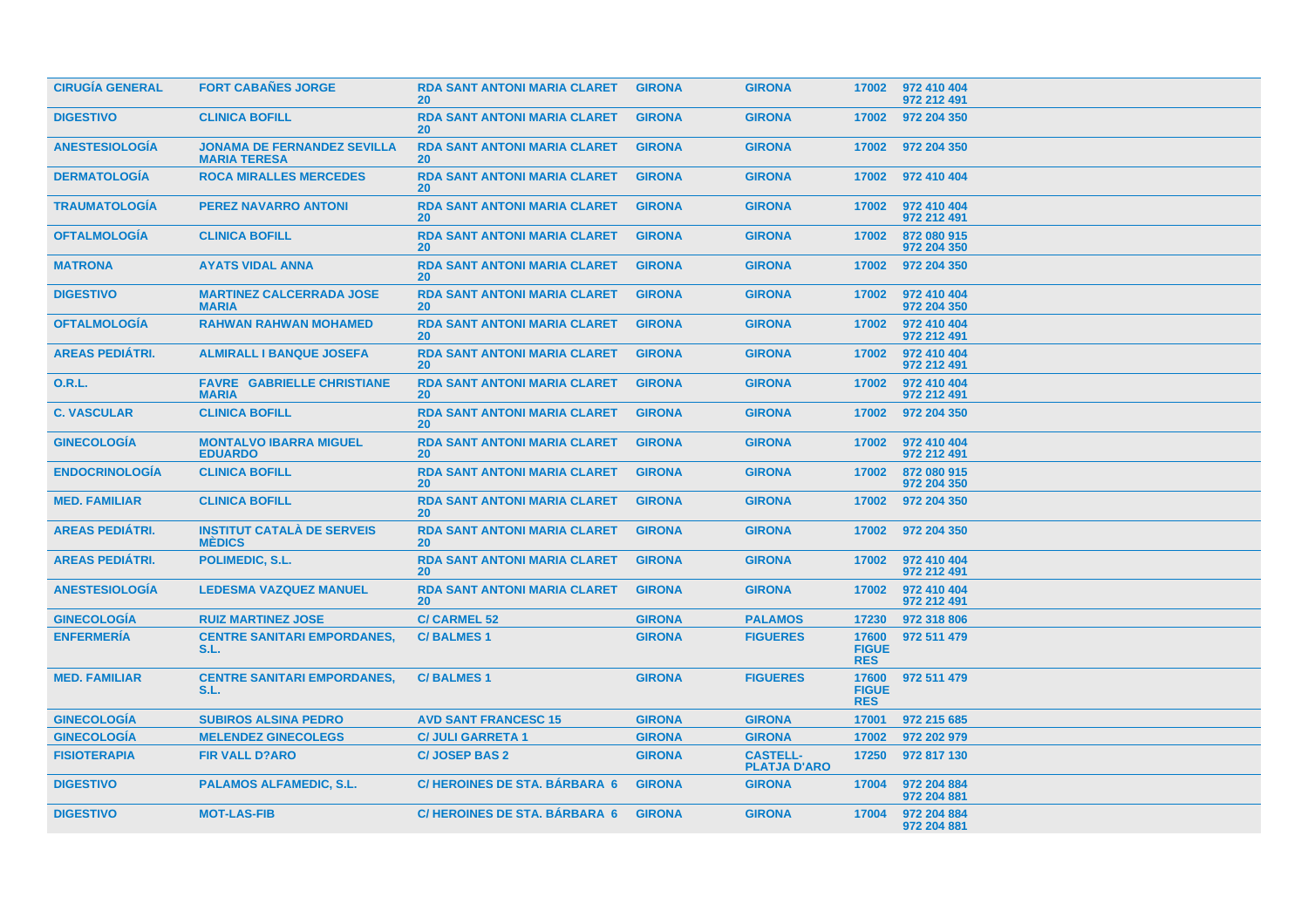| <b>MED. FAMILIAR</b>   | <b>CAUSSE CLINIC</b>                                   | <b>C/HEROINES DE STA. BÁRBARA 6</b>                                  | <b>GIRONA</b> | <b>GIRONA</b>                          | 17004 | 972 204 884<br>972 204 904 |
|------------------------|--------------------------------------------------------|----------------------------------------------------------------------|---------------|----------------------------------------|-------|----------------------------|
| <b>DIGESTIVO</b>       | <b>INSTITUT CATALÀ DE SERVEIS</b><br><b>MÉDICS</b>     | <b>C/HEROINES DE STA, BÁRBARA 6</b>                                  | <b>GIRONA</b> | <b>GIRONA</b>                          | 17004 | 972 204 884<br>972 204 881 |
| <b>C. MAXILOFACIAL</b> | <b>CAUSSE CLINIC</b>                                   | <b>C/HEROINES DE STA, BARBARA 6</b>                                  | <b>GIRONA</b> | <b>GIRONA</b>                          | 17004 | 972 204 884<br>972 204 904 |
| <b>OFTALMOLOGIA</b>    | <b>INSTITUT OFTALMOLOGIC FELIP,</b><br>S.L.U           | <b>C/HEROINES DE STA, BARBARA 6</b>                                  | <b>GIRONA</b> | <b>GIRONA</b>                          | 17004 | 622 295 969<br>972 214 741 |
| <b>OFTALMOLOGÍA</b>    |                                                        | <b>CENTRE MEDIC PALAFRUGELL, S.L. C/ HEROINES DE STA. BARBARA 6</b>  | <b>GIRONA</b> | <b>GIRONA</b>                          | 17004 | 622 295 969<br>972 214 741 |
| <b>O.R.L.</b>          | <b>PALAMOS ALFAMEDIC, S.L.</b>                         | <b>C/HEROINES DE STA, BÁRBARA 6</b>                                  | <b>GIRONA</b> | <b>GIRONA</b>                          | 17004 | 972 204 884<br>972 204 881 |
| <b>CIRUGÍA GENERAL</b> | <b>PALAMOS ALFAMEDIC, S.L.</b>                         | <b>C/HEROINES DE STA, BARBARA 6</b>                                  | <b>GIRONA</b> | <b>GIRONA</b>                          | 17004 | 972 204 884<br>972 204 881 |
| <b>RADIODIAGNÓST.</b>  | <b>CENTRE MÈDIC ILLA DE SALUT</b>                      | C/ ARGIMONT 1-3 PISO 1º                                              | <b>GIRONA</b> | <b>SILS</b>                            | 17410 | 972 168 750                |
| <b>GINECOLOGÍA</b>     | <b>CENTRE MÈDIC ILLA DE SALUT</b>                      | C/ ARGIMONT 1-3 PISO 1º                                              | <b>GIRONA</b> | <b>SILS</b>                            | 17410 | 972 168 750                |
| <b>UROLOGÍA</b>        | <b>CENTRE MÈDIC ILLA DE SALUT</b>                      | C/ ARGIMONT 1-3 PISO 1º                                              | <b>GIRONA</b> | <b>SILS</b>                            | 17410 | 972 168 750                |
| <b>TRAUMATOLOGÍA</b>   | <b>GABINET D'ESPECIALITATS</b><br><b>MEDIQUES ,S.L</b> | <b>C/POU DEL GLAC 29</b>                                             | <b>GIRONA</b> | <b>OLOT</b>                            | 17800 | 972 272 400                |
| <b>OFTALMOLOGÍA</b>    | <b>GABINET D'ESPECIALITATS</b><br><b>MEDIQUES .S.L</b> | <b>C/POU DEL GLAC 29</b>                                             | <b>GIRONA</b> | <b>OLOT</b>                            | 17800 | 972 272 400                |
| <b>GINECOLOGIA</b>     | <b>MEDICA GUIXOLS</b>                                  | <b>C/ JOAN MARAGALL 24</b>                                           | <b>GIRONA</b> | <b>SANT FELIU DE</b><br><b>GUIXOLS</b> | 17220 | 972 325 670                |
| <b>AREAS PEDIÁTRI.</b> | <b>ARBIELL CASASAMPERA ESTEVE</b>                      | <b>C/ GENERAL CASTAÑOS 48</b>                                        | <b>GIRONA</b> | <b>PALAFRUGELL</b>                     | 17200 | 972 302 008<br>972 301 071 |
| <b>PSICOLOGÍA</b>      | <b>JULIA PALOMERAS LIDIA</b>                           | <b>C/SANTA EUGENIA 85</b>                                            | <b>GIRONA</b> | <b>GIRONA</b>                          | 17006 | 972 245 738                |
| <b>LOGOFONIATRÍA</b>   | <b>JULIA PALOMERAS LIDIA</b>                           | <b>C/SANTA EUGENIA 85</b>                                            | <b>GIRONA</b> | <b>GIRONA</b>                          | 17006 | 972 245 738                |
| <b>PSICOLOGÍA</b>      | <b>PERICH COMAS MARIA NURIA</b>                        | <b>CRA DE BARCELONA 12-14</b>                                        | <b>GIRONA</b> | <b>GIRONA</b>                          | 17002 | 972 226 412                |
| <b>ANESTESIOLOGÍA</b>  | <b>NEUROANESTESIA SLP</b>                              | <b>C/ RONDA SANT ANTONI MARIA</b><br><b>CLARET 20 CLINICA BOFILL</b> | <b>GIRONA</b> | <b>GIRONA</b>                          | 17001 | 972 204 350<br>972 020 435 |
| <b>O.R.L.</b>          | <b>O.R.L. GIRO-SERVEIS</b>                             | <b>C/PANYÓ14</b>                                                     | <b>GIRONA</b> | <b>OLOT</b>                            | 17800 | 972 267 150<br>972 270 280 |
| <b>GINECOLOGIA</b>     | <b>MONTALVO IBARRA MIGUEL</b><br><b>EDUARDO</b>        | <b>C/PANYO14</b>                                                     | <b>GIRONA</b> | <b>OLOT</b>                            | 17800 | 972 267 150<br>972 270 280 |
| <b>CIRUGÍA GENERAL</b> | <b>CENTRE MÈDIC ILLA DE SALUT</b>                      | <b>C/ NOU 141</b>                                                    | <b>GIRONA</b> | <b>FIGUERES</b>                        | 17600 | 972 503 030<br>972 332 460 |
| <b>PODOLOGÍA</b>       | <b>POLICLINIC LLORET DE MAR</b>                        | <b>AVD VILA DE BLANES 136</b>                                        | <b>GIRONA</b> | <b>LLORET DE MAR</b>                   | 17310 | 972 367 994                |
| <b>TRAUMATOLOGÍA</b>   | <b>SANNA CENTRE DE SALUT</b>                           | <b>C/SANTA EUGENIA 163</b>                                           | <b>GIRONA</b> | <b>GIRONA</b>                          | 17006 | 638 590 707<br>972 239 905 |
| <b>GINECOLOGIA</b>     | <b>GOMEZ NICOLAU MONICA</b>                            | <b>C/ CASTELLO 38</b>                                                | <b>GIRONA</b> | <b>FIGUERES</b>                        | 17600 | 972 678 012                |
| <b>ODONTOESTOMATOL</b> | <b>ARTES REIG RAQUEL</b>                               | <b>C/HOSPITAL 7</b>                                                  | <b>GIRONA</b> | <b>PALAMOS</b>                         | 17230 | 972 318 492                |
| <b>RADIODIAGNÓST.</b>  | <b>GABIMEDI LLORET</b>                                 | <b>C/ MASIA DEL ROSER 12</b>                                         | <b>GIRONA</b> | <b>LLORET DE MAR</b>                   | 17310 | 972 377 000                |
| <b>GINECOLOGÍA</b>     | <b>GABIMEDI LLORET</b>                                 | <b>C/ MASIA DEL ROSER 12</b>                                         | <b>GIRONA</b> | <b>LLORET DE MAR 17310</b>             |       | 972 377 000                |
| <b>DIGESTIVO</b>       | <b>CLINICA BOFILL</b>                                  | C/ MIGDIA 130 CALLE MIGDIA 130-<br>132 BJ                            | <b>GIRONA</b> | <b>GIRONA</b>                          | 17003 | 972 221 104                |
| <b>ALERGOLOGIA</b>     | <b>CLINICA BOFILL</b>                                  | C/ MIGDIA 130 CALLE MIGDIA 130-<br>132 BJ                            | <b>GIRONA</b> | <b>GIRONA</b>                          | 17003 | 972 221 104                |
| <b>ANÁLISIS</b>        | synlab                                                 | C/MAYOR 32                                                           | <b>GIRONA</b> | <b>PUIGCERDA</b>                       | 17520 | 972 883 085                |
|                        |                                                        |                                                                      |               |                                        |       |                            |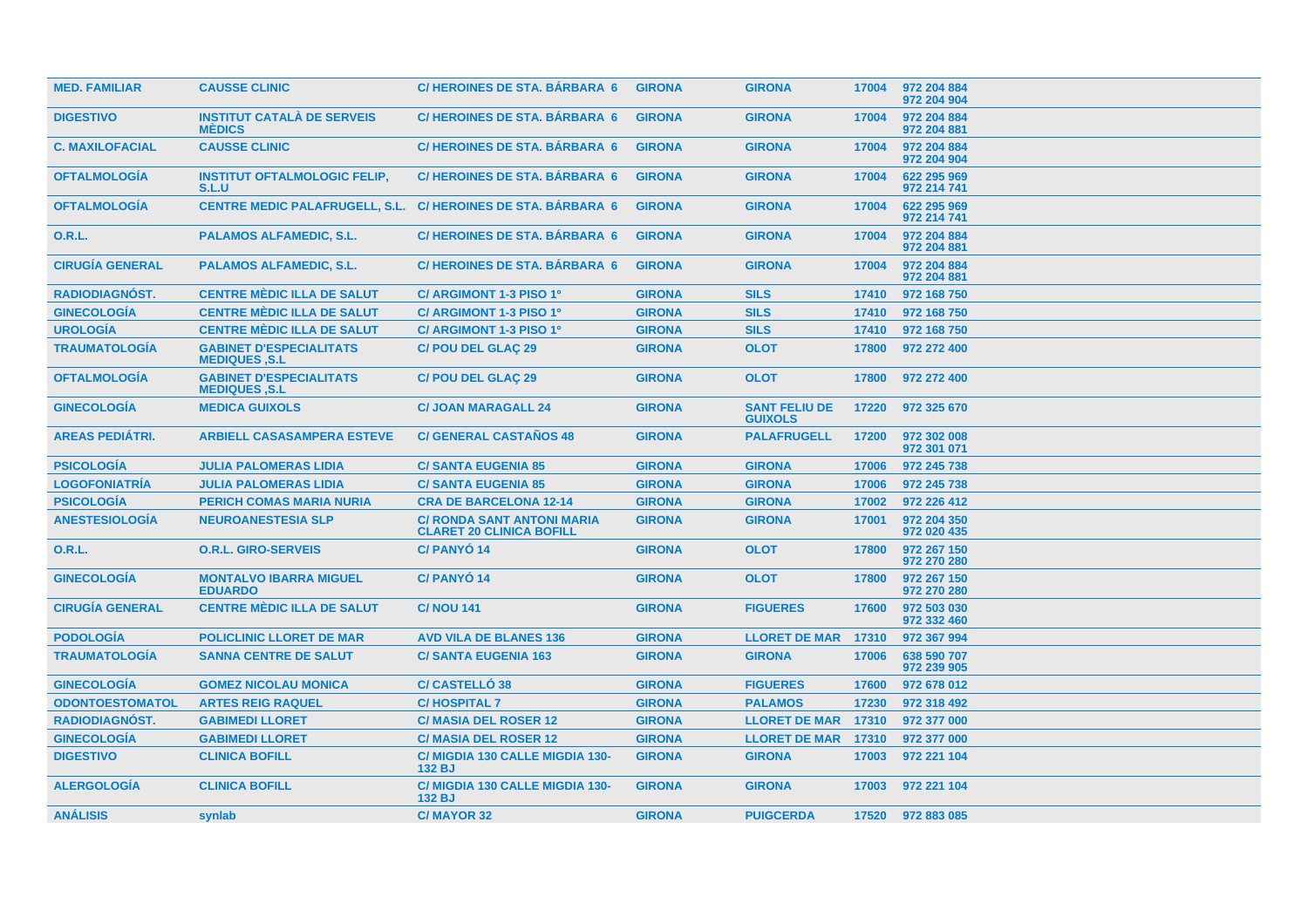| <b>MED. FAMILIAR</b>   | <b>CEM CATALUNYA</b>                             | <b>C/BAIXADA DE LA COMA 15</b>       | <b>GIRONA</b> | <b>CASSA DE LA</b><br><b>SELVA</b>     | 17244 | 972 464 606                |
|------------------------|--------------------------------------------------|--------------------------------------|---------------|----------------------------------------|-------|----------------------------|
| <b>RADIODIAGNOST.</b>  | <b>CLINICA BOFILL FIGUERES</b>                   | <b>C/SANT LLÀTZER 4</b>              | <b>GIRONA</b> | <b>FIGUERES</b>                        | 17600 | 872 550 999                |
| <b>O.R.L.</b>          | <b>CLINICA BOFILL FIGUERES</b>                   | <b>C/SANT LLÀTZER 4</b>              | <b>GIRONA</b> | <b>FIGUERES</b>                        | 17600 | 872 550 999                |
| <b>NEUROCIRUGÍA</b>    | <b>CLINICA BOFILL FIGUERES</b>                   | <b>C/SANT LLÀTZER 4</b>              | <b>GIRONA</b> | <b>FIGUERES</b>                        | 17600 | 872 550 999                |
| <b>ANÁLISIS</b>        | <b>CENTRE D' ANALISIS GIRONA, S.A.</b>           | <b>C/ CARRER PAU CASALS 13</b>       | <b>GIRONA</b> | <b>LLAGOSTERA</b>                      | 17240 | 972 805 599                |
| <b>AREAS PEDIÁTRI.</b> | <b>CLINICA BOFILL PROACTIVE</b><br><b>HEALTH</b> | <b>AVD S'AGARO S/N S/N</b>           | <b>GIRONA</b> | <b>CASTELL-</b><br><b>PLATJA D'ARO</b> | 17250 | 872 598 000                |
| <b>DERMATOLOGÍA</b>    | <b>CLINICA BOFILL PROACTIVE</b><br><b>HEALTH</b> | <b>AVD S'AGARO S/N S/N</b>           | <b>GIRONA</b> | <b>CASTELL-</b><br><b>PLATJA D'ARO</b> | 17250 | 872 598 000                |
| <b>ANÁLISIS</b>        | <b>CENTRE D' ANALISIS GIRONA, S.A.</b>           | <b>AVD PELEGRI S/N</b>               | <b>GIRONA</b> | <b>TOSSA DE MAR</b>                    | 17320 | 972 341 448                |
| <b>ANÁLISIS</b>        | <b>CENTRE D' ANALISIS GIRONA, S.A.</b>           | <b>C/ PERE ALSIUS 2-4</b>            | <b>GIRONA</b> | <b>BANYOLES</b>                        | 17820 | 972 572 002                |
| <b>CIRUGÍA GENERAL</b> | <b>GABIMEDI BLANES</b>                           | <b>C/SES FLAQUES 7</b>               | <b>GIRONA</b> | <b>BLANES</b>                          | 17300 | 972 010 128                |
| <b>TRAUMATOLOGIA</b>   | <b>GABIMEDI BLANES</b>                           | <b>C/SES FLAQUES 7</b>               | <b>GIRONA</b> | <b>BLANES</b>                          | 17300 | 972 010 128                |
| RADIODIAGNÓST.         | <b>GABIMEDI BLANES</b>                           | <b>C/SES FLAQUES 7</b>               | <b>GIRONA</b> | <b>BLANES</b>                          | 17300 | 972 010 128                |
| <b>DIGESTIVO</b>       | <b>MOT-LAS-FIB</b>                               | <b>C/CARME 131</b>                   | <b>GIRONA</b> | <b>GIRONA</b>                          | 17004 | 872 020 038                |
| <b>ODONTOESTOMATOL</b> | <b>ALFA DENTAL</b>                               | <b>CRA GIRONA 28</b>                 | <b>GIRONA</b> | <b>SANT FELIU DE</b><br><b>GUIXOLS</b> | 17220 | 972 321 301                |
| <b>CARDIOLOGIA</b>     | <b>CLINICA EUPNEA</b>                            | <b>PSO PASEO DEL MAR 39</b>          | <b>GIRONA</b> | <b>PALAMOS</b>                         | 17230 | 872 217 591                |
| <b>PSICOLOGÍA</b>      | <b>CLINICA EUPNEA</b>                            | <b>PSO PASEO DEL MAR 39</b>          | <b>GIRONA</b> | <b>PALAMOS</b>                         | 17230 | 872 217 591                |
| <b>C. VASCULAR</b>     | <b>CENTRE MEDIC PUIGCERDA</b>                    | <b>C/PLA DEL FORT 7</b>              | <b>GIRONA</b> | <b>PUIGCERDA</b>                       | 17520 | 972 883 085                |
| <b>CARDIOLOGÍA</b>     | <b>CENTRE MEDIC PUIGCERDA</b>                    | <b>C/PLA DEL FORT 7</b>              | <b>GIRONA</b> | <b>PUIGCERDA</b>                       | 17520 | 972 883 085                |
| <b>OFTALMOLOGÍA</b>    | <b>CENTRE MEDIC PUIGCERDA</b>                    | <b>C/PLA DEL FORT 7</b>              | <b>GIRONA</b> | <b>PUIGCERDA</b>                       | 17520 | 972 883 085                |
| <b>ANESTESIOLOGÍA</b>  | <b>OLOT SALUT</b>                                | <b>C/MARIA VAYREDA 14</b>            | <b>GIRONA</b> | <b>OLOT</b>                            | 17800 | 972 624 533                |
| <b>PSICOLOGÍA</b>      | <b>BARRIS RUSET JORDI</b>                        | <b>C/ CARRER BARCELONA 31</b>        | <b>GIRONA</b> | <b>GIRONA</b>                          | 17002 | 608 210 284<br>972 223 224 |
| <b>CARDIOLOGIA</b>     | <b>CARDIOGIRONA</b>                              | <b>PLZ JOSEP PLA I CASADEVALL 11</b> | <b>GIRONA</b> | <b>GIRONA</b>                          | 17001 | 972 204 882                |
| <b>TRAUMATOLOGIA</b>   | <b>FROUFE SIOTA MIGUEL ANGEL</b>                 | <b>C/ JOAN MARAGALL 26</b>           | <b>GIRONA</b> | <b>GIRONA</b>                          | 17002 | 972 211 584<br>972 010 300 |
| <b>GINECOLOGIA</b>     | <b>ACEYZUN FUTUR-MEDIC S.L.P.</b>                | <b>C/ JOAN MARAGALL 26</b>           | <b>GIRONA</b> | <b>GIRONA</b>                          | 17002 | 972 211 584<br>972 010 300 |
| <b>MATRONA</b>         | <b>AYATS VIDAL ANNA</b>                          | <b>C/ JOAN MARAGALL 26</b>           | <b>GIRONA</b> | <b>GIRONA</b>                          | 17002 | 972 204 500                |
| <b>TRAUMATOLOGIA</b>   | <b>ADEL ABU-HEWEIJ MARWAN</b>                    | <b>C/ JOAN MARAGALL 26</b>           | <b>GIRONA</b> | <b>GIRONA</b>                          | 17002 | 972 211 584<br>972 010 300 |
| <b>C. PEDIÁTRICA</b>   | <b>ROS MIQUEL MONTSERRAT</b>                     | <b>C/ JOAN MARAGALL 26</b>           | <b>GIRONA</b> | <b>GIRONA</b>                          | 17002 | 972 211 584<br>972 010 300 |
| <b>CIRUGÍA GENERAL</b> | <b>GOMEZ CASTELLA JOAN FERRAN</b>                | <b>C/ JOAN MARAGALL 26</b>           | <b>GIRONA</b> | <b>GIRONA</b>                          | 17002 | 972 204 500                |
| <b>ANESTESIOLOGIA</b>  | <b>ANESTESIA GIRONA SLP</b>                      | <b>C/ JOAN MARAGALL 26</b>           | <b>GIRONA</b> | <b>GIRONA</b>                          | 17002 | 972 204 500                |
| <b>TRAUMATOLOGIA</b>   | <b>CENTRE SANITARI EMPORDANES,</b><br>S.L.       | <b>C/ JOAN MARAGALL 26</b>           | <b>GIRONA</b> | <b>GIRONA</b>                          | 17002 | 972 211 584<br>972 010 300 |
| <b>CIRUGIA GENERAL</b> | <b>FORT CABAÑES JORGE</b>                        | <b>C/ JOAN MARAGALL 26</b>           | <b>GIRONA</b> | <b>GIRONA</b>                          | 17002 | 972 211 584<br>972 010 300 |
| <b>TRAUMATOLOGIA</b>   | <b>DAZA MESAS JUAN RAMON</b>                     | <b>C/ JOAN MARAGALL 26</b>           | <b>GIRONA</b> | <b>GIRONA</b>                          | 17002 | 972 211 584<br>972 010 300 |
| <b>GINECOLOGIA</b>     | <b>MONTALVO IBARRA MIGUEL</b><br><b>EDUARDO</b>  | <b>C/ JOAN MARAGALL 26</b>           | <b>GIRONA</b> | <b>GIRONA</b>                          | 17002 | 972 211 584<br>972 010 300 |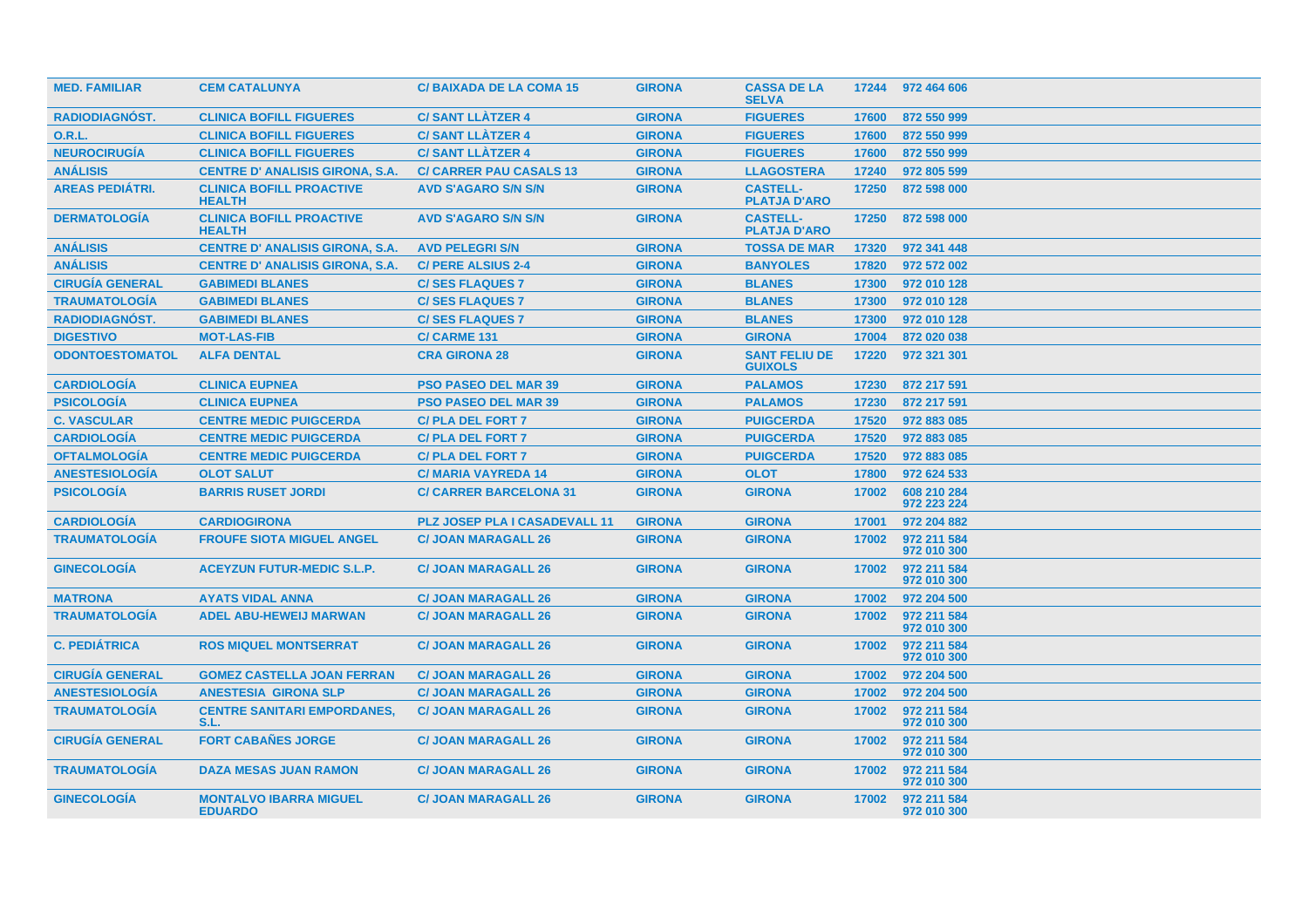| <b>NEUROLOGIA</b>      | <b>REIXACH CASULA RICARDO</b>                                                                                         | <b>C/ JOAN MARAGALL 26</b>                       | <b>GIRONA</b> | <b>GIRONA</b>       | 17002 | 972 211 584<br>972 010 300 |
|------------------------|-----------------------------------------------------------------------------------------------------------------------|--------------------------------------------------|---------------|---------------------|-------|----------------------------|
| <b>MED. FAMILIAR</b>   | <b>CENTRES MEDICAL (LLORET DE</b><br>MAR)                                                                             | <b>C/ORIOL I BOTET 5</b>                         | <b>GIRONA</b> | LLORET DE MAR 17310 |       | 972 372 291                |
| <b>PLAN DE SALUD</b>   | <b>INSTITUT CATALÀ DE SERVEIS</b><br><b>MÉDICS</b>                                                                    | <b>C/JOSEP MARIA GIRONELLA 11-13</b>             | <b>GIRONA</b> | <b>GIRONA</b>       | 17005 |                            |
| <b>AREAS PEDIÁTRI.</b> | <b>INSTITUT CATALÀ DE SERVEIS</b><br><b>MEDICS</b>                                                                    | <b>C/ JOSEP MARÍA GIRONELLA 11-13</b>            | <b>GIRONA</b> | <b>GIRONA</b>       | 17005 | 972 400 004                |
| <b>GINECOLOGIA</b>     | POLIMEDIC, S.L.                                                                                                       | <b>C/ ANSELM CLAVÉ 93</b>                        | <b>GIRONA</b> | <b>BLANES</b>       | 17300 | 972 353 525                |
| <b>GINECOLOGÍA</b>     | <b>MONTALVO IBARRA MIGUEL</b><br><b>EDUARDO</b>                                                                       | <b>C/ ANSELM CLAVÉ 93</b>                        | <b>GIRONA</b> | <b>BLANES</b>       | 17300 | 944 103 752<br>972 353 525 |
| 0.R.L.                 | <b>POLIMEDIC, S.L.</b>                                                                                                | <b>C/ ANSELM CLAVÉ 93</b>                        | <b>GIRONA</b> | <b>BLANES</b>       | 17300 | 972 353 525                |
| <b>UROLOGÍA</b>        | <b>POLIMEDIC, S.L.</b>                                                                                                | <b>C/ ANSELM CLAVÉ 93</b>                        | <b>GIRONA</b> | <b>BLANES</b>       | 17300 | 972 353 525                |
| <b>OFTALMOLOGÍA</b>    | <b>POLIMEDIC, S.L.</b>                                                                                                | <b>C/ ANSELM CLAVÉ 93</b>                        | <b>GIRONA</b> | <b>BLANES</b>       | 17300 | 972 353 525                |
| <b>PODOLOGÍA</b>       | POLIMEDIC, S.L.                                                                                                       | <b>C/ ANSELM CLAVÉ 93</b>                        | <b>GIRONA</b> | <b>BLANES</b>       | 17300 | 972 353 525                |
| <b>GINECOLOGÍA</b>     | <b>CENTRE DE GINECOLOGIA,</b><br><b>REPRODUCCIO, I PATOLOGIA</b><br><b>MAMARIA DE BLANES, SOCIEDAD</b><br><b>CIVI</b> | <b>C/ ANSELM CLAVÉ 63</b>                        | <b>GIRONA</b> | <b>BLANES</b>       | 17300 | 972 333 362                |
| <b>CIRUGÍA GENERAL</b> | <b>CENTRE MÈDIC ILLA DE SALUT</b>                                                                                     | C/ PERE III 41                                   | <b>GIRONA</b> | <b>FIGUERES</b>     | 17600 | 972 503 650                |
| <b>AREAS PEDIÁTRI.</b> | <b>ARBIELL CASASAMPERA ESTEVE</b>                                                                                     | C/ PERE III 41                                   | <b>GIRONA</b> | <b>FIGUERES</b>     | 17600 | 972 503 650                |
| <b>OFTALMOLOGÍA</b>    | <b>CENTRE OFTALMOLOGIC FIGUERES</b>                                                                                   | <b>C/ PERE III 41</b>                            | <b>GIRONA</b> | <b>FIGUERES</b>     | 17600 | 972 503 650                |
| 0.R.L.                 | <b>CLINICA SANTA CREU, S.L.</b>                                                                                       | C/ PERE III 41                                   | <b>GIRONA</b> | <b>FIGUERES</b>     | 17600 | 972 503 650                |
| <b>MED. NUCLEAR</b>    | <b>CETIR CLINICA GIRONA</b>                                                                                           | C/ PERE III 41                                   | <b>GIRONA</b> | <b>FIGUERES</b>     | 17600 | 972 503 650                |
| <b>ANESTESIOLOGÍA</b>  | <b>ARXER TARRES ANTONI</b>                                                                                            | <b>C/ MOSSÉN LLUIS CONSTANS 130</b>              | <b>GIRONA</b> | <b>BANYOLES</b>     | 17820 | 972 573 202                |
| <b>TRAUMATOLOGÍA</b>   | <b>FROUFE SIOTA MIGUEL ANGEL</b>                                                                                      | <b>C/ MOSSÉN LLUIS CONSTANS 130</b>              | <b>GIRONA</b> | <b>BANYOLES</b>     | 17820 | 972 573 202<br>972 570 208 |
| <b>CARDIOLOGIA</b>     | <b>INSTITUT CATALÀ DE SERVEIS</b><br><b>MÉDICS</b>                                                                    | <b>RDA SANT ANTONI MARIA CLARET</b><br><b>20</b> | <b>GIRONA</b> | <b>GIRONA</b>       | 17002 | 972 204 350                |
| <b>NEUMOLOGIA</b>      | <b>BONNIN VILAPLANA MARC</b>                                                                                          | <b>RDA SANT ANTONI MARIA CLARET</b><br>20        | <b>GIRONA</b> | <b>GIRONA</b>       | 17002 | 972 204 350                |
| <b>GINECOLOGÍA</b>     | <b>GIAH</b>                                                                                                           | <b>RDA SANT ANTONI MARIA CLARET</b><br>20        | <b>GIRONA</b> | <b>GIRONA</b>       | 17002 | 972 410 404<br>972 204 350 |
| <b>CIRUGIA GENERAL</b> | <b>CENTRE MEDIC PALAFRUGELL, S.L.</b>                                                                                 | <b>RDA SANT ANTONI MARIA CLARET</b><br><b>20</b> | <b>GIRONA</b> | <b>GIRONA</b>       | 17002 | 972 410 404<br>972 212 491 |
| <b>GINECOLOGÍA</b>     | <b>CENTRE MÈDIC ILLA DE SALUT</b>                                                                                     | <b>RDA SANT ANTONI MARIA CLARET</b><br><b>20</b> | <b>GIRONA</b> | <b>GIRONA</b>       | 17002 | 972 410 404<br>972 212 491 |
| <b>TRAUMATOLOGIA</b>   | <b>CENTRE MEDIC PALAFRUGELL, S.L.</b>                                                                                 | <b>RDA SANT ANTONI MARIA CLARET</b><br><b>20</b> | <b>GIRONA</b> | <b>GIRONA</b>       | 17002 | 972 410 404<br>972 212 491 |
| <b>OFTALMOLOGÍA</b>    | <b>CEM CATALUNYA</b>                                                                                                  | <b>RDA SANT ANTONI MARIA CLARET</b><br><b>20</b> | <b>GIRONA</b> | <b>GIRONA</b>       | 17002 | 972 410 404<br>972 212 491 |
| <b>OFTALMOLOGÍA</b>    | <b>INSTITUT CATALÀ DE SERVEIS</b><br><b>MÉDICS</b>                                                                    | <b>RDA SANT ANTONI MARIA CLARET</b><br>20        | <b>GIRONA</b> | <b>GIRONA</b>       | 17002 | 972 212 491<br>972 204 350 |
| <b>PODOLOGIA</b>       | <b>CLINICA BOFILL</b>                                                                                                 | <b>RDA SANT ANTONI MARIA CLARET</b><br><b>20</b> | <b>GIRONA</b> | <b>GIRONA</b>       | 17002 | 872 080 915<br>972 204 350 |
| <b>PSIQUIATRIA</b>     | <b>SAYOS DEL CASTILLO ALBERTO</b>                                                                                     | <b>RDA SANT ANTONI MARIA CLARET</b><br>20        | <b>GIRONA</b> | <b>GIRONA</b>       | 17002 | 972 410 404<br>972 212 491 |
| <b>GINECOLOGÍA</b>     | <b>CLINICA BOFILL</b>                                                                                                 | <b>RDA SANT ANTONI MARIA CLARET</b><br><b>20</b> | <b>GIRONA</b> | <b>GIRONA</b>       |       | 17002 972 204 350          |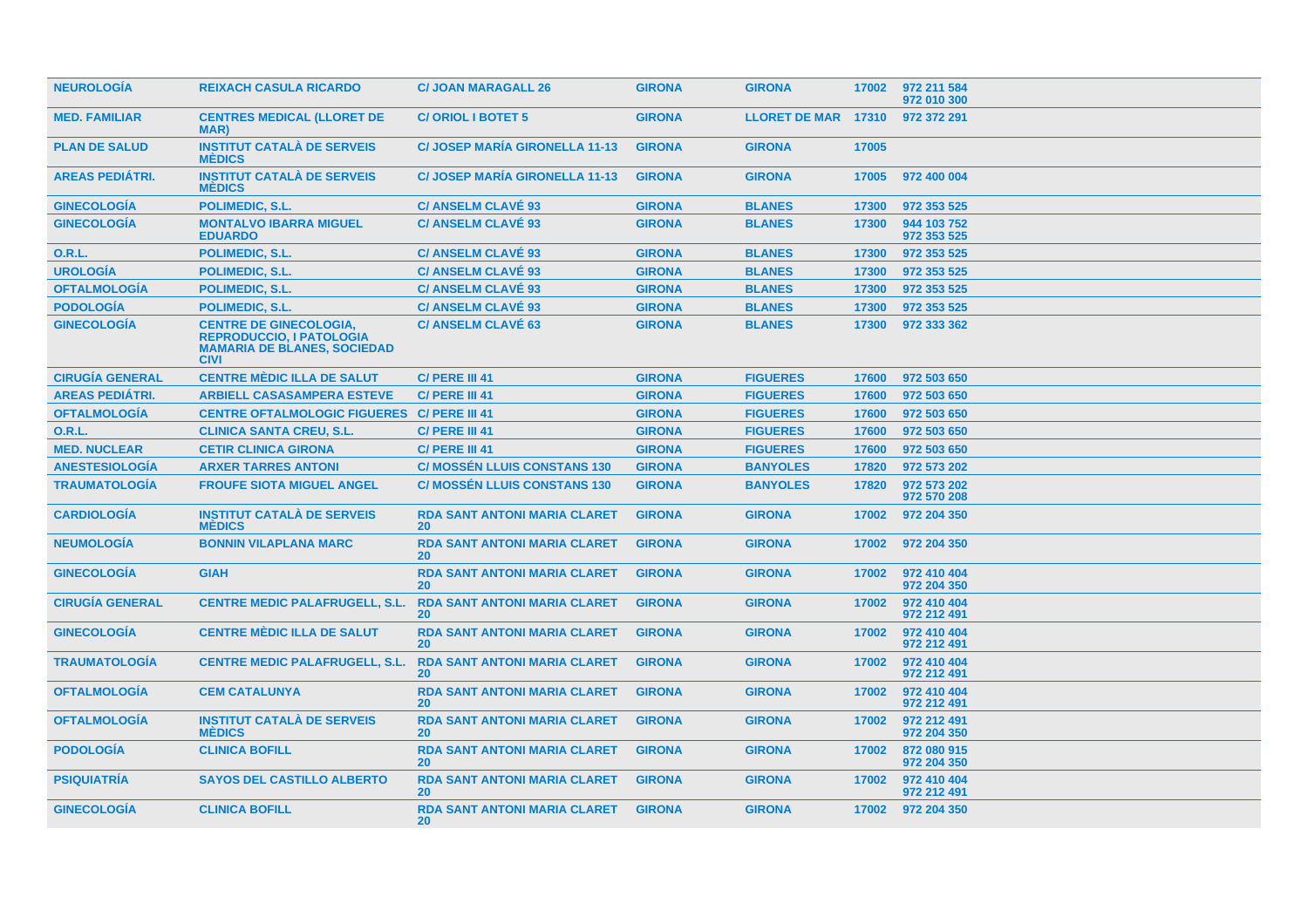| <b>TRAUMATOLOGIA</b>   | <b>ICOT GIRONA</b>                                         | <b>RDA SANT ANTONI MARIA CLARET</b><br><b>20</b> | <b>GIRONA</b> | <b>GIRONA</b>                            | 17002 | 972 204 350<br>972 426 077 |
|------------------------|------------------------------------------------------------|--------------------------------------------------|---------------|------------------------------------------|-------|----------------------------|
| <b>DIGESTIVO</b>       | <b>INSTITUT CATALÀ DE SERVEIS</b><br><b>MEDICS</b>         | <b>RDA SANT ANTONI MARIA CLARET</b><br><b>20</b> | <b>GIRONA</b> | <b>GIRONA</b>                            | 17002 | 972 204 350                |
| <b>CARDIOLOGIA</b>     | <b>ACEYZUN FUTUR-MEDIC S.L.P.</b>                          | <b>RDA SANT ANTONI MARIA CLARET</b><br>20        | <b>GIRONA</b> | <b>GIRONA</b>                            | 17002 | 972 410 404<br>972 212 491 |
| <b>TRAUMATOLOGIA</b>   | <b>GABIMEDI SANTA COLOMA DE</b><br><b>FARNERS</b>          | <b>RDA SANT ANTONI MARIA CLARET</b><br><b>20</b> | <b>GIRONA</b> | <b>GIRONA</b>                            | 17002 | 972 204 500<br>972 204 250 |
| 0.R.L.                 | <b>CENTRE MEDIC PALAFRUGELL, S.L.</b>                      | <b>RDA SANT ANTONI MARIA CLARET</b><br><b>20</b> | <b>GIRONA</b> | <b>GIRONA</b>                            | 17002 | 972 410 404<br>972 212 491 |
| <b>AREAS PEDIÁTRI.</b> | <b>CLINICA BOFILL</b>                                      | <b>RDA SANT ANTONI MARIA CLARET</b><br><b>20</b> | <b>GIRONA</b> | <b>GIRONA</b>                            | 17002 | 972 204 350                |
| <b>ALERGOLOGÍA</b>     | <b>CLINICA BOFILL</b>                                      | <b>RDA SANT ANTONI MARIA CLARET</b><br><b>20</b> | <b>GIRONA</b> | <b>GIRONA</b>                            | 17002 | 872 080 915<br>972 204 350 |
| <b>TRAUMATOLOGIA</b>   | <b>ACEYZUN FUTUR-MEDIC S.L.P.</b>                          | <b>RDA SANT ANTONI MARIA CLARET</b><br>20        | <b>GIRONA</b> | <b>GIRONA</b>                            | 17002 | 972 410 404<br>972 212 491 |
| <b>FISIOTERAPIA</b>    | FISIOGIR, S.C.                                             | <b>RDA SANT ANTONI MARIA CLARET</b><br><b>20</b> | <b>GIRONA</b> | <b>GIRONA</b>                            | 17002 | 972 204 350<br>972 204 500 |
| <b>TRAUMATOLOGIA</b>   | <b>TUBELLA PELLECIN JOAN</b>                               | <b>RDA SANT ANTONI MARIA CLARET</b><br><b>20</b> | <b>GIRONA</b> | <b>GIRONA</b>                            | 17002 | 972 410 404<br>972 212 491 |
| <b>CIRUGÍA GENERAL</b> | <b>MUÑOZ CASADEVALL PERE</b>                               | <b>C/ JULI GARRETA 9</b>                         | <b>GIRONA</b> | <b>GIRONA</b>                            | 17002 | 972 227 703                |
| <b>TRAUMATOLOGÍA</b>   | <b>ORTHODEX, S.C.</b>                                      | <b>C/ JULI GARRETA 9</b>                         | <b>GIRONA</b> | <b>GIRONA</b>                            | 17002 | 972 203 934<br>972 223 949 |
| 0.R.L.                 | <b>TRIAS MIS ENRIC</b>                                     | <b>C/ JULI GARRETA 16</b>                        | <b>GIRONA</b> | <b>GIRONA</b>                            | 17002 | 972 262 610<br>972 224 771 |
| <b>LOGOPEDIA</b>       | <b>GARGANTA COLOMI ROSER</b>                               | <b>C/GROBER 5</b>                                | <b>GIRONA</b> | <b>GIRONA</b>                            | 17001 | 972 210 490                |
| <b>OFTALMOLOGÍA</b>    | <b>CAUSSE CLINIC</b>                                       | <b>C/HEROINES DE STA, BÁRBARA 6</b>              | <b>GIRONA</b> | <b>GIRONA</b>                            | 17004 | 972 204 884<br>972 204 904 |
| <b>HOSP. GENERAL</b>   | <b>CAUSSE CLINIC</b>                                       | <b>C/HEROINES DE STA. BÁRBARA 6</b>              | <b>GIRONA</b> | <b>GIRONA</b>                            | 17004 | 972 204 884<br>972 204 904 |
| <b>CIRUGÍA GENERAL</b> | <b>INSTITUT CATALÀ DE SERVEIS</b><br><b>MÉDICS</b>         | <b>C/HEROINES DE STA, BÁRBARA 6</b>              | <b>GIRONA</b> | <b>GIRONA</b>                            | 17004 | 972 204 884<br>972 204 881 |
| 0.R.L.                 | <b>INSTITUT CATALÀ DE SERVEIS</b><br><b>MÉDICS</b>         | <b>C/HEROINES DE STA, BÁRBARA 6</b>              | <b>GIRONA</b> | <b>GIRONA</b>                            | 17004 | 972 204 884<br>972 204 881 |
| <b>TRAUMATOLOGÍA</b>   | <b>PALAMOS ALFAMEDIC, S.L.</b>                             | <b>C/HEROINES DE STA. BÁRBARA 6</b>              | <b>GIRONA</b> | <b>GIRONA</b>                            | 17004 | 972 204 884<br>972 204 881 |
| <b>AREAS PEDIÁTRI.</b> | <b>ALMIRALL I BANQUE JOSEFA</b>                            | C/ ANGEL GUIMERÁ 11-15 PISO<br><b>PPAL-PTA2</b>  | <b>GIRONA</b> | <b>BANYOLES</b>                          | 17820 | 972 582 743                |
| <b>ANÁLISIS</b>        | <b>CENTRE D' ANALISIS GIRONA, S.A.</b>                     | C/ ARGIMONT 1-3 PISO 1º                          | <b>GIRONA</b> | <b>SILS</b>                              | 17410 | 972 168 750                |
| <b>AREAS PEDIÁTRI.</b> | <b>GABIMEDI SANTA COLOMA DE</b><br><b>FARNERS</b>          | <b>C/ FRANCES CAMPRODON 40</b>                   | <b>GIRONA</b> | <b>SANTA COLOMA</b><br><b>DE FARNERS</b> | 17430 | 972 877 473                |
| <b>MED. FAMILIAR</b>   | <b>VERGES BUSQUETS JORDI</b>                               | <b>C/POU DEL GLAÇ 29</b>                         | <b>GIRONA</b> | <b>OLOT</b>                              | 17800 | 972 264 466<br>972 272 400 |
| <b>CIRUGÍA GENERAL</b> | <b>GABINET D'ESPECIALITATS</b><br><b>MEDIQUES, S.L</b>     | <b>C/POU DEL GLAC 29</b>                         | <b>GIRONA</b> | <b>OLOT</b>                              | 17800 | 972 272 400                |
| <b>O.R.L.</b>          | <b>GABINET D'ESPECIALITATS</b><br><b>MEDIQUES, S.L.</b>    | <b>C/POU DEL GLAÇ 29</b>                         | <b>GIRONA</b> | <b>OLOT</b>                              | 17800 | 972 272 400                |
| <b>MED. FAMILIAR</b>   | <b>JANE CASAS JOAN ENRIC</b>                               | <b>C/TORRENTO 27</b>                             | <b>GIRONA</b> | LLORET DE MAR 17310                      |       | 972 364 511                |
| <b>OFTALMOLOGÍA</b>    | <b>CENTRE OFTALMOLOGIC FIGUERES C/ JACINT VERDAGUER 30</b> |                                                  | <b>GIRONA</b> | <b>FIGUERES</b>                          | 17600 | 972 507 354<br>972 514 223 |
| <b>FISIOTERAPIA</b>    | <b>MOLINA FUENTES MARTA</b>                                | <b>C/ RAMBLA JOAQUIN RUYRA 38</b>                | <b>GIRONA</b> | <b>BLANES</b>                            | 17300 | 972 337 205                |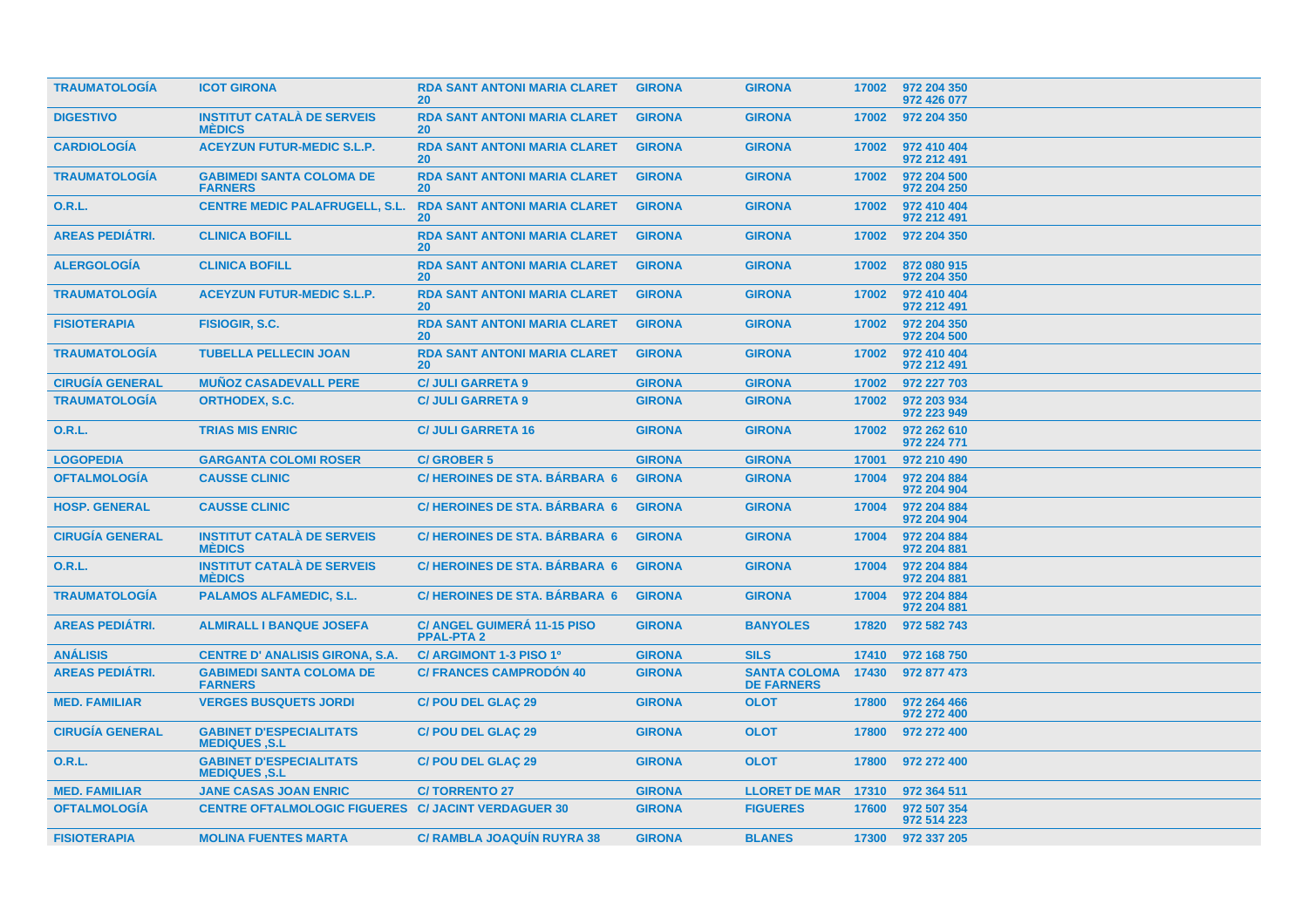| <b>O.R.L.</b>          | <b>CENTRE MEDIC PALAFRUGELL, S.L. PLZ CATALUNYA 3-5 PISO BAJO</b> |                                                                      | <b>GIRONA</b> | <b>PALAFRUGELL</b>                     | 17200 | 972 306 565                |
|------------------------|-------------------------------------------------------------------|----------------------------------------------------------------------|---------------|----------------------------------------|-------|----------------------------|
| <b>MED. FAMILIAR</b>   | <b>CENTRE MEDIC PALAFRUGELL, S.L. PLZ CATALUNYA 3-5 PISO BAJO</b> |                                                                      | <b>GIRONA</b> | <b>PALAFRUGELL</b>                     | 17200 | 972 306 565                |
| <b>PODOLOGÍA</b>       | <b>ACEYZUN FUTUR-MEDIC S.L.P.</b>                                 | <b>C/ CARRETERA DE GIRONA 88</b>                                     | <b>GIRONA</b> | <b>SANT FELIU DE</b><br><b>GUIXOLS</b> | 17220 | 972 327 415<br>972 820 130 |
| <b>DERMATOLOGÍA</b>    | <b>CENTRE MEDES</b>                                               | <b>C/SARDANA 29</b>                                                  | <b>GIRONA</b> | <b>FIGUERES</b>                        | 17600 | 972 675 000                |
| <b>TRAUMATOLOGÍA</b>   | <b>RAMON ROIG, SL</b>                                             | <b>C/ RONDA SANT ANTONI MARIA</b><br><b>CLARET 20 CLINICA BOFILL</b> | <b>GIRONA</b> | <b>GIRONA</b>                          | 17001 | 972 416 777<br>972 204 350 |
| <b>O.R.L.</b>          | I.C.O.E.N                                                         | <b>C/NOU 65</b>                                                      | <b>GIRONA</b> | <b>FIGUERES</b>                        | 17600 | 659 291 442<br>972 674 757 |
| <b>OFTALMOLOGÍA</b>    | <b>CENTRE MÈDIC ILLA DE SALUT</b>                                 | <b>C/NOU 141</b>                                                     | <b>GIRONA</b> | <b>FIGUERES</b>                        | 17600 | 972 503 030<br>972 332 460 |
| <b>TRAUMATOLOGÍA</b>   | <b>CENTRE MÈDIC ILLA DE SALUT</b>                                 | <b>C/NOU 141</b>                                                     | <b>GIRONA</b> | <b>FIGUERES</b>                        | 17600 | 972 503 030<br>972 332 460 |
| <b>CARDIOLOGIA</b>     | <b>POLICLINIC LLORET DE MAR</b>                                   | <b>AVD VILA DE BLANES 136</b>                                        | <b>GIRONA</b> | <b>LLORET DE MAR 17310</b>             |       | 972 367 994                |
| <b>OFTALMOLOGÍA</b>    | <b>POLICLINIC LLORET DE MAR</b>                                   | <b>AVD VILA DE BLANES 136</b>                                        | <b>GIRONA</b> | <b>LLORET DE MAR 17310</b>             |       | 972 367 994                |
| 0.R.L.                 | <b>POLICLINIC LLORET DE MAR</b>                                   | <b>AVD VILA DE BLANES 136</b>                                        | <b>GIRONA</b> | <b>LLORET DE MAR 17310</b>             |       | 972 367 994                |
| <b>FISIOTERAPIA</b>    | <b>IGNIS CENTRE DE FISIOTERPIA, S.L.</b>                          | <b>PLZ MARQUEZ CAMPS 9-10</b>                                        | <b>GIRONA</b> | <b>GIRONA</b>                          | 17001 | 972 225 800                |
| <b>PSIQUIATRÍA</b>     | <b>SANNA CENTRE DE SALUT</b>                                      | <b>C/SANTA EUGENIA 163</b>                                           | <b>GIRONA</b> | <b>GIRONA</b>                          | 17006 | 638 590 707<br>972 239 905 |
| <b>PODOLOGÍA</b>       | <b>SANNA CENTRE DE SALUT</b>                                      | <b>C/SANTA EUGENIA 163</b>                                           | <b>GIRONA</b> | <b>GIRONA</b>                          | 17006 | 638 590 707<br>972 239 905 |
| <b>AREAS PEDIÁTRI.</b> | <b>GABIMEDI LLORET</b>                                            | <b>C/ MASIA DEL ROSER 12</b>                                         | <b>GIRONA</b> | <b>LLORET DE MAR</b>                   | 17310 | 972 377 000                |
| <b>PODOLOGÍA</b>       | <b>GABIMEDI LLORET</b>                                            | <b>C/ MASIA DEL ROSER 12</b>                                         | <b>GIRONA</b> | <b>LLORET DE MAR</b>                   | 17310 | 972 377 000                |
| <b>TRAUMATOLOGÍA</b>   | <b>CARLOS PUENTE ALONSO</b>                                       | <b>C/JULI-GARRETA 13</b>                                             | <b>GIRONA</b> | <b>GIRONA</b>                          | 17002 | 639 760 537<br>638 330 349 |
| <b>UROLOGÍA</b>        | <b>MORA NADAL JUAN IGNACIO</b>                                    | <b>C/ JULI-GARRETA 13</b>                                            | <b>GIRONA</b> | <b>GIRONA</b>                          | 17002 | 972 224 099                |
| <b>ANÁLISIS</b>        | <b>CENTRE DE GENETICA GIRONA</b>                                  | <b>C/BARCELONA 2</b>                                                 | <b>GIRONA</b> | <b>GIRONA</b>                          | 17002 | 972 217 407                |
| <b>NEUROCIRUGÍA</b>    | <b>CLINICA BOFILL</b>                                             | C/ MIGDIA 130 CALLE MIGDIA 130-<br><b>132 BJ</b>                     | <b>GIRONA</b> | <b>GIRONA</b>                          | 17003 | 972 221 104                |
| <b>ENFERMERÍA</b>      | <b>CLINICA BOFILL</b>                                             | C/ MIGDIA 130 CALLE MIGDIA 130-<br>132 BJ                            | <b>GIRONA</b> | <b>GIRONA</b>                          | 17003 | 972 221 104                |
| <b>C. VASCULAR</b>     | <b>CLINICA BOFILL</b>                                             | C/ MIGDIA 130 CALLE MIGDIA 130-<br>132 BJ                            | <b>GIRONA</b> | <b>GIRONA</b>                          | 17003 | 972 221 104                |
| <b>CIRUGÍA GENERAL</b> | <b>CLINICA BOFILL</b>                                             | <b>C/ MIGDIA 130 MIGDIA 130-132</b>                                  | <b>GIRONA</b> | <b>GIRONA</b>                          | 17003 | 972 221 104                |
| <b>ANALISIS</b>        | <b>CENTRE D' ANALISIS GIRONA, S.A.</b>                            | <b>C/ AGUSTI FONT BJ</b>                                             | <b>GIRONA</b> | <b>LA BISBAL</b><br><b>D'EMPORDA</b>   | 17100 | 972 643 400                |
| <b>RADIODIAGNÓST.</b>  | <b>CENTRE MEDIC DIAGNOSTIC</b><br><b>ALOMAR GIRONA, S.L.</b>      | C/BOSCH 6                                                            | <b>GIRONA</b> | <b>BLANES</b>                          | 17300 | 872 220 149<br>934 171 818 |
| <b>PSICOLOGÍA</b>      | <b>ESSENTIA CENTRE MÉDIC</b>                                      | <b>PSO VICENÇ BOU 35</b>                                             | <b>GIRONA</b> | <b>TORROELLA DE</b><br><b>MONTGRI</b>  | 17257 | 972 761 598<br>972 761 568 |
| <b>TRANSPORTE</b>      | <b>BLANCH AMBULANCIES, SL.</b>                                    | <b>PJE MANEL BONMATI I</b><br><b>ROMAGUERA 9</b>                     | <b>GIRONA</b> | <b>GIRONA</b>                          | 17003 | 972 211 176                |
| <b>AREAS PEDIÁTRI.</b> | <b>KIDSALUT</b>                                                   | <b>C/JOAN DE LA REGLA 5</b>                                          | <b>GIRONA</b> | <b>FIGUERES</b>                        | 17600 | 872 212 159                |
| <b>ENFERMERÍA</b>      | <b>CLINICA BOFILL FIGUERES</b>                                    | <b>C/SANT LLATZER 4</b>                                              | <b>GIRONA</b> | <b>FIGUERES</b>                        | 17600 | 872 550 999                |
| <b>ENDOCRINOLOGÍA</b>  | <b>CLINICA BOFILL FIGUERES</b>                                    | <b>C/SANT LLATZER 4</b>                                              | <b>GIRONA</b> | <b>FIGUERES</b>                        | 17600 | 872 550 999                |
| <b>GINECOLOGÍA</b>     | <b>CLINICA BOFILL FIGUERES</b>                                    | <b>C/SANT LLATZER 4</b>                                              | <b>GIRONA</b> | <b>FIGUERES</b>                        | 17600 | 872 550 999                |
| <b>ANÁLISIS</b>        | <b>CENTRE D' ANALISIS GIRONA, S.A.</b>                            | <b>C/DE FORNACA 3</b>                                                | <b>GIRONA</b> | <b>BLANES</b>                          | 17300 | 972 330 477<br>973 304 772 |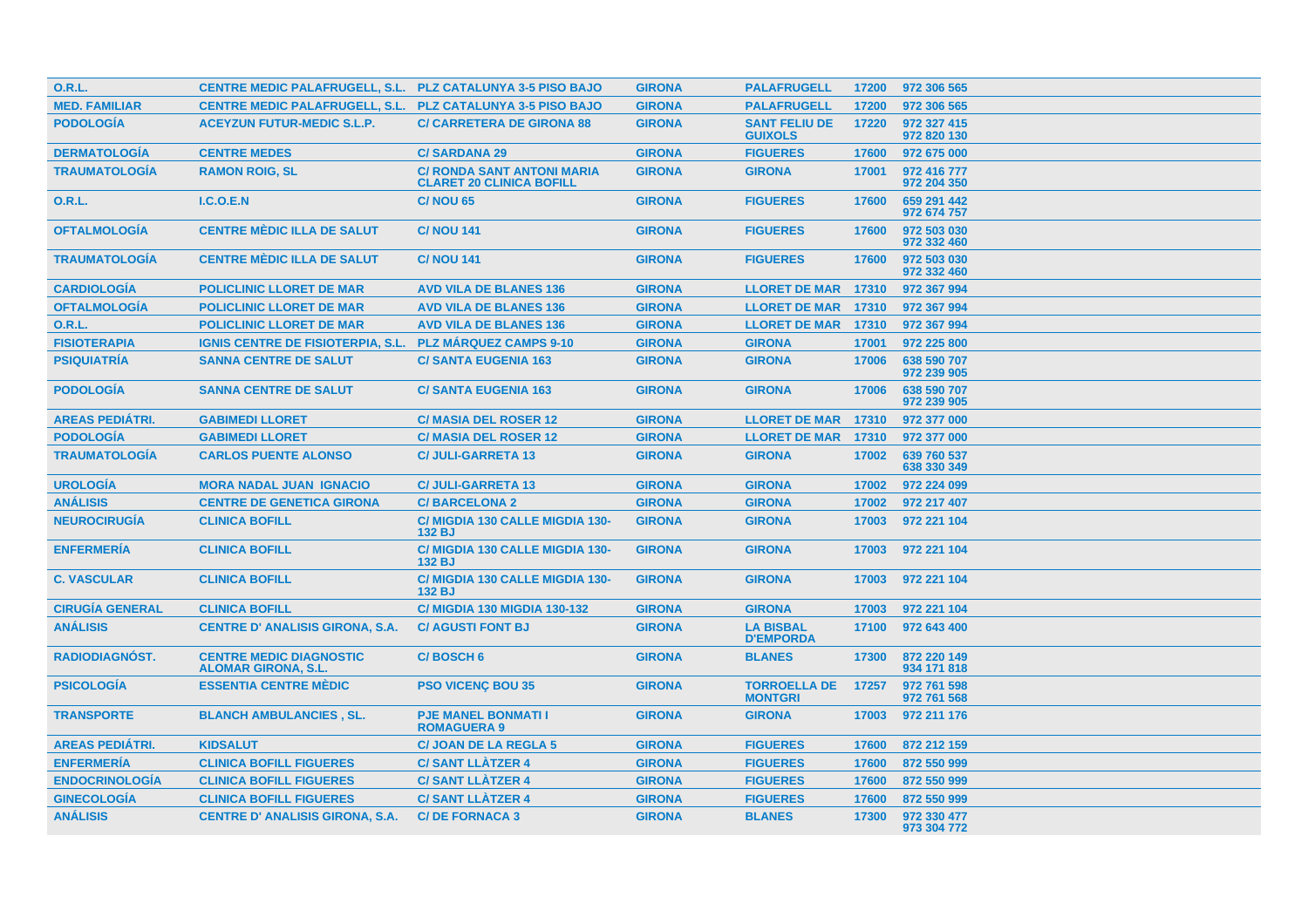| <b>PODOLOGÍA</b>       | <b>SAMITIER RUBIO ELISABETH</b>                                      | <b>C/ JOAQUIM VAYREDA 65</b>                              | <b>GIRONA</b> | <b>GIRONA</b>                          |       | 17001 972 207 716<br>687 744 132 |
|------------------------|----------------------------------------------------------------------|-----------------------------------------------------------|---------------|----------------------------------------|-------|----------------------------------|
| <b>REUMATOLOGIA</b>    | <b>CLINICA BOFILL PROACTIVE</b><br><b>HEALTH</b>                     | <b>AVD S'AGARO S/N S/N</b>                                | <b>GIRONA</b> | <b>CASTELL-</b><br><b>PLATJA D'ARO</b> | 17250 | 872 598 000                      |
| <b>RADIODIAGNOST.</b>  | <b>CLINICA BOFILL PROACTIVE</b><br><b>HEALTH</b>                     | <b>AVD S'AGARO S/N S/N</b>                                | <b>GIRONA</b> | <b>CASTELL-</b><br><b>PLATJA D'ARO</b> |       | 17250 872 598 000                |
| <b>CIRUGÍA GENERAL</b> | <b>CLINICA BOFILL PROACTIVE</b><br><b>HEALTH</b>                     | <b>AVD S'AGARO S/N S/N</b>                                | <b>GIRONA</b> | <b>CASTELL-</b><br><b>PLATJA D'ARO</b> | 17250 | 872 598 000                      |
| <b>UROLOGÍA</b>        | <b>GABIMEDI BLANES</b>                                               | <b>C/SES FLAQUES 7</b>                                    | <b>GIRONA</b> | <b>BLANES</b>                          | 17300 | 972 010 128                      |
| <b>FISIOTERAPIA</b>    | <b>GABIMEDI BLANES</b>                                               | <b>C/SES FLAQUES 7</b>                                    | <b>GIRONA</b> | <b>BLANES</b>                          | 17300 | 972 010 128                      |
| <b>PODOLOGIA</b>       | <b>GABIMEDI BLANES</b>                                               | <b>C/SES FLAQUES 7</b>                                    | <b>GIRONA</b> | <b>BLANES</b>                          | 17300 | 972 010 128                      |
| <b>PSIQUIATRÍA</b>     | <b>SAYOS DEL CASTILLO ALBERTO</b>                                    | <b>PJE PASAGE DE L'OLIVA 12</b>                           | <b>GIRONA</b> | <b>LLORET DE MAR</b>                   | 17310 | 607 212 999                      |
| <b>ODONTOESTOMATOL</b> | <b>CLINICA DENTAL SERRA-MARIN</b>                                    | <b>C/ CALLE ANTONI LLOPIS 18</b><br>(PLAÇA MERCAT D¿OLOT) | <b>GIRONA</b> | <b>OLOT</b>                            | 17800 | 972 280 896<br>696 501 073       |
| <b>AREAS PEDIATRI.</b> | <b>PERKAL RUG GRACIELA NOEMI</b>                                     | <b>C/ MARIA AURELIA CAMPANY 51</b>                        | <b>GIRONA</b> | <b>GIRONA</b>                          | 17003 | 972 216 640                      |
| <b>FISIOTERAPIA</b>    | <b>MOT-LAS-FIB</b>                                                   | <b>C/CARME 131</b>                                        | <b>GIRONA</b> | <b>GIRONA</b>                          | 17004 | 872 020 038                      |
| <b>AREAS PEDIÁTRI.</b> | <b>CLINICA EUPNEA</b>                                                | <b>PSO PASEO DEL MAR 39</b>                               | <b>GIRONA</b> | <b>PALAMOS</b>                         | 17230 | 872 217 591                      |
| <b>PODOLOGÍA</b>       | <b>CLINICA EUPNEA</b>                                                | <b>PSO PASEO DEL MAR 39</b>                               | <b>GIRONA</b> | <b>PALAMOS</b>                         | 17230 | 872 217 591                      |
| <b>ODONTOESTOMATOL</b> | <b>CLINICA DENTAL MONTGRI</b>                                        | <b>C/ PRESIDENT LLUIS COMPANYS 84</b>                     | <b>GIRONA</b> | <b>PALAMOS</b>                         | 17230 | 972 602 125<br>637 476 399       |
| <b>FISIOTERAPIA</b>    | <b>IJSALUT</b>                                                       | <b>C/ RONDA MONESTIR 90</b>                               | <b>GIRONA</b> | <b>BANYOLES</b>                        | 17820 | 972 573 533                      |
| <b>FISIOTERAPIA</b>    | <b>SANNA REHAB</b>                                                   | <b>C/SANTA EUGENIA 157</b>                                | <b>GIRONA</b> | <b>GIRONA</b>                          | 17007 | 972 239 905                      |
| <b>GINECOLOGÍA</b>     | <b>JUNCA FRANCH MARIA CARMEN</b>                                     | <b>C/PLA DEL FORT 7</b>                                   | <b>GIRONA</b> | <b>PUIGCERDA</b>                       | 17520 | 690 635 301<br>972 883 085       |
| <b>CIRUGÍA GENERAL</b> | <b>OLOT SALUT</b>                                                    | <b>C/MARIA VAYREDA 14</b>                                 | <b>GIRONA</b> | <b>OLOT</b>                            | 17800 | 972 624 533                      |
| RADIODIAGNÓST.         | <b>DIIMA CLINICA GIRONA</b>                                          | <b>RDA SANT ANTONI MARIA CLARET</b><br>20                 | <b>GIRONA</b> | <b>GIRONA</b>                          | 17002 | 872 080 915                      |
| <b>C. CARDIOVASC.</b>  | <b>UNITAT D'ANGIOLOGIA I CIRURGIA</b><br><b>CARDIOVASCULAR GIRON</b> | <b>C/ JULI GARRETA 9</b>                                  | <b>GIRONA</b> | <b>GIRONA</b>                          | 17002 | 972 221 920                      |
| 0.R.L.                 | <b>O.R.L. GIRO-SERVEIS</b>                                           | C/PL. JOSEP PLA 11                                        | <b>GIRONA</b> | <b>GIRONA</b>                          | 17001 | 972 201 084<br>972 220 994       |
| <b>TRAUMATOLOGÍA</b>   | <b>CARLOS PUENTE ALONSO</b>                                          | <b>C/ JULI GARRETA 10</b>                                 | <b>GIRONA</b> | <b>GIRONA</b>                          | 17002 | 639 760 537<br>972 483 838       |
| <b>CIRUGÍA GENERAL</b> | <b>PALAMOS ALFAMEDIC, S.L.</b>                                       | <b>AVD CATALUNYA 83-</b>                                  | <b>GIRONA</b> | <b>PALAMOS</b>                         | 17230 | 972 600 011<br>972 600 880       |
| <b>RADIODIAGNOST.</b>  | <b>PALAMOS ALFAMEDIC, S.L.</b>                                       | <b>AVD CATALUNYA 83-</b>                                  | <b>GIRONA</b> | <b>PALAMOS</b>                         | 17230 | 972 600 011<br>972 600 880       |
| <b>TRAUMATOLOGIA</b>   | <b>PALLARES ORO BENJAMIN</b>                                         | <b>C/ JOAN MARAGALL 26</b>                                | <b>GIRONA</b> | <b>GIRONA</b>                          | 17002 | 972 204 500<br>972 226 255       |
| <b>DERMATOLOGÍA</b>    | <b>CONSULTORI DERMATOLOGIC</b><br><b>DOCTORS QUINTANA</b>            | <b>C/ JOAN MARAGALL 26</b>                                | <b>GIRONA</b> | <b>GIRONA</b>                          | 17002 | 972 211 584<br>972 010 300       |
| <b>O.R.L.</b>          | <b>O.R.L. GIRO-SERVEIS</b>                                           | <b>C/ JOAN MARAGALL 26</b>                                | <b>GIRONA</b> | <b>GIRONA</b>                          | 17002 |                                  |
| <b>GINECOLOGIA</b>     | <b>VILA HERNANDEZ MARIA ROSA</b>                                     | <b>C/ JOAN MARAGALL 26</b>                                | <b>GIRONA</b> | <b>GIRONA</b>                          | 17002 | 972 211 584<br>972 204 500       |
| <b>UROLOGIA</b>        | <b>DR. MIQUEL CLOSAS CAPDEVILA</b>                                   | <b>C/ JOAN MARAGALL 26</b>                                | <b>GIRONA</b> | <b>GIRONA</b>                          | 17002 | 972 010 300<br>972 200 583       |
| <b>CIRUGIA GENERAL</b> | <b>CLINICA GIRONA</b>                                                | <b>C/ JOAN MARAGALL 26</b>                                | <b>GIRONA</b> | <b>GIRONA</b>                          | 17002 | 972 224 099<br>972 010 300       |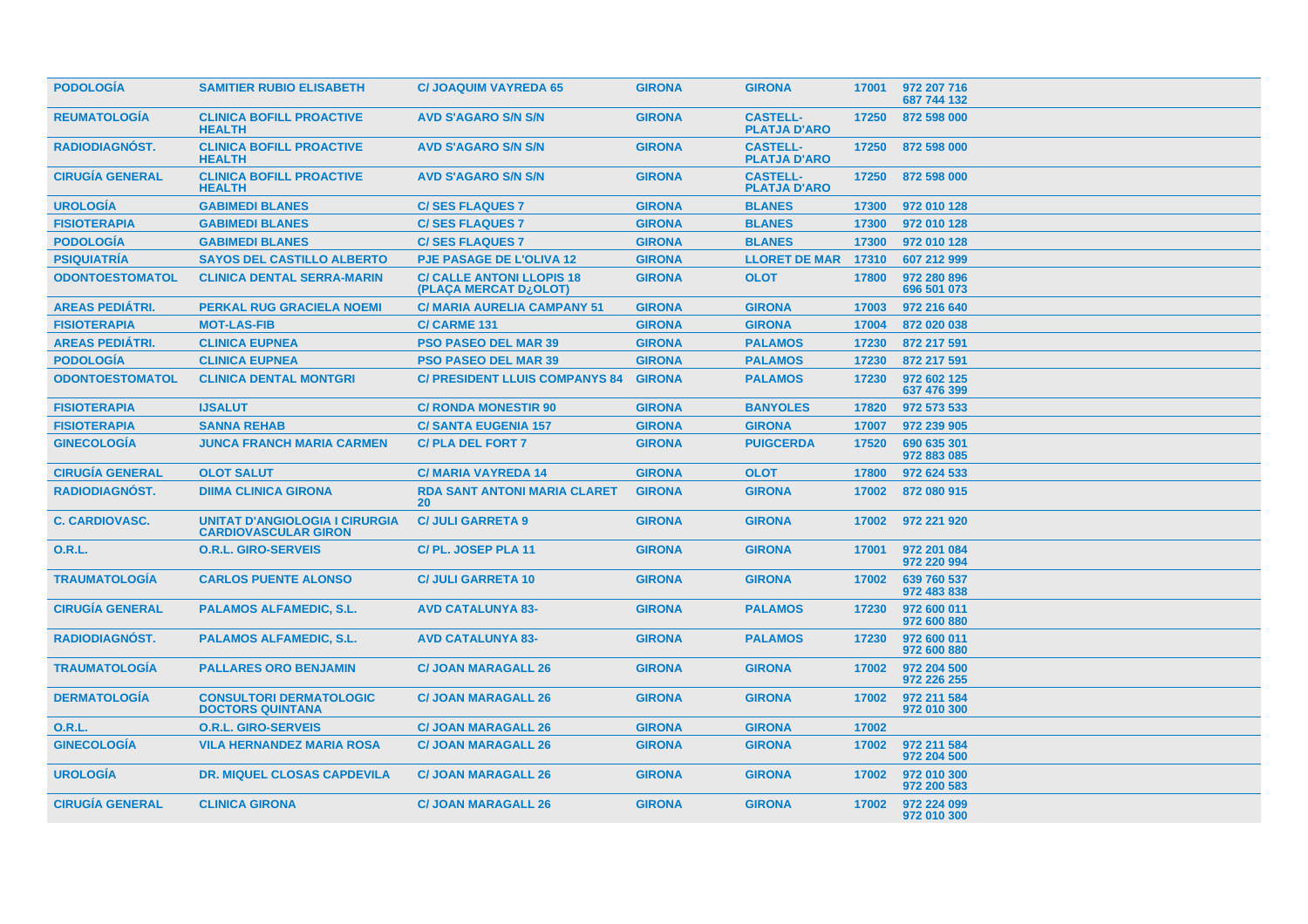| <b>GINECOLOGIA</b>     | <b>LUPES ASSOCIATS</b><br><b>PROFESSIONALS</b>                       | <b>C/ JOAN MARAGALL 26</b>                             | <b>GIRONA</b> | <b>GIRONA</b>   |       | 17002 972 211 584<br>972 204 500 |
|------------------------|----------------------------------------------------------------------|--------------------------------------------------------|---------------|-----------------|-------|----------------------------------|
| <b>MATRONA</b>         | <b>AYATS VIDAL ANNA</b>                                              | <b>C/ JOAN MARAGALL 26</b>                             | <b>GIRONA</b> | <b>GIRONA</b>   | 17002 | 644 059 399                      |
| <b>C. VASCULAR</b>     | <b>UNITAT D'ANGIOLOGIA I CIRURGIA</b><br><b>CARDIOVASCULAR GIRON</b> | <b>C/ JOAN MARAGALL 26</b>                             | <b>GIRONA</b> | <b>GIRONA</b>   | 17002 | 972 211 584<br>972 010 300       |
| <b>GINECOLOGÍA</b>     | <b>CEM CATALUNYA</b>                                                 | <b>C/ JOAN MARAGALL 26</b>                             | <b>GIRONA</b> | <b>GIRONA</b>   | 17002 | 972 211 584<br>972 010 300       |
| <b>TRAUMATOLOGIA</b>   | <b>PEREZ NAVARRO ANTONI</b>                                          | <b>C/ JOAN MARAGALL 26</b>                             | <b>GIRONA</b> | <b>GIRONA</b>   | 17002 | 972 211 584<br>972 010 300       |
| <b>MED. INTERNA</b>    | <b>BELTRAN GENESCA ANTONI</b>                                        | <b>C/ JOAN MARAGALL 26</b>                             | <b>GIRONA</b> | <b>GIRONA</b>   | 17002 | 972 211 584<br>972 010 300       |
| <b>TRAUMATOLOGIA</b>   | <b>CENTRE MÉDIC ILLA DE SALUT</b>                                    | <b>C/ JOAN MARAGALL 26</b>                             | <b>GIRONA</b> | <b>GIRONA</b>   | 17002 | 972 211 584<br>972 010 300       |
| <b>HOSP. GENERAL</b>   | <b>CLINICA GIRONA</b>                                                | <b>C/ JOAN MARAGALL 26</b>                             | <b>GIRONA</b> | <b>GIRONA</b>   | 17002 | 972 224 099<br>972 010 300       |
| <b>GINECOLOGÍA</b>     | <b>RIERA SOCASAU JOAN CARLES</b>                                     | <b>C/ JOAN MARAGALL 26</b>                             | <b>GIRONA</b> | <b>GIRONA</b>   | 17002 | 972 211 584<br>972 010 300       |
| <b>TRAUMATOLOGIA</b>   | <b>SANCHEZ BUSTOS EDUARDO</b>                                        | <b>C/ JULI GARRETA 13</b>                              | <b>GIRONA</b> | <b>GIRONA</b>   | 17002 | 972 224 099                      |
| <b>CIRUGÍA GENERAL</b> | <b>TUCA RODRIGUEZ FRANCISCO DE</b><br><b>ASIS</b>                    | <b>C/ JULI GARRETA 13</b>                              | <b>GIRONA</b> | <b>GIRONA</b>   | 17002 | 972 483 838<br>972 227 000       |
| <b>CIRUGIA GENERAL</b> | <b>TUCA RODRIGUEZ FRANCISCO DE</b><br><b>ASIS</b>                    | <b>C/ JULI GARRETA 13</b>                              | <b>GIRONA</b> | <b>GIRONA</b>   | 17002 | 972 483 838                      |
| <b>HEMATOLOGIA</b>     | <b>DIAZ SANTA JOHANA ALEJANDRA</b>                                   | <b>C/ JULI GARRETA 13</b>                              | <b>GIRONA</b> | <b>GIRONA</b>   | 17002 | 972 224 099                      |
| <b>ENDOCRINOLOGÍA</b>  | <b>INSTITUT CATALÀ DE SERVEIS</b><br><b>MÉDICS</b>                   | <b>C/ JOSEP MARIA GIRONELLA 11-13</b>                  | <b>GIRONA</b> | <b>GIRONA</b>   | 17005 | 972 400 004                      |
| <b>TRAUMATOLOGIA</b>   | <b>INSTITUT CATALA DE SERVEIS</b><br><b>MEDICS</b>                   | <b>C/ JOSEP MARIA GIRONELLA 11-13</b>                  | <b>GIRONA</b> | <b>GIRONA</b>   | 17005 | 972 400 004                      |
| <b>DERMATOLOGÍA</b>    | <b>INSTITUT CATALÀ DE SERVEIS</b><br><b>MEDICS</b>                   | <b>C/ JOSEP MARIA GIRONELLA 11-13</b>                  | <b>GIRONA</b> | <b>GIRONA</b>   | 17005 | 972 400 004                      |
| <b>DERMATOLOGÍA</b>    | <b>POLIMEDIC, S.L.</b>                                               | <b>C/ ANSELM CLAVÉ 93</b>                              | <b>GIRONA</b> | <b>BLANES</b>   | 17300 | 972 353 525                      |
| <b>CARDIOLOGÍA</b>     | POLIMEDIC, S.L.                                                      | <b>C/ ANSELM CLAVÉ 93</b>                              | <b>GIRONA</b> | <b>BLANES</b>   | 17300 | 972 353 525                      |
| <b>GINECOLOGIA</b>     | <b>GOMEZ NICOLAU MONICA</b>                                          | C/ PERE III 41                                         | <b>GIRONA</b> | <b>FIGUERES</b> | 17600 | 972 503 650                      |
| <b>ENFERMERIA</b>      | <b>CLINICA SANTA CREU, S.L.</b>                                      | C/ PERE III 41                                         | <b>GIRONA</b> | <b>FIGUERES</b> | 17600 | 972 503 650                      |
| <b>MED. FAMILIAR</b>   | <b>CLINICA SANTA CREU, S.L.</b>                                      | C/ PERE III 41                                         | <b>GIRONA</b> | <b>FIGUERES</b> | 17600 | 972 503 650                      |
| <b>TRAUMATOLOGIA</b>   | <b>CENTRE SANITARI EMPORDANES,</b><br>S.L.                           | C/ PERE III 41                                         | <b>GIRONA</b> | <b>FIGUERES</b> | 17600 | 972 503 650                      |
| <b>TRAUMATOLOGÍA</b>   | <b>CLINICA SANTA CREU, S.L.</b>                                      | C/ PERE III 41                                         | <b>GIRONA</b> | <b>FIGUERES</b> | 17600 | 972 503 650                      |
| <b>MATRONA</b>         | <b>JANOT REMOLINS ARIADNA</b>                                        | <b>RDA SANT ANTONI MARIA CLARET</b><br>20 <sup>°</sup> | <b>GIRONA</b> | <b>GIRONA</b>   | 17002 | 972 204 350                      |
| <b>O.R.L.</b>          | <b>PALAMOS ALFAMEDIC, S.L.</b>                                       | <b>RDA SANT ANTONI MARIA CLARET</b><br>20 <sup>°</sup> | <b>GIRONA</b> | <b>GIRONA</b>   | 17002 | 972 410 404<br>972 212 491       |
| <b>MATRONA</b>         | <b>SALA ANGELATS MARIA DOLORS</b>                                    | <b>RDA SANT ANTONI MARIA CLARET</b><br>20              | <b>GIRONA</b> | <b>GIRONA</b>   | 17002 | 972 224 034                      |
| <b>CARDIOLOGIA</b>     | <b>CENTRES MEDICAL (LLORET DE</b><br>MAR)                            | <b>RDA SANT ANTONI MARIA CLARET</b><br>20              | <b>GIRONA</b> | <b>GIRONA</b>   | 17002 | 972 410 404<br>972 212 491       |
| <b>CIRUGIA GENERAL</b> | POLIMEDIC, S.L.                                                      | <b>RDA SANT ANTONI MARIA CLARET</b><br><b>20</b>       | <b>GIRONA</b> | <b>GIRONA</b>   | 17002 | 972 410 404<br>972 212 491       |
| <b>GINECOLOGÍA</b>     | <b>ACEYZUN FUTUR-MEDIC S.L.P.</b>                                    | <b>RDA SANT ANTONI MARIA CLARET</b><br>20              | <b>GIRONA</b> | <b>GIRONA</b>   | 17002 | 972 410 404<br>972 212 491       |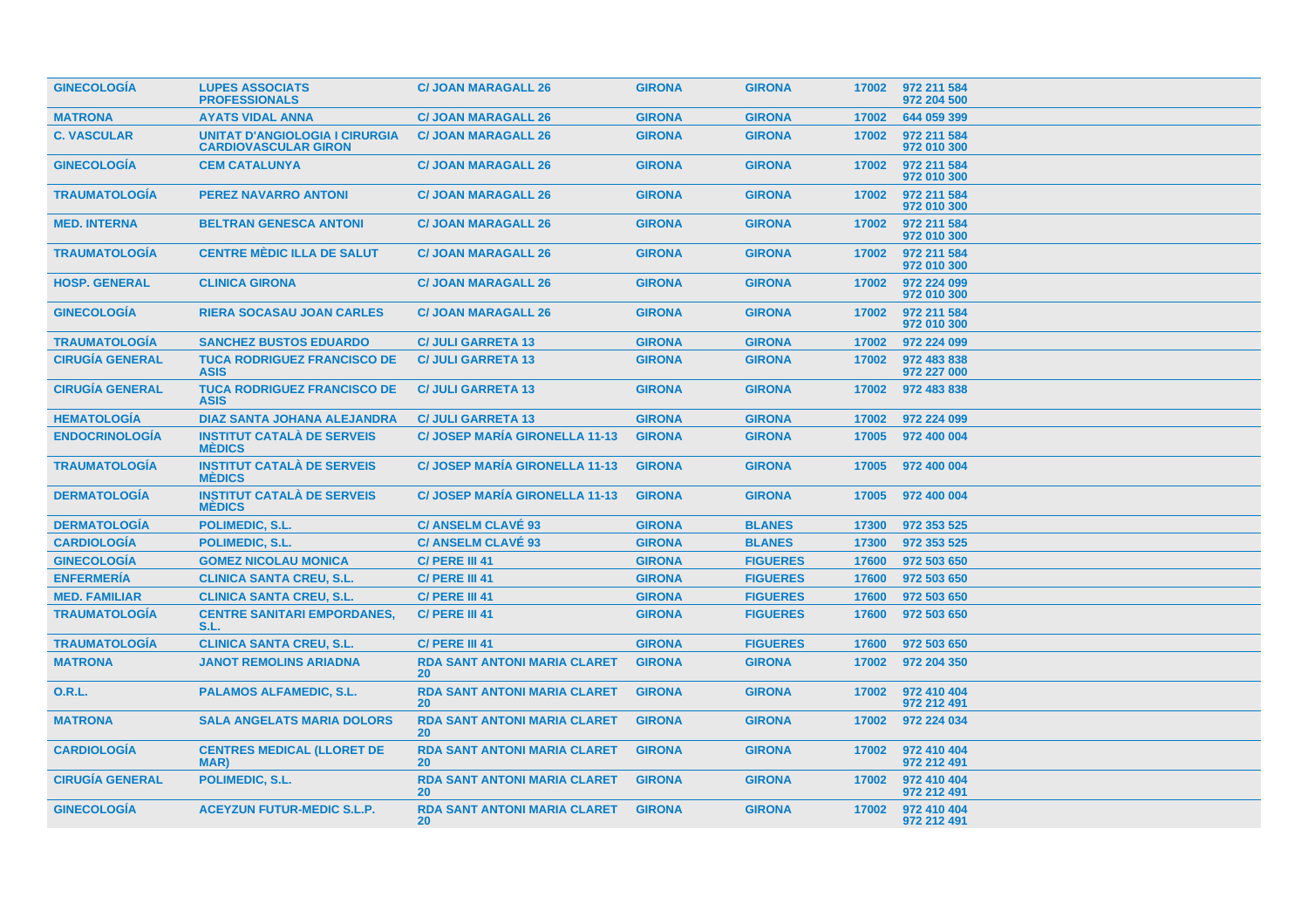| <b>DIGESTIVO</b>       | <b>DIGESTIU GIRONA</b>                                 | <b>RDA SANT ANTONI MARIA CLARET</b><br>20            | <b>GIRONA</b> | <b>GIRONA</b>                            | 17002 | 672 393 880<br>972 204 350 |
|------------------------|--------------------------------------------------------|------------------------------------------------------|---------------|------------------------------------------|-------|----------------------------|
| <b>HOSP. GENERAL</b>   | <b>CLINICA BOFILL</b>                                  | <b>RDA SANT ANTONI MARIA CLARET</b><br><b>20</b>     | <b>GIRONA</b> | <b>GIRONA</b>                            | 17002 | 972 204 350                |
| <b>ENDOCRINOLOGÍA</b>  | <b>VALENT FERRER ROSER</b>                             | <b>RDA SANT ANTONI MARIA CLARET</b><br><b>20</b>     | <b>GIRONA</b> | <b>GIRONA</b>                            | 17002 | 972 410 404<br>972 212 491 |
| <b>C. PEDIÁTRICA</b>   | <b>ROS MIQUEL MONTSERRAT</b>                           | <b>RDA SANT ANTONI MARIA CLARET</b><br><b>20</b>     | <b>GIRONA</b> | <b>GIRONA</b>                            | 17002 | 972 410 404<br>972 212 491 |
| <b>GINECOLOGÍA</b>     | <b>MELENDEZ GINECOLEGS</b>                             | <b>RDA SANT ANTONI MARIA CLARET</b><br>20            | <b>GIRONA</b> | <b>GIRONA</b>                            | 17002 | 872 080 915<br>972 426 077 |
| 0.R.L.                 | <b>IBANEZ ESCRIBANO MARTA EVA</b>                      | <b>RDA SANT ANTONI MARIA CLARET</b><br><b>20</b>     | <b>GIRONA</b> | <b>GIRONA</b>                            | 17002 | 972 204 350                |
| <b>ANÁLISIS</b>        | <b>CENTRE D' ANALISIS GIRONA, S.A.</b>                 | C/ MÉNDEZ NÚÑEZ 41                                   | <b>GIRONA</b> | <b>FIGUERES</b>                          | 17600 | 972 506 811                |
| <b>UROLOGÍA</b>        | <b>PALAMOS ALFAMEDIC, S.L.</b>                         | C/HEROINES DE STA. BÁRBARA 6                         | <b>GIRONA</b> | <b>GIRONA</b>                            | 17004 | 972 204 884<br>972 204 881 |
| RADIODIAGNÓST.         | <b>CAUSSE CLINIC</b>                                   | <b>C/HEROINES DE STA, BÁRBARA 6</b>                  | <b>GIRONA</b> | <b>GIRONA</b>                            | 17004 | 972 204 884<br>972 204 904 |
| <b>ENFERMERIA</b>      | <b>CAUSSE CLINIC</b>                                   | C/HEROINES DE STA. BÁRBARA 6                         | <b>GIRONA</b> | <b>GIRONA</b>                            | 17004 | 972 204 884<br>972 204 904 |
| <b>NEUMOLOGIA</b>      | <b>SABADELL NIETO CARLOS</b>                           | <b>C/HEROINES DE STA, BARBARA 6</b>                  | <b>GIRONA</b> | <b>GIRONA</b>                            | 17004 | 972 204 884<br>972 204 881 |
| <b>AREAS PEDIÁTRI.</b> | <b>FAIG I AUMALLE NURIA</b>                            | <b>C/ESTIRES 18</b>                                  | <b>GIRONA</b> | <b>OLOT</b>                              | 17800 | 972 267 518                |
| <b>GINECOLOGÍA</b>     | <b>IBORRA SANJOSE MARIA LUISA</b>                      | <b>C/ JOAN MARAGALL 23</b>                           | <b>GIRONA</b> | <b>GIRONA</b>                            | 17002 | 972 201 718                |
| <b>GINECOLOGÍA</b>     | <b>GISPERT GIRBAU MERITXELL</b>                        | <b>C/ JOAN MARAGALL 23</b>                           | <b>GIRONA</b> | <b>GIRONA</b>                            | 17002 | 972 201 718                |
| <b>PODOLOGÍA</b>       | <b>CENTRE MÈDIC ILLA DE SALUT</b>                      | C/ ARGIMONT 1-3 PISO 1º                              | <b>GIRONA</b> | <b>SILS</b>                              | 17410 | 972 168 750                |
| <b>OFTALMOLOGÍA</b>    | <b>CENTRE MÈDIC ILLA DE SALUT</b>                      | C/ ARGIMONT 1-3 PISO 1º                              | <b>GIRONA</b> | <b>SILS</b>                              | 17410 | 972 168 750                |
| <b>TRAUMATOLOGÍA</b>   | <b>CENTRE MÈDIC ILLA DE SALUT</b>                      | C/ ARGIMONT 1-3 PISO 1º                              | <b>GIRONA</b> | <b>SILS</b>                              | 17410 | 972 168 750                |
| <b>PODOLOGÍA</b>       | <b>BLANQUERA CANIGUERAL SARA</b>                       | C/AVALL <sub>11</sub>                                | <b>GIRONA</b> | <b>CASSA DE LA</b><br><b>SELVA</b>       | 17244 | 629 305 287<br>972 460 769 |
| <b>ANÁLISIS</b>        | <b>CENTRE D' ANALISIS GIRONA, S.A.</b>                 | <b>C/DEL BOSC 8</b>                                  | <b>GIRONA</b> | <b>BLANES</b>                            | 17300 | 972 332 105                |
| <b>MED. FAMILIAR</b>   | <b>GABIMEDI SANTA COLOMA DE</b><br><b>FARNERS</b>      | <b>C/ FRANCES CAMPRODÓN 40</b>                       | <b>GIRONA</b> | <b>SANTA COLOMA</b><br><b>DE FARNERS</b> | 17430 | 972 877 473                |
| <b>TRAUMATOLOGIA</b>   | <b>INSTITUT BORI</b>                                   | <b>C/POU DEL GLAC 29</b>                             | <b>GIRONA</b> | <b>OLOT</b>                              | 17800 | 972 272 400                |
| <b>GINECOLOGÍA</b>     | <b>GABINET D'ESPECIALITATS</b><br><b>MEDIQUES .S.L</b> | <b>C/POU DEL GLAÇ 29</b>                             | <b>GIRONA</b> | <b>OLOT</b>                              | 17800 | 972 272 400                |
| <b>PSICOLOGÍA</b>      | <b>PERICH COMAS MARIA NURIA</b>                        | <b>C/POU DEL GLAÇ 29</b>                             | <b>GIRONA</b> | <b>OLOT</b>                              | 17800 | 972 272 400                |
| <b>UROLOGIA</b>        | <b>INSTITUT D?UROLOGIA DE GIRONA.</b><br>S.L.          | <b>C/POU DEL GLAC 29</b>                             | <b>GIRONA</b> | <b>OLOT</b>                              | 17800 | 972 264 466                |
| <b>CIRUGÍA GENERAL</b> | <b>MEDICA GUIXOLS</b>                                  | <b>C/ JOAN MARAGALL 24</b>                           | <b>GIRONA</b> | <b>SANT FELIU DE</b><br><b>GUIXOLS</b>   | 17220 | 972 325 670                |
| <b>O.R.L.</b>          | <b>MEDICA GUIXOLS</b>                                  | <b>C/ JOAN MARAGALL 24</b>                           | <b>GIRONA</b> | <b>SANT FELIU DE</b><br><b>GUIXOLS</b>   | 17220 | 605 844 525                |
| <b>CIRUGÍA GENERAL</b> | <b>MEDICA GUIXOLS</b>                                  | <b>C/ JOAN MARAGALL 24</b>                           | <b>GIRONA</b> | <b>SANT FELIU DE</b><br><b>GUIXOLS</b>   | 17220 | 605 844 525                |
| <b>FISIOTERAPIA</b>    | <b>CENTRE FISIOTERAPÈUTIC CRISOL</b>                   | <b>C/ RONDA MAS D'EN BOSCH 3 PISO</b><br><b>BAJO</b> | <b>GIRONA</b> | <b>RIPOLL</b>                            | 17500 | 972 703 404                |
| <b>MED. INTERNA</b>    | <b>CENTRE MEDIC PALAFRUGELL, S.L.</b>                  | <b>PLZ CATALUNYA 3-5 PISO BAJO</b>                   | <b>GIRONA</b> | <b>PALAFRUGELL</b>                       | 17200 | 972 306 565                |
| <b>CARDIOLOGÍA</b>     | <b>ACEYZUN FUTUR-MEDIC S.L.P.</b>                      | <b>C/ CARRETERA DE GIRONA 88</b>                     | <b>GIRONA</b> | <b>SANT FELIU DE</b><br><b>GUIXOLS</b>   | 17220 | 972 327 415<br>972 820 130 |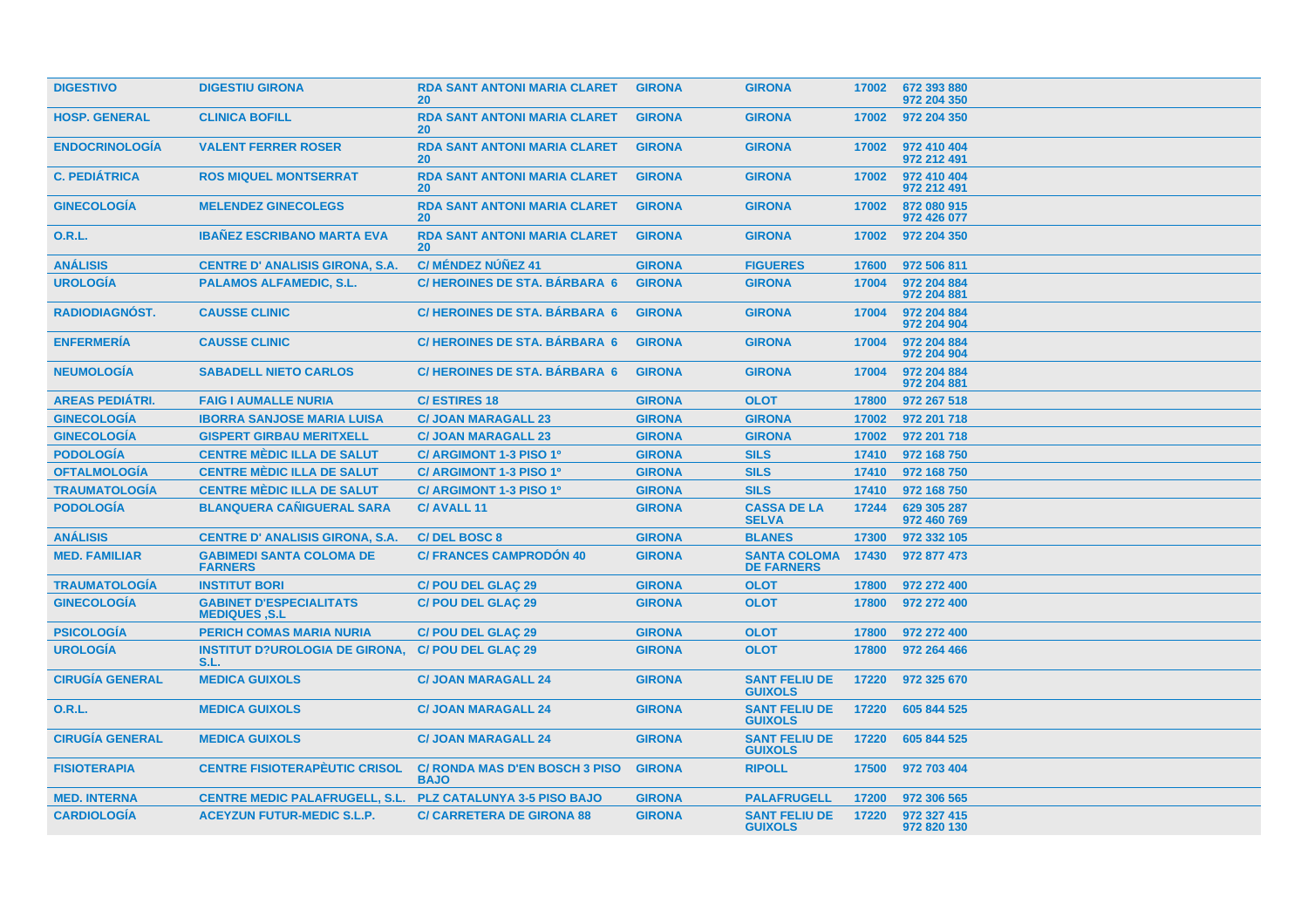| <b>MED. FAMILIAR</b>   | <b>ACEYZUN FUTUR-MEDIC S.L.P.</b>                | <b>C/ CARRETERA DE GIRONA 88</b>                                     | <b>GIRONA</b> | <b>SANT FELIU DE</b><br><b>GUIXOLS</b> | 17220 | 972 327 415<br>972 820 130 |
|------------------------|--------------------------------------------------|----------------------------------------------------------------------|---------------|----------------------------------------|-------|----------------------------|
| <b>NEUROLOGÍA</b>      | <b>NEUROANESTESIA SLP</b>                        | <b>C/ RONDA SANT ANTONI MARIA</b><br><b>CLARET 20 CLINICA BOFILL</b> | <b>GIRONA</b> | <b>GIRONA</b>                          | 17001 | 972 020 435                |
| <b>ODONTOESTOMATOL</b> | <b>ALFA DENTAL</b>                               | <b>AVD SALVADOR DALI 94 FRENTE A</b><br><b>LA CUCHARA</b>            | <b>GIRONA</b> | <b>FIGUERES</b>                        | 17600 | 972 671 912                |
| <b>AREAS PEDIÁTRI.</b> | <b>BARDALET VIÑALS NARCISO</b>                   | C/ MÉNDEZ NÚÑEZ 44 PISO BAJO                                         | <b>GIRONA</b> | <b>FIGUERES</b>                        | 17600 | 972 501 050                |
| <b>PSICOLOGÍA</b>      | <b>VILASECA BRAVO MARIA MERCE</b>                | <b>C/LLARG 33</b>                                                    | <b>GIRONA</b> | <b>BLANES</b>                          | 17300 | 972 357 256                |
| <b>FISIOTERAPIA</b>    | <b>MALLOL SOLES JORDI</b>                        | <b>PLZ DELS COMTES PORTAL 4</b>                                      | <b>GIRONA</b> | <b>PALAMOS</b>                         | 17230 | 972 315 581                |
| <b>MED. FAMILIAR</b>   | <b>CENTRE MEDIC ILLA DE SALUT</b>                | <b>C/NOU 141</b>                                                     | <b>GIRONA</b> | <b>FIGUERES</b>                        | 17600 | 972 503 030<br>972 332 460 |
| <b>GINECOLOGÍA</b>     | <b>CENTRE MÈDIC ILLA DE SALUT</b>                | <b>C/NOU 141</b>                                                     | <b>GIRONA</b> | <b>FIGUERES</b>                        | 17600 | 972 503 030<br>972 332 460 |
| <b>TRAUMATOLOGÍA</b>   | <b>POLICLINIC LLORET DE MAR</b>                  | <b>AVD VILA DE BLANES 136</b>                                        | <b>GIRONA</b> | <b>LLORET DE MAR</b>                   | 17310 | 972 367 994                |
| <b>ANÁLISIS</b>        | <b>CENTRE D' ANALISIS GIRONA, S.A.</b>           | <b>AVD VILA DE BLANES 136</b>                                        | <b>GIRONA</b> | <b>LLORET DE MAR</b>                   | 17310 | 972 367 994                |
| <b>DIGESTIVO</b>       | <b>SANNA CENTRE DE SALUT</b>                     | <b>C/SANTA EUGENIA 163</b>                                           | <b>GIRONA</b> | <b>GIRONA</b>                          | 17006 | 638 590 707<br>972 239 905 |
| <b>O.R.L.</b>          | <b>SANNA CENTRE DE SALUT</b>                     | <b>C/ SANTA EUGENIA 163</b>                                          | <b>GIRONA</b> | <b>GIRONA</b>                          | 17006 | 638 590 707<br>972 239 905 |
| <b>OFTALMOLOGÍA</b>    | <b>SANNA CENTRE DE SALUT</b>                     | <b>C/SANTA EUGENIA 163</b>                                           | <b>GIRONA</b> | <b>GIRONA</b>                          | 17006 | 638 590 707<br>972 239 905 |
| <b>ENDOCRINOLOGIA</b>  | <b>SANNA CENTRE DE SALUT</b>                     | <b>C/SANTA EUGENIA 163</b>                                           | <b>GIRONA</b> | <b>GIRONA</b>                          | 17006 | 638 590 707<br>972 239 905 |
| <b>AREAS PEDIÁTRI.</b> | <b>CLINICA BOFILL</b>                            | <b>C/ MIGDIA 130 MIGDIA 130-132</b>                                  | <b>GIRONA</b> | <b>GIRONA</b>                          | 17003 | 972 221 104                |
| <b>PSICOLOGÍA</b>      | <b>CEM CATALUNYA</b>                             | <b>C/BAIXADA DE LA COMA 15</b>                                       | <b>GIRONA</b> | <b>CASSA DE LA</b><br><b>SELVA</b>     | 17244 | 972 464 606                |
| <b>MED. FAMILIAR</b>   | <b>BOSCH CUENCA MARIONA</b>                      | <b>C/TORRES I BAGES 11</b>                                           | <b>GIRONA</b> | <b>BANYOLES</b>                        | 17820 | 972 573 533                |
| <b>GINECOLOGÍA</b>     | <b>ESSENTIA CENTRE MÉDIC</b>                     | <b>PSO VICENÇ BOU 35</b>                                             | <b>GIRONA</b> | <b>TORROELLA DE</b><br><b>MONTGRI</b>  | 17257 | 972 761 568                |
| <b>TRAUMATOLOGIA</b>   | <b>ESSENTIA CENTRE MÈDIC</b>                     | <b>PSO VICENÇ BOU 35</b>                                             | <b>GIRONA</b> | <b>TORROELLA DE</b><br><b>MONTGRI</b>  | 17257 | 972 761 568                |
| <b>PODOLOGÍA</b>       | <b>CLINICA BOFILL FIGUERES</b>                   | <b>C/SANT LLÀTZER 4</b>                                              | <b>GIRONA</b> | <b>FIGUERES</b>                        | 17600 | 872 550 999                |
| <b>DIGESTIVO</b>       | <b>CLINICA BOFILL FIGUERES</b>                   | <b>C/SANT LLATZER 4</b>                                              | <b>GIRONA</b> | <b>FIGUERES</b>                        | 17600 | 872 550 999                |
| <b>ANÁLISIS</b>        | <b>CENTRE D' ANALISIS GIRONA, S.A.</b>           | <b>AVD COSTA BRAVA 2</b>                                             | <b>GIRONA</b> | <b>CASTELL-</b><br><b>PLATJA D'ARO</b> | 17249 | 972 817 564                |
| <b>PODOLOGIA</b>       | <b>SAMITIER RUBIO ELISABETH</b>                  | <b>RDA MOSSÉN CINTO VERDAGUER</b><br>30                              | <b>GIRONA</b> | <b>FIGUERES</b>                        | 17600 | 972 510 161<br>687 744 132 |
| <b>C. VASCULAR</b>     | <b>CLINICA BOFILL PROACTIVE</b><br><b>HEALTH</b> | <b>AVD S'AGARO S/N S/N</b>                                           | <b>GIRONA</b> | <b>CASTELL-</b><br><b>PLATJA D'ARO</b> | 17250 | 872 598 000                |
| <b>CARDIOLOGIA</b>     | <b>CLINICA BOFILL PROACTIVE</b><br><b>HEALTH</b> | <b>AVD S'AGARO S/N S/N</b>                                           | <b>GIRONA</b> | <b>CASTELL-</b><br><b>PLATJA D'ARO</b> | 17250 | 872 598 000                |
| <b>PODOLOGIA</b>       | <b>DOU FERRAN MERCE</b>                          | <b>C/BISBE VILANOVA 1 BIS</b>                                        | <b>GIRONA</b> | <b>OLOT</b>                            | 17800 | 646 096 066<br>972 984 324 |
| <b>DERMATOLOGIA</b>    | <b>GABIMEDI BLANES</b>                           | <b>C/SES FLAQUES 7</b>                                               | <b>GIRONA</b> | <b>BLANES</b>                          | 17300 | 972 010 128                |
| <b>ENDOCRINOLOGÍA</b>  | <b>GABIMEDI BLANES</b>                           | <b>C/SES FLAQUES 7</b>                                               | <b>GIRONA</b> | <b>BLANES</b>                          | 17300 | 972 010 128                |
| <b>ANATOMOPATOLO.</b>  | synlab                                           | <b>C/LES HEROINES DE SANTA</b><br><b>BARBARA 6</b>                   | <b>GIRONA</b> | <b>GIRONA</b>                          | 17004 | 972 204 900                |
| <b>NEUMOLOGÍA</b>      | <b>CLINICA EUPNEA</b>                            | <b>PSO PASEO DEL MAR 39</b>                                          | <b>GIRONA</b> | <b>PALAMOS</b>                         | 17230 | 872 217 591                |
| <b>O.R.L.</b>          | <b>CLINICA EUPNEA</b>                            | <b>PSO PASEO DEL MAR 39</b>                                          | <b>GIRONA</b> | <b>PALAMOS</b>                         |       | 17230 872 217 591          |
|                        |                                                  |                                                                      |               |                                        |       |                            |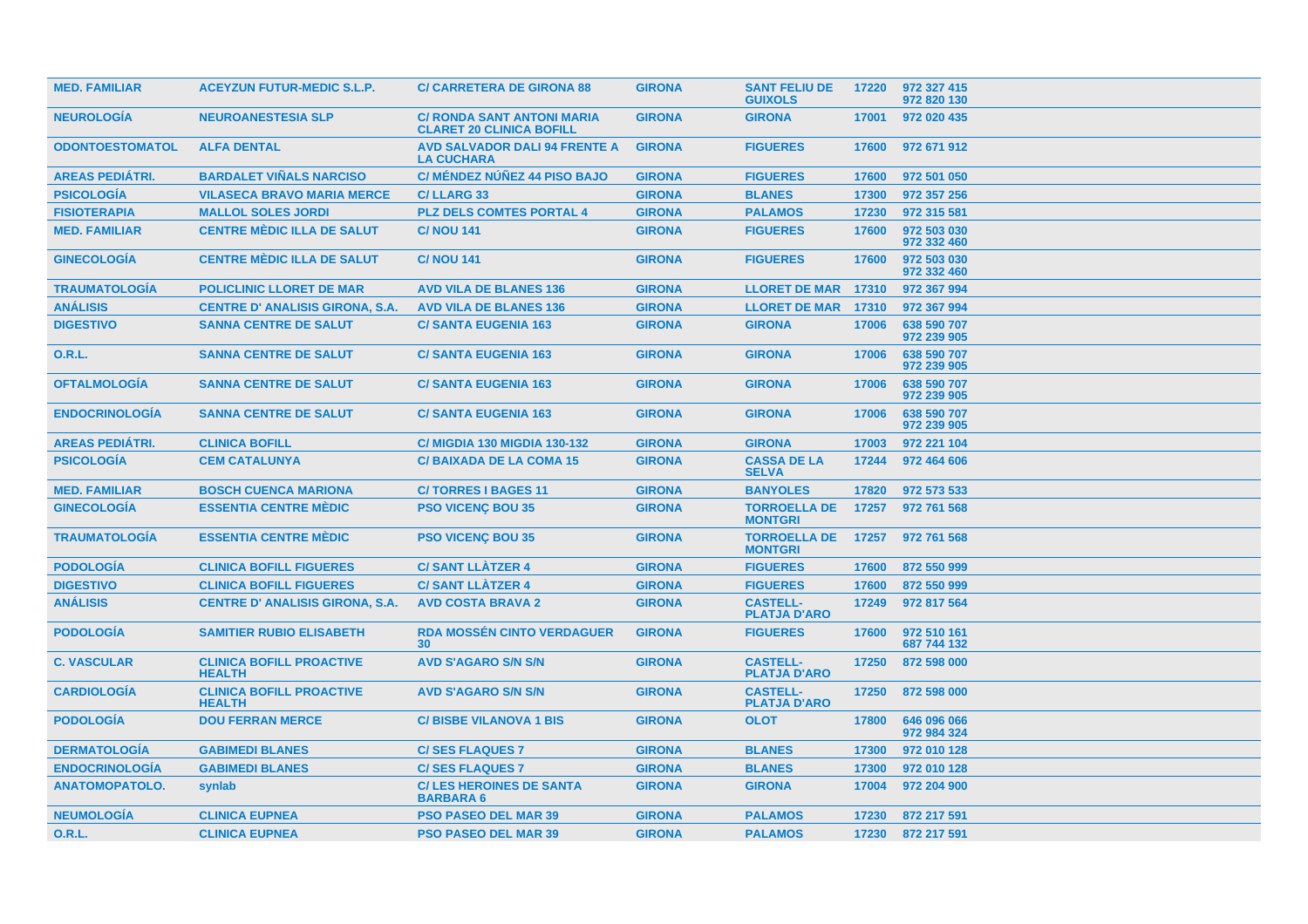| RADIODIAGNÓST.         | <b>CLINICA EUPNEA</b>                             | <b>PSO PASEO DEL MAR 39</b> | <b>GIRONA</b> | <b>PALAMOS</b>                  | 17230 | 872 217 591                |
|------------------------|---------------------------------------------------|-----------------------------|---------------|---------------------------------|-------|----------------------------|
| <b>C. MAXILOFACIAL</b> | <b>DARDER TUBERT LIDIA</b>                        | <b>C/BISBE LORENZANA 3</b>  | <b>GIRONA</b> | <b>OLOT</b>                     | 17800 | 972 697 790                |
| <b>ENFERMERÍA</b>      | <b>OLOT SALUT</b>                                 | <b>C/MARIA VAYREDA 14</b>   | <b>GIRONA</b> | <b>OLOT</b>                     | 17800 | 972 624 533                |
| <b>ENDOCRINOLOGÍA</b>  | <b>VALENT FERRER ROSER</b>                        | C/PL. JOSEP PLA 11          | <b>GIRONA</b> | <b>GIRONA</b>                   | 17001 | 972 204 882                |
| <b>C. PEDIÁTRICA</b>   | <b>ROS MIQUEL MONTSERRAT</b>                      | <b>C/ JULI GARRETA 10</b>   | <b>GIRONA</b> | <b>GIRONA</b>                   | 17002 | 972 487 091                |
| <b>C. PEDIÁTRICA</b>   | <b>PERICH SERRA ELOI</b>                          | <b>C/ JULI GARRETA 10</b>   | <b>GIRONA</b> | <b>GIRONA</b>                   | 17002 | 972 483 535                |
| <b>O.R.L.</b>          | I.C.O.E.N                                         | <b>C/ JULI GARRETA 10</b>   | <b>GIRONA</b> | <b>GIRONA</b>                   | 17002 | 972 483 838                |
| <b>GINECOLOGÍA</b>     | <b>VILA HERNANDEZ MARIA ROSA</b>                  | <b>C/ JULI GARRETA 10</b>   | <b>GIRONA</b> | <b>GIRONA</b>                   | 17002 | 972 483 838                |
| <b>ANÁLISIS</b>        | synlab                                            | C/PL. DE LA PALMERA 3       | <b>GIRONA</b> | <b>FIGUERES</b>                 | 17600 | 972 671 548                |
| <b>FISIOTERAPIA</b>    | <b>PALAMOS ALFAMEDIC, S.L.</b>                    | <b>AVD CATALUNYA 83-</b>    | <b>GIRONA</b> | <b>PALAMOS</b>                  | 17230 | 972 600 011<br>972 600 880 |
| <b>ENFERMERÍA</b>      | <b>PALAMOS ALFAMEDIC, S.L.</b>                    | <b>AVD CATALUNYA 83-</b>    | <b>GIRONA</b> | <b>PALAMOS</b>                  | 17230 | 972 600 011<br>972 600 880 |
| <b>MATRONA</b>         | <b>SALA ANGELATS MARIA DOLORS</b>                 | <b>C/ JOAN MARAGALL 26</b>  | <b>GIRONA</b> | <b>GIRONA</b>                   | 17002 | 972 204 500                |
| <b>OFTALMOLOGÍA</b>    | <b>MEDICA GUIXOLS</b>                             | <b>C/ JOAN MARAGALL 26</b>  | <b>GIRONA</b> | <b>GIRONA</b>                   | 17002 | 972 211 584<br>972 010 300 |
| <b>MATRONA</b>         | <b>PLAZA SANCHEZ NATALIA</b>                      | <b>C/ JOAN MARAGALL 26</b>  | <b>GIRONA</b> | <b>GIRONA</b>                   | 17002 | 972 211 584<br>972 204 500 |
| <b>GINECOLOGIA</b>     | <b>MEDICA GUIXOLS</b>                             | <b>C/ JOAN MARAGALL 26</b>  | <b>GIRONA</b> | <b>GIRONA</b>                   | 17002 | 972 211 584<br>972 010 300 |
| <b>RADIODIAGNOST.</b>  | <b>DIIMA CLINICA GIRONA</b>                       | <b>C/ JOAN MARAGALL 26</b>  | <b>GIRONA</b> | <b>GIRONA</b>                   | 17002 | 972 204 500                |
| <b>GINECOLOGÍA</b>     | <b>PALAMOS ALFAMEDIC, S.L.</b>                    | <b>C/ JOAN MARAGALL 26</b>  | <b>GIRONA</b> | <b>GIRONA</b>                   | 17002 | 972 211 584<br>972 010 300 |
| <b>ENDOCRINOLOGÍA</b>  | <b>CARRERAS FIGOLS JOSEP JOAN</b>                 | <b>C/ JOAN MARAGALL 26</b>  | <b>GIRONA</b> | <b>GIRONA</b>                   | 17002 | 972 211 584<br>972 010 300 |
| <b>GINECOLOGIA</b>     | <b>DE PERAY BAIGES MANEL</b>                      | <b>C/ JOAN MARAGALL 26</b>  | <b>GIRONA</b> | <b>GIRONA</b>                   | 17002 | 972 211 584<br>972 010 300 |
| <b>UROLOGÍA</b>        | <b>INSTITUT D?UROLOGIA DE GIRONA,</b><br>S.L.     | <b>C/ JOAN MARAGALL 26</b>  | <b>GIRONA</b> | <b>GIRONA</b>                   | 17002 | 972 211 584<br>972 010 300 |
| <b>ONCOLOGIA</b>       | <b>GABINET ONCOLÒGIC, S.C.</b>                    | <b>C/ JOAN MARAGALL 26</b>  | <b>GIRONA</b> | <b>GIRONA</b>                   | 17002 | 972 211 584<br>972 204 500 |
| <b>HEMATOLOGÍA</b>     | <b>DIAZ SANTA JOHANA ALEJANDRA</b>                | <b>C/ JOAN MARAGALL 26</b>  | <b>GIRONA</b> | <b>GIRONA</b>                   | 17002 | 972 211 584<br>972 204 500 |
| <b>MED. NUCLEAR</b>    | <b>CETIR CLINICA GIRONA</b>                       | <b>C/ JOAN MARAGALL 26</b>  | <b>GIRONA</b> | <b>GIRONA</b>                   | 17002 | 972 204 884<br>972 225 599 |
| O.R.L.                 | <b>PALAMOS ALFAMEDIC, S.L.</b>                    | <b>C/ JOAN MARAGALL 26</b>  | <b>GIRONA</b> | <b>GIRONA</b>                   | 17002 | 972 211 584<br>972 010 300 |
| <b>TRAUMATOLOGÍA</b>   | <b>FROUFE SIOTA MIGUEL ANGEL</b>                  | <b>C/ JULI GARRETA 13</b>   | <b>GIRONA</b> | <b>GIRONA</b>                   | 17002 | 972 224 099                |
| <b>AREAS PEDIATRI.</b> | <b>CENTRES MEDICAL (LLORET DE</b><br>MAR)         | <b>C/ORIOL I BOTET 5</b>    | <b>GIRONA</b> | LLORET DE MAR 17310             |       | 972 372 291                |
| <b>DERMATOLOGÍA</b>    | <b>CENTRES MEDICAL (LLORET DE</b><br><b>MAR</b> ) | <b>C/ORIOL I BOTET 5</b>    | <b>GIRONA</b> | LLORET DE MAR 17310             |       | 972 372 291                |
| <b>GINECOLOGÍA</b>     | <b>CENTRES MEDICAL (LLORET DE</b><br><b>MAR</b> ) | <b>C/ORIOL I BOTET 5</b>    | <b>GIRONA</b> | <b>LLORET DE MAR 17310</b>      |       | 972 372 291                |
| <b>ANATOMOPATOLO.</b>  | <b>ANDIMED</b>                                    | <b>C/ORIOL I BOTET 5</b>    | <b>GIRONA</b> | LLORET DE MAR 17310 972 372 291 |       |                            |
| <b>NEUMOLOGIA</b>      | POLIMEDIC, S.L.                                   | <b>C/ ANSELM CLAVE 93</b>   | <b>GIRONA</b> | <b>BLANES</b>                   | 17300 | 972 353 525                |
| <b>HOSP. GENERAL</b>   | <b>CLINICA SANTA CREU, S.L.</b>                   | C/ PERE III 41              | <b>GIRONA</b> | <b>FIGUERES</b>                 | 17600 | 972 503 650                |
| <b>GINECOLOGÍA</b>     | <b>RIERA SOCASAU JOAN CARLES</b>                  | C/ PERE III 41              | <b>GIRONA</b> | <b>FIGUERES</b>                 | 17600 | 972 503 650                |
|                        |                                                   |                             |               |                                 |       |                            |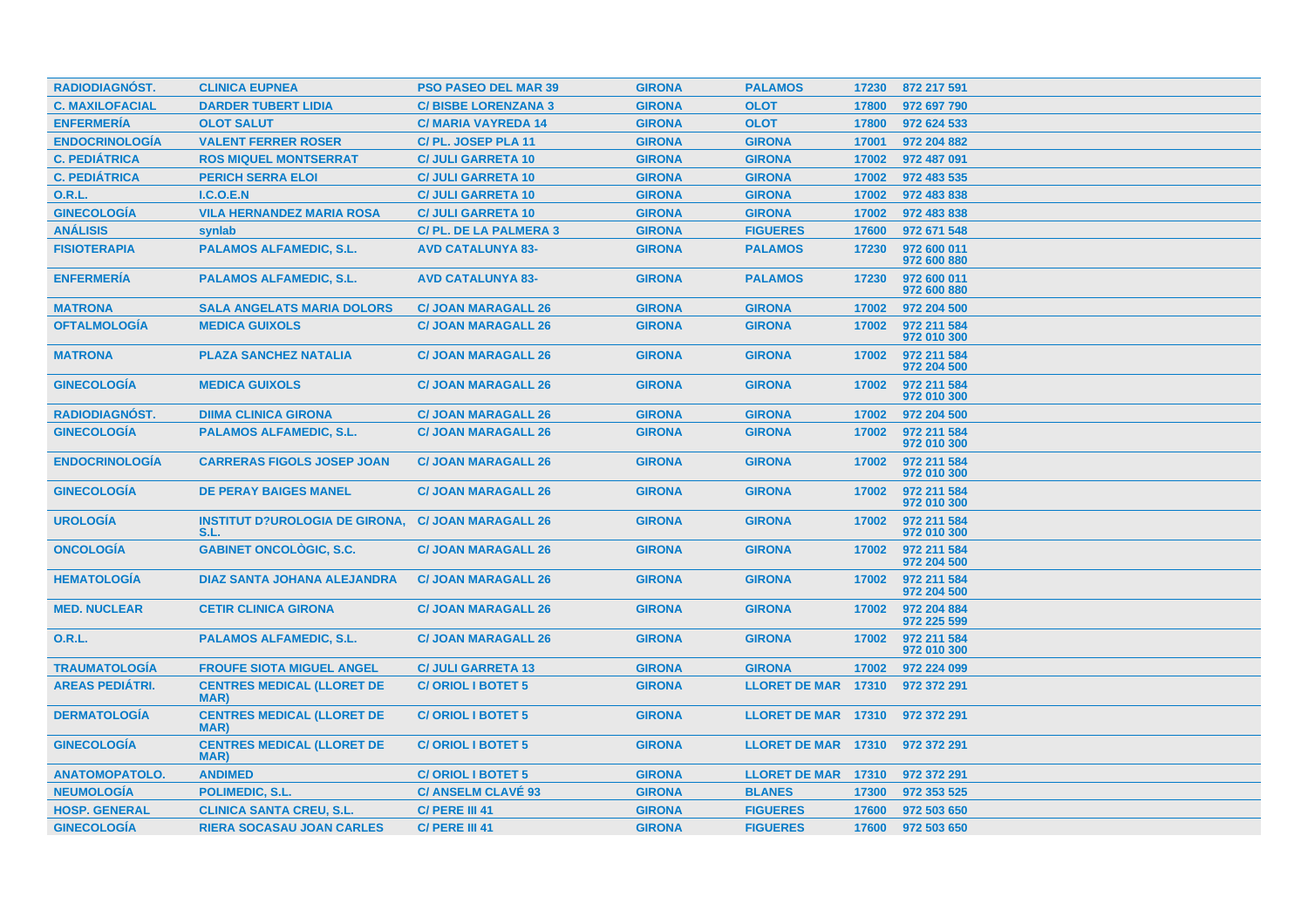| <b>TRAUMATOLOGIA</b>   | <b>CENTRE SANITARI EMPORDANES,</b><br>S.L.         | <b>C/ MOSSEN LLUIS CONSTANS 130</b>               | <b>GIRONA</b> | <b>BANYOLES</b>                          | 17820                               | 972 573 202<br>972 570 208 |
|------------------------|----------------------------------------------------|---------------------------------------------------|---------------|------------------------------------------|-------------------------------------|----------------------------|
| 0.R.L.                 | <b>IBANEZ ESCRIBANO MARTA EVA</b>                  | <b>RDA SANT ANTONI MARIA CLARET</b><br>20         | <b>GIRONA</b> | <b>GIRONA</b>                            | 17002                               | 972 410 404<br>972 212 491 |
| <b>ENDOCRINOLOGÍA</b>  | <b>CENTRE MÈDIC ILLA DE SALUT</b>                  | <b>RDA SANT ANTONI MARIA CLARET</b><br><b>20</b>  | <b>GIRONA</b> | <b>GIRONA</b>                            | 17002                               | 972 410 404<br>972 212 491 |
| <b>GINECOLOGÍA</b>     | <b>PALAMOS ALFAMEDIC, S.L.</b>                     | <b>RDA SANT ANTONI MARIA CLARET</b><br><b>20</b>  | <b>GIRONA</b> | <b>GIRONA</b>                            | 17002                               | 972 410 404<br>972 212 491 |
| <b>GINECOLOGIA</b>     | <b>MEDICA GUIXOLS</b>                              | <b>RDA SANT ANTONI MARIA CLARET</b><br><b>20</b>  | <b>GIRONA</b> | <b>GIRONA</b>                            | 17002                               | 972 410 404<br>972 212 491 |
| <b>TRAUMATOLOGIA</b>   | <b>SANNA CENTRE DE SALUT</b>                       | <b>RDA SANT ANTONI MARIA CLARET</b><br>20         | <b>GIRONA</b> | <b>GIRONA</b>                            | 17002                               | 972 410 404<br>972 212 491 |
| <b>ANESTESIOLOGÍA</b>  | <b>SANCHEZ VILLALOBOS JOSE</b><br><b>SALVADOR</b>  | <b>RDA SANT ANTONI MARIA CLARET</b><br><b>20</b>  | <b>GIRONA</b> | <b>GIRONA</b>                            | 17002                               | 618 928 533<br>972 204 350 |
| <b>OFTALMOLOGÍA</b>    | <b>CENTRES MEDICAL (LLORET DE</b><br><b>MAR</b> )  | <b>RDA SANT ANTONI MARIA CLARET</b><br><b>20</b>  | <b>GIRONA</b> | <b>GIRONA</b>                            | 17002                               | 972 410 404<br>972 212 491 |
| <b>AREAS PEDIÁTRI.</b> | <b>SANNA CENTRE DE SALUT</b>                       | <b>RDA SANT ANTONI MARIA CLARET</b><br><b>20</b>  | <b>GIRONA</b> | <b>GIRONA</b>                            | 17002                               | 972 410 404<br>972 212 491 |
| <b>TRAUMATOLOGIA</b>   | <b>ADEL ABU-HEWEIJ MARWAN</b>                      | <b>RDA SANT ANTONI MARIA CLARET</b><br><b>20</b>  | <b>GIRONA</b> | <b>GIRONA</b>                            | 17002                               | 972 410 404<br>972 212 491 |
| <b>PSIQUIATRÍA</b>     | POLIMEDIC, S.L.                                    | <b>RDA SANT ANTONI MARIA CLARET</b><br><b>20</b>  | <b>GIRONA</b> | <b>GIRONA</b>                            | 17002                               | 972 410 404<br>972 212 491 |
| 0.R.L.                 | <b>CENTRES MEDICAL (LLORET DE</b><br>MAR)          | <b>RDA SANT ANTONI MARIA CLARET</b><br><b>20</b>  | <b>GIRONA</b> | <b>GIRONA</b>                            | 17002                               | 972 410 404<br>972 212 491 |
| <b>NEUMOLOGÍA</b>      | <b>SABADELL NIETO CARLOS</b>                       | <b>RDA SANT ANTONI MARIA CLARET</b><br><b>20</b>  | <b>GIRONA</b> | <b>GIRONA</b>                            | 17002                               | 972 410 404<br>972 212 491 |
| <b>GINECOLOGIA</b>     | <b>INSTITUT CATALÀ DE SERVEIS</b><br><b>MEDICS</b> | <b>RDA SANT ANTONI MARIA CLARET</b><br><b>20</b>  | <b>GIRONA</b> | <b>GIRONA</b>                            | 17002                               | 972 204 350                |
| <b>ANESTESIOLOGÍA</b>  | <b>NEUROANESTESIA SLP</b>                          | <b>RDA SANT ANTONI MARIA CLARET</b><br>20         | <b>GIRONA</b> | <b>GIRONA</b>                            | 17002                               | 972 204 350<br>972 020 435 |
| <b>TRAUMATOLOGÍA</b>   | <b>DAZA MESAS JUAN RAMON</b>                       | <b>RDA SANT ANTONI MARIA CLARET</b><br><b>20</b>  | <b>GIRONA</b> | <b>GIRONA</b>                            | 17002                               | 972 204 350                |
| <b>C. VASCULAR</b>     | <b>OLOT SALUT</b>                                  | <b>RDA SANT ANTONI MARIA CLARET</b><br>20         | <b>GIRONA</b> | <b>GIRONA</b>                            | 17002                               | 972 410 404<br>972 204 350 |
| <b>GINECOLOGÍA</b>     | <b>OLOT SALUT</b>                                  | <b>RDA SANT ANTONI MARIA CLARET</b><br><b>20</b>  | <b>GIRONA</b> | <b>GIRONA</b>                            | 17002                               | 972 410 404<br>972 204 350 |
| <b>MED. INTERNA</b>    | <b>BELTRAN GENESCA ANTONI</b>                      | C/SANT PERE 30 ESCALERA 1 -<br>PISO <sub>2º</sub> | <b>GIRONA</b> | <b>SANT FELIU DE</b><br><b>GUIXOLS</b>   | 17220                               | 972 820 522<br>972 325 612 |
| <b>TRAUMATOLOGÍA</b>   | <b>CENTRE SANITARI EMPORDANES,</b><br>S.L.         | <b>C/BALMES1</b>                                  | <b>GIRONA</b> | <b>FIGUERES</b>                          | 17600<br><b>FIGUE</b><br><b>RES</b> | 972 511 479                |
| <b>ENDOCRINOLOGÍA</b>  | <b>CARRERAS FIGOLS JOSEP JOAN</b>                  | <b>C/PL. INDEPENDENCIA 11</b>                     | <b>GIRONA</b> | <b>GIRONA</b>                            | 17001                               | 972 212 506                |
| <b>C. VASCULAR</b>     | <b>MUÑOZ CASADEVALL PERE</b>                       | <b>C/ JULI GARRETA 9</b>                          | <b>GIRONA</b> | <b>GIRONA</b>                            | 17002                               | 972 227 703                |
| RADIODIAGNÓST.         | <b>DIIMA CLINICA GIRONA</b>                        | <b>C/ JULI GARRETA 9</b>                          | <b>GIRONA</b> | <b>GIRONA</b>                            | 17002                               | 972 200 583                |
| <b>ANÁLISIS</b>        | <b>AMIEL COMALADA MARIA</b><br><b>DOLORES</b>      | <b>C/ PARE LLUIS RODES 50</b>                     | <b>GIRONA</b> | <b>SANTA COLOMA</b><br><b>DE FARNERS</b> | 17430                               | 972 840 082                |
| <b>TRAUMATOLOGÍA</b>   | <b>RIU GARCIA JAVIER</b>                           | <b>C/ JULI GARRETA 12</b>                         | <b>GIRONA</b> | <b>GIRONA</b>                            | 17002                               | 972 224 771                |
| 0.R.L.                 | <b>IBANEZ ESCRIBANO MARTA EVA</b>                  | <b>C/HEROINES DE STA. BÁRBARA 6</b>               | <b>GIRONA</b> | <b>GIRONA</b>                            | 17004                               | 972 204 884<br>972 204 881 |
| <b>TRAUMATOLOGÍA</b>   | <b>INSTITUT CATALÀ DE SERVEIS</b><br><b>MEDICS</b> | <b>C/HEROINES DE STA, BARBARA 6</b>               | <b>GIRONA</b> | <b>GIRONA</b>                            | 17004                               | 972 204 884<br>972 204 881 |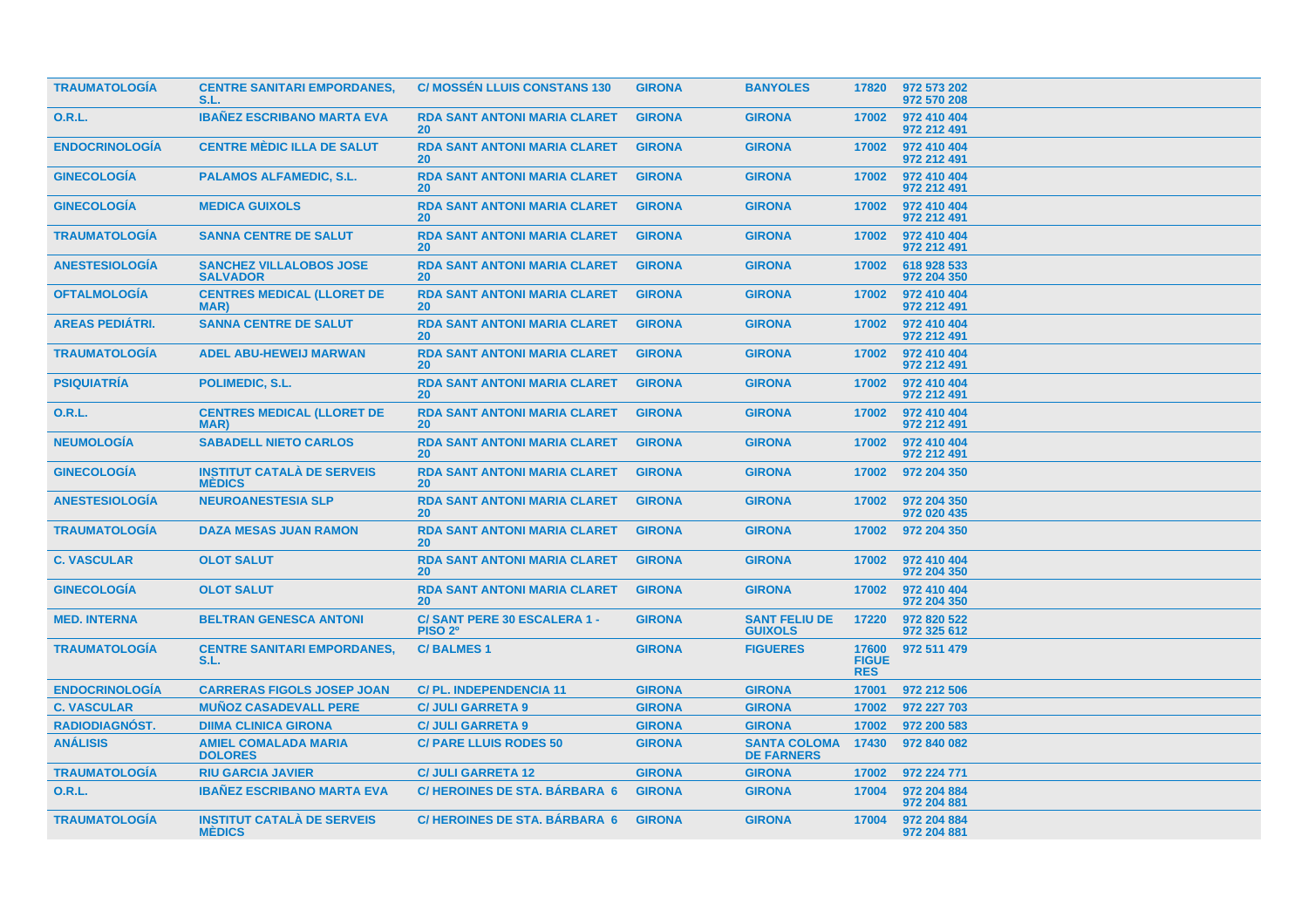| <b>MED. FAMILIAR</b>   | <b>ADROHER VALLMAJOR JORDI</b>                                    | <b>C/BELLAVISTA 17</b>                    | <b>GIRONA</b> | MACANET DE LA 17412 972 858 152<br><b>SELVA</b> |       |                            |
|------------------------|-------------------------------------------------------------------|-------------------------------------------|---------------|-------------------------------------------------|-------|----------------------------|
| <b>ENFERMERÍA</b>      | <b>CENTRE MÈDIC ILLA DE SALUT</b>                                 | C/ ARGIMONT 1-3 PISO 1º                   | <b>GIRONA</b> | <b>SILS</b>                                     | 17410 | 972 168 750                |
| <b>O.R.L.</b>          | <b>GABIMEDI SANTA COLOMA DE</b><br><b>FARNERS</b>                 | <b>C/ FRANCES CAMPRODÓN 40</b>            | <b>GIRONA</b> | <b>SANTA COLOMA 17430</b><br><b>DE FARNERS</b>  |       | 972 877 473                |
| <b>TRAUMATOLOGÍA</b>   | <b>GABIMEDI SANTA COLOMA DE</b><br><b>FARNERS</b>                 | <b>C/ FRANCES CAMPRODON 40</b>            | <b>GIRONA</b> | <b>SANTA COLOMA 17430</b><br><b>DE FARNERS</b>  |       | 972 877 473                |
| <b>MED. FAMILIAR</b>   | <b>MEDICA GUIXOLS</b>                                             | <b>C/JOAN MARAGALL 24</b>                 | <b>GIRONA</b> | <b>SANT FELIU DE</b><br><b>GUIXOLS</b>          | 17220 | 972 325 670                |
| <b>O.R.L.</b>          | <b>MEDICA GUIXOLS</b>                                             | <b>C/ JOAN MARAGALL 24</b>                | <b>GIRONA</b> | <b>SANT FELIU DE</b><br><b>GUIXOLS</b>          | 17220 | 972 325 670                |
| <b>OFTALMOLOGÍA</b>    | <b>CENTRE MEDIC PALAFRUGELL, S.L. PLZ CATALUNYA 3-5 PISO BAJO</b> |                                           | <b>GIRONA</b> | <b>PALAFRUGELL</b>                              | 17200 | 972 306 565                |
| <b>TRAUMATOLOGÍA</b>   | <b>CENTRE MEDIC PALAFRUGELL, S.L. PLZ CATALUNYA 3-5 PISO BAJO</b> |                                           | <b>GIRONA</b> | <b>PALAFRUGELL</b>                              | 17200 | 972 306 565                |
| <b>GINECOLOGÍA</b>     | <b>CENTRE MEDIC PALAFRUGELL, S.L. PLZ CATALUNYA 3-5 PISO BAJO</b> |                                           | <b>GIRONA</b> | <b>PALAFRUGELL</b>                              | 17200 | 972 306 565                |
| <b>CARDIOLOGÍA</b>     | <b>CENTRE MEDES</b>                                               | <b>C/SARDANA 29</b>                       | <b>GIRONA</b> | <b>FIGUERES</b>                                 | 17600 | 972 675 000                |
| <b>UROLOGÍA</b>        | <b>DR. MIQUEL CLOSAS CAPDEVILA</b>                                | <b>C/ JULI GARRETA 10</b>                 | <b>GIRONA</b> | <b>GIRONA</b>                                   | 17002 | 972 483 838                |
| <b>ANÁLISIS</b>        | <b>CENTRE D' ANALISIS GIRONA, S.A.</b>                            | <b>C/NOU 141</b>                          | <b>GIRONA</b> | <b>FIGUERES</b>                                 | 17600 | 972 414 300<br>972 503 030 |
| <b>DERMATOLOGIA</b>    | <b>CENTRE MÈDIC ILLA DE SALUT</b>                                 | <b>C/NOU 141</b>                          | <b>GIRONA</b> | <b>FIGUERES</b>                                 | 17600 | 972 503 030<br>972 332 460 |
| <b>RADIODIAGNOST.</b>  | <b>CENTRE MÈDIC ILLA DE SALUT</b>                                 | <b>C/NOU 141</b>                          | <b>GIRONA</b> | <b>FIGUERES</b>                                 | 17600 | 972 503 030<br>972 332 460 |
| <b>ALERGOLOGIA</b>     | <b>POLICLINIC LLORET DE MAR</b>                                   | <b>AVD VILA DE BLANES 136</b>             | <b>GIRONA</b> | <b>LLORET DE MAR 17310</b>                      |       | 972 367 994                |
| <b>MED. FAMILIAR</b>   | <b>GABIMEDI LLORET</b>                                            | <b>C/MASIA DEL ROSER 12</b>               | <b>GIRONA</b> | <b>LLORET DE MAR 17310</b>                      |       | 972 377 000                |
| <b>AREAS PEDIATRI.</b> | <b>BARDALET VINALS NARCISO</b>                                    | <b>C/ PUJADA DEL CASTELL 39</b>           | <b>GIRONA</b> | <b>FIGUERES</b>                                 | 17600 | 972 675 000                |
| <b>OFTALMOLOGÍA</b>    | <b>CLINICA BOFILL</b>                                             | C/ MIGDIA 130 CALLE MIGDIA 130-<br>132 BJ | <b>GIRONA</b> | <b>GIRONA</b>                                   | 17003 | 972 221 104                |
| <b>PODOLOGÍA</b>       | <b>CLINICA BOFILL</b>                                             | C/ MIGDIA 130 CALLE MIGDIA 130-<br>132 BJ | <b>GIRONA</b> | <b>GIRONA</b>                                   | 17003 | 972 221 104                |
| <b>MED. FAMILIAR</b>   | <b>CLINICA BOFILL</b>                                             | <b>C/ MIGDIA 130 MIGDIA 130-132</b>       | <b>GIRONA</b> | <b>GIRONA</b>                                   | 17003 | 972 221 104                |
| <b>CARDIOLOGIA</b>     | <b>CLINICA BOFILL</b>                                             | <b>C/ MIGDIA 130 MIGDIA 130-132</b>       | <b>GIRONA</b> | <b>GIRONA</b>                                   | 17003 | 972 221 104                |
| <b>OFTALMOLOGÍA</b>    | <b>CEM CATALUNYA</b>                                              | <b>C/BAIXADA DE LA COMA 15</b>            | <b>GIRONA</b> | <b>CASSA DE LA</b><br><b>SELVA</b>              | 17244 | 972 464 606                |
| <b>TRAUMATOLOGIA</b>   | <b>TUBELLA PELLECIN JOAN</b>                                      | <b>C/SANT FERRIOL 2</b>                   | <b>GIRONA</b> | <b>OLOT</b>                                     | 17800 | 972 280 576<br>620 246 490 |
| <b>FISIOTERAPIA</b>    | <b>ESSENTIA CENTRE MÉDIC</b>                                      | <b>PSO VICENÇ BOU 35</b>                  | <b>GIRONA</b> | <b>TORROELLA DE</b><br><b>MONTGRI</b>           | 17257 | 972 761 568                |
| <b>PODOLOGÍA</b>       | <b>ESSENTIA CENTRE MÉDIC</b>                                      | <b>PSO VICENC BOU 35</b>                  | <b>GIRONA</b> | <b>TORROELLA DE</b><br><b>MONTGRI</b>           | 17257 | 972 761 568                |
| <b>ENFERMERÍA</b>      | <b>ESSENTIA CENTRE MÉDIC</b>                                      | <b>PSO VICENÇ BOU 35</b>                  | <b>GIRONA</b> | <b>TORROELLA DE</b><br><b>MONTGRI</b>           | 17257 | 972 761 568                |
| <b>GINECOLOGÍA</b>     | <b>DE PERAY BAIGES MANEL</b>                                      | <b>C/ LLATZER 4 PLAZA TRIANGULAR</b>      | <b>GIRONA</b> | <b>FIGUERES</b>                                 | 17600 | 972 410 404<br>972 211 584 |
| <b>FISIOTERAPIA</b>    | <b>FISIOMEDIG GIRONA GROUP 2013</b><br><b>SLP</b>                 | <b>C/SANT LLATZER 4</b>                   | <b>GIRONA</b> | <b>FIGUERES</b>                                 | 17600 | 872 550 989                |
| <b>CIRUGÍA GENERAL</b> | <b>CLINICA BOFILL FIGUERES</b>                                    | <b>C/SANT LLATZER 4</b>                   | <b>GIRONA</b> | <b>FIGUERES</b>                                 | 17600 | 872 550 999                |
| <b>MED. INTERNA</b>    | <b>CLINICA BOFILL FIGUERES</b>                                    | <b>C/SANT LLATZER 4</b>                   | <b>GIRONA</b> | <b>FIGUERES</b>                                 | 17600 | 872 550 999                |
| <b>URGENCIAS</b>       | <b>CLINICA BOFILL FIGUERES</b>                                    | <b>C/SANT LLATZER 4</b>                   | <b>GIRONA</b> | <b>FIGUERES</b>                                 | 17600 | 872 550 999                |
|                        |                                                                   |                                           |               |                                                 |       |                            |